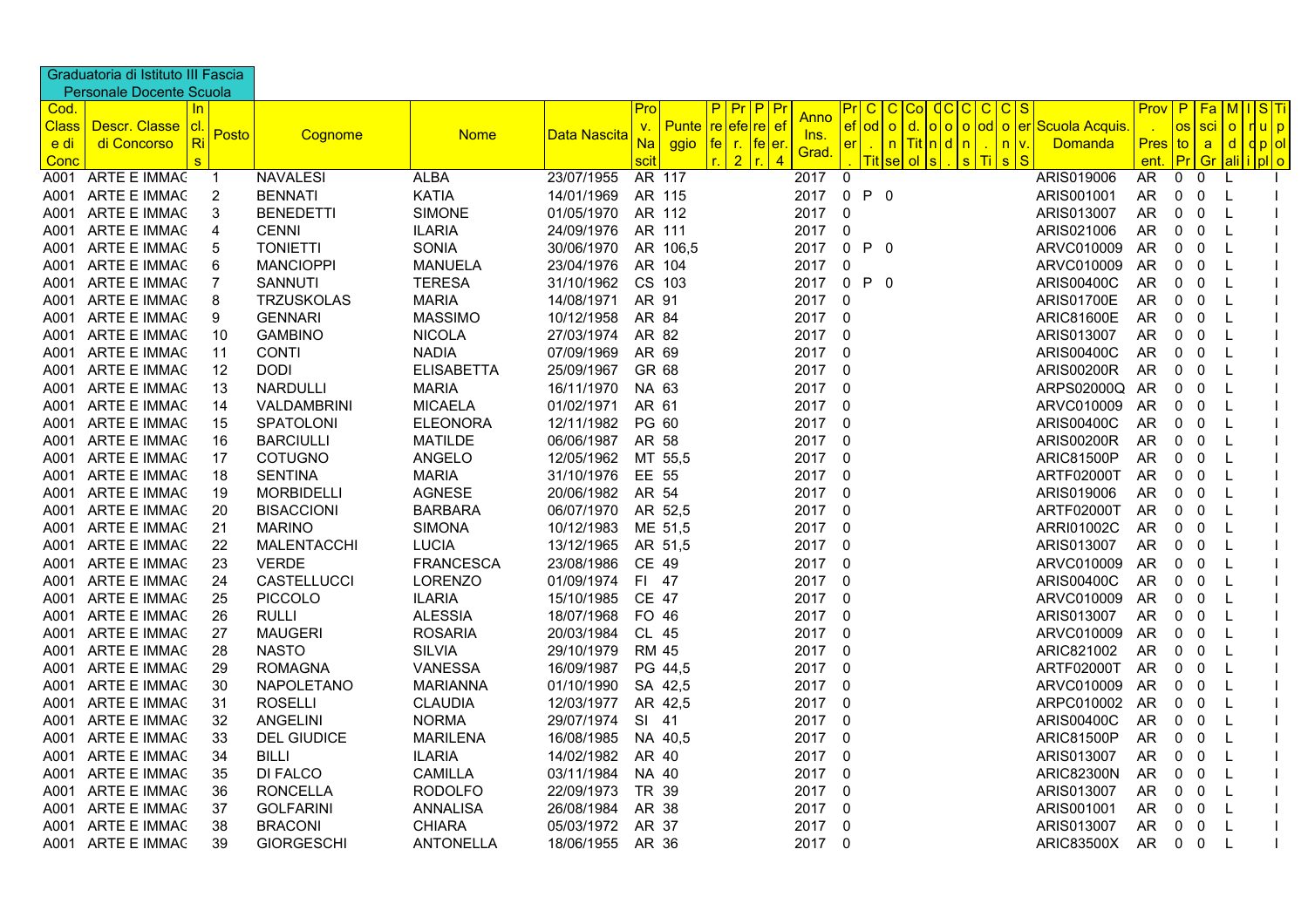| A001 | ARTE E IMMAC        | 40 | <b>ARMENI</b>     | <b>GIULIA</b>       | 06/10/1983 AR 36 |              | 2017 0 |     | ARPS02000Q        | AR        | 0            | 0                       | L            |                |
|------|---------------------|----|-------------------|---------------------|------------------|--------------|--------|-----|-------------------|-----------|--------------|-------------------------|--------------|----------------|
| A001 | ARTE E IMMAC        | 41 | <b>NERI</b>       | <b>SILVIA</b>       | 29/08/1974       | GE 36        | 2017 0 |     | ARIS01600P        | <b>AR</b> | 0            | 0                       | L            |                |
| A001 | ARTE E IMMAC        | 42 | CASI              | <b>PAOLA</b>        | 20/09/1967       | AR 35.5      | 2017 0 |     | ARIS013007        | AR        | 0            | 0                       | L            |                |
| A001 | ARTE E IMMAC        | 43 | SANTAGATI         | <b>MARILISA PIA</b> | 26/06/1986       | CL 35        | 2017 0 |     | ARIS019006        | AR        | 0            | 0                       | L            |                |
| A001 | ARTE E IMMAC        | 44 | <b>LAURENZI</b>   | <b>MARGHERITA</b>   | 02/02/1982       | AR 35        | 2017 0 |     | <b>ARIS00700X</b> | AR.       | $\mathbf 0$  | $\overline{\mathbf{0}}$ | L            |                |
| A001 | ARTE E IMMAC        | 45 | <b>MORI</b>       | <b>MARINELLA</b>    | 20/08/1961       | AR 35        | 2017 0 |     | ARIC818006        | AR        | 0            | $\overline{0}$          | L            |                |
| A001 | ARTE E IMMAC        | 46 | <b>FABBRINI</b>   | <b>SARA</b>         | 15/11/1972       | AR 34,5      | 2017 0 |     | ARIC839007        | AR        | 0            | 0                       | L            | $\mathbf{I}$   |
| A001 | ARTE E IMMAC        | 47 | <b>BAGNOLI</b>    | <b>IRENE</b>        | 04/01/1982       | AR 34,5      | 2017 0 |     | ARVC010009        | AR        | $\mathbf 0$  | 0                       | L            |                |
| A001 | ARTE E IMMAC        | 48 | <b>BELTRAMI</b>   | <b>CHIARA</b>       | 26/05/1971       | PT 34        | 2017 0 |     | <b>ARIC81700A</b> | AR        | 0            | 0                       | L            |                |
| A001 | ARTE E IMMAC        | 49 | <b>TEDESCHI</b>   | <b>LUCA</b>         | 07/08/1980       | SI 34        | 2017   | 0   | ARIC833008        | AR        | 0            | $\overline{0}$          | L            | $\mathbf{I}$   |
| A001 | ARTE E IMMAC        | 50 | <b>BERNI</b>      | <b>LUCIO</b>        | 23/04/1987       | AR 34        | 2017 0 |     | ARPS02000Q AR     |           | 0            | $\mathbf 0$             | L            |                |
| A001 | ARTE E IMMAC        | 51 | <b>BIANCHI</b>    | <b>KATIA</b>        | 07/10/1971       | LT 34        | 2017 0 |     | ARVC010009        | AR        | $\mathbf 0$  | 0                       | $\mathsf{L}$ |                |
| A001 | ARTE E IMMAC        | 52 | <b>MAGLIO</b>     | ANDREA              | 28/02/1963       | AR 33,5      | 2017   | - 0 | ARPS02000Q AR     |           | 0            | $\mathbf 0$             | L            | $\mathbf{I}$   |
| A001 | ARTE E IMMAC        | 53 | <b>RINCHI</b>     | <b>BEATRICE</b>     | 14/01/1982       | AR 33        | 2017 0 |     | ARIS001001        | AR        | 0            | 0                       | $\mathsf{L}$ |                |
| A001 | ARTE E IMMAC        | 54 | <b>BIGI</b>       | <b>MARTA</b>        | 16/04/1976       | AR 33        | 2017 0 |     | ARPM010006        | AR        | 0            | $\mathbf 0$             | L            |                |
| A001 | ARTE E IMMAC        | 55 | <b>MASSARO</b>    | <b>STANISLAO</b>    | 30/03/1971       | CE 33        | 2017 0 |     | ARTF02000T        | AR        | $0\quad 0$   |                         | $\mathsf{L}$ | $\perp$        |
| A001 | ARTE E IMMAC        | 56 | <b>SUNSERI</b>    | <b>ANTONIO</b>      | 28/01/1980       | VI 33        | 2017 0 |     | <b>ARIC82900L</b> | AR        | 0            | $\mathbf 0$             | L            |                |
| A001 | ARTE E IMMAC        | 57 | <b>STARACE</b>    | <b>GIOVANNA</b>     | 12/02/1985       | <b>NA 33</b> | 2017 0 |     | <b>ARIC82300N</b> | AR        | $\mathbf 0$  | 0                       | L            |                |
| A001 | ARTE E IMMAC        | 58 | DI SIMONE         | <b>MARINA</b>       | 21/08/1991       | <b>NA 33</b> | 2017 0 |     | ARIS019006        | AR        | $0\quad 0$   |                         | L            |                |
| A001 | ARTE E IMMAC        | 59 | TAVANTI           | VALENTINA           | 11/06/1991       | AR 33        | 2017 0 |     | <b>ARIC83500X</b> | AR        | 0            | $\mathbf 0$             | L            |                |
| A001 | ARTE E IMMAC        | 60 | <b>BASSANI</b>    | <b>MARINA</b>       | 23/04/1989       | AR 33        | 2017 0 |     | <b>ARIS01700E</b> | AR        | 0            | 0                       | L            | $\overline{1}$ |
| A001 | ARTE E IMMAC        | 61 | <b>D'APREA</b>    | <b>FLORINDA</b>     | 08/02/1989       | <b>NA 33</b> | 2017 0 |     | ARVC010009        | AR        | $0\quad 0$   |                         | L            |                |
| A001 | ARTE E IMMAC        | 62 | <b>BONINSEGNI</b> | ANGELA              | 22/11/1988       | AR 33        | 2017 0 |     | <b>ARIS00200R</b> | <b>AR</b> | 0            | 0                       | L            |                |
| A001 | ARTE E IMMAC        | 63 | <b>BARONE</b>     | <b>ALESSIA</b>      | 19/10/1988       | <b>NA 33</b> | 2017 0 |     | ARIC839007        | AR        | 0            | 0                       | L            | $\mathbf{I}$   |
| A001 | ARTE E IMMAC        | 64 | <b>FABBRI</b>     | <b>GIACOMO</b>      | 10/11/1987       | AR 33        | 2017 0 |     | ARIS013007        | AR.       | $\mathbf{0}$ | $\overline{\mathbf{0}}$ | L            |                |
| A001 | ARTE E IMMAC        | 65 | <b>SENESI</b>     | <b>NADIA</b>        | 03/10/1986       | AR 33        | 2017 0 |     | ARIC83700G        | <b>AR</b> | 0            | $\mathbf 0$             | L            |                |
| A001 | ARTE E IMMAC        | 66 | LIVI              | <b>SARA</b>         | 03/08/1986       | AR 33        | 2017 0 |     | ARIC83500X        | AR        | 0            | 0                       | L            | $\overline{1}$ |
| A001 | ARTE E IMMAC        | 67 | <b>GHEZZI</b>     | COSTANZA            | 18/03/1986       | AR 33        | 2017 0 |     | ARIS001001        | AR        | $0\quad 0$   |                         | L            |                |
| A001 | ARTE E IMMAC        | 68 | <b>TECCHI</b>     | <b>FEDERICO</b>     | 31/01/1986       | AR 33        | 2017 0 |     | ARIS013007        | <b>AR</b> | 0            | 0                       | L            |                |
| A001 | ARTE E IMMAC        | 69 | <b>ESPOSITO</b>   | <b>TERESA</b>       | 08/09/1982       | CZ 33        | 2017   | 0   | <b>ARIC83500X</b> | <b>AR</b> | 0            | $\mathbf 0$             | L            | $\mathbf{I}$   |
| A001 | ARTE E IMMAC        | 70 | <b>FEDELI</b>     | <b>NIKE</b>         | 26/12/1981       | AR 33        | 2017 0 |     | ARPS02000Q        | AR        | 0            | 0                       | L            |                |
| A001 | ARTE E IMMAC        | 71 | CALZOLARI         | <b>RACHELE</b>      | 06/10/1981       | AR 33        | 2017 0 |     | ARIS001001        | AR        | 0            | $\overline{0}$          | L            |                |
| A001 | ARTE E IMMAC        | 72 | <b>PIERACCINI</b> | <b>SILVIA</b>       | 22/11/1978       | AR 33        | 2017   | - 0 | ARIS013007        | AR        | $\mathbf 0$  | $\overline{\mathbf{0}}$ | L            | $\mathbf{I}$   |
| A001 | ARTE E IMMAC        | 73 | TACCONI           | <b>ELISA</b>        | 22/08/1978       | AR 33        | 2017 0 |     | ARIS01800A        | AR        | 0            | 0                       | L            |                |
| A001 | ARTE E IMMAC        | 74 | <b>TREMORI</b>    | <b>ANDREA</b>       | 12/08/1973       | AR 33        | 2017 0 |     | ARIS01600P        | AR        | 0            | $\mathbf 0$             | L            |                |
| A001 | <b>ARTE E IMMAC</b> | 75 | <b>PELLEGRINI</b> | <b>DILETTA</b>      | 10/12/1979       | AR 32.5      | 2017 0 |     | ARVC010009        | AR        | 0            | 0                       | L            | $\mathbf{L}$   |
| A001 | ARTE E IMMAC        | 76 | <b>IALICICCO</b>  | CARMELA             | 11/06/1975       | CB 32.5      | 2017 0 |     | ARIC833008        | AR        | 0            | 0                       | L            |                |
| A001 | ARTE E IMMAC        | 77 | <b>ARENA</b>      | LUANA               | 28/09/1979       | NA 32        | 2017 0 |     | ARVC010009        | AR        | 0            | $\mathbf 0$             | Q            | $\mathbf{L}$   |
| A001 | ARTE E IMMAC        | 78 | <b>TOGNELLI</b>   | <b>LUCIA</b>        | 26/05/1981       | PG 32        | 2017 0 |     | <b>ARIC84000B</b> | AR        | $0\quad 0$   |                         | L            | $\mathbf{I}$   |
| A001 | ARTE E IMMAC        | 79 | <b>BIGLIAZZI</b>  | <b>LEONARDO</b>     | 16/07/1975       | AR 32        | 2017 0 |     | ARIS013007        | AR        | 0            | 0                       | L            |                |
| A001 | ARTE E IMMAC        | 80 | <b>BARBAGLI</b>   | <b>MAURIZIO</b>     | 17/04/1973       | AR 32        | 2017 0 |     | ARIS013007        | AR        | 0            | $\mathbf 0$             | L            | $\mathbf{L}$   |
| A001 | ARTE E IMMAC        | 81 | <b>BERNABINI</b>  | <b>MONIA</b>        | 18/08/1971       | FO 32        | 2017 0 |     | ARPS02000Q        | AR        | 0            | $\overline{\mathbf{0}}$ | L            | $\mathbf{I}$   |
| A001 | ARTE E IMMAC        | 82 | DI FRANCA         | <b>DEBORA</b>       | 29/11/1979       | <b>EN 31</b> | 2017 0 |     | ARIS013007        | AR        | 0            | 0                       | L            |                |
| A001 | ARTE E IMMAC        | 83 | <b>BILANCETTI</b> | <b>GIULIA</b>       | 28/10/1988       | AR 30.5      | 2017   | 0   | ARIS00400C        | AR        | 0            | 0                       | D            | $\overline{1}$ |
|      | A001 ARTE E IMMAC   | 84 | <b>BIGI</b>       | VALENTINA           | 27/01/1978 PG 30 |              | 2017 0 |     | <b>ARIC84000B</b> | AR        | $0\quad 0$   |                         | L            |                |
|      |                     |    |                   |                     |                  |              |        |     |                   |           |              |                         |              |                |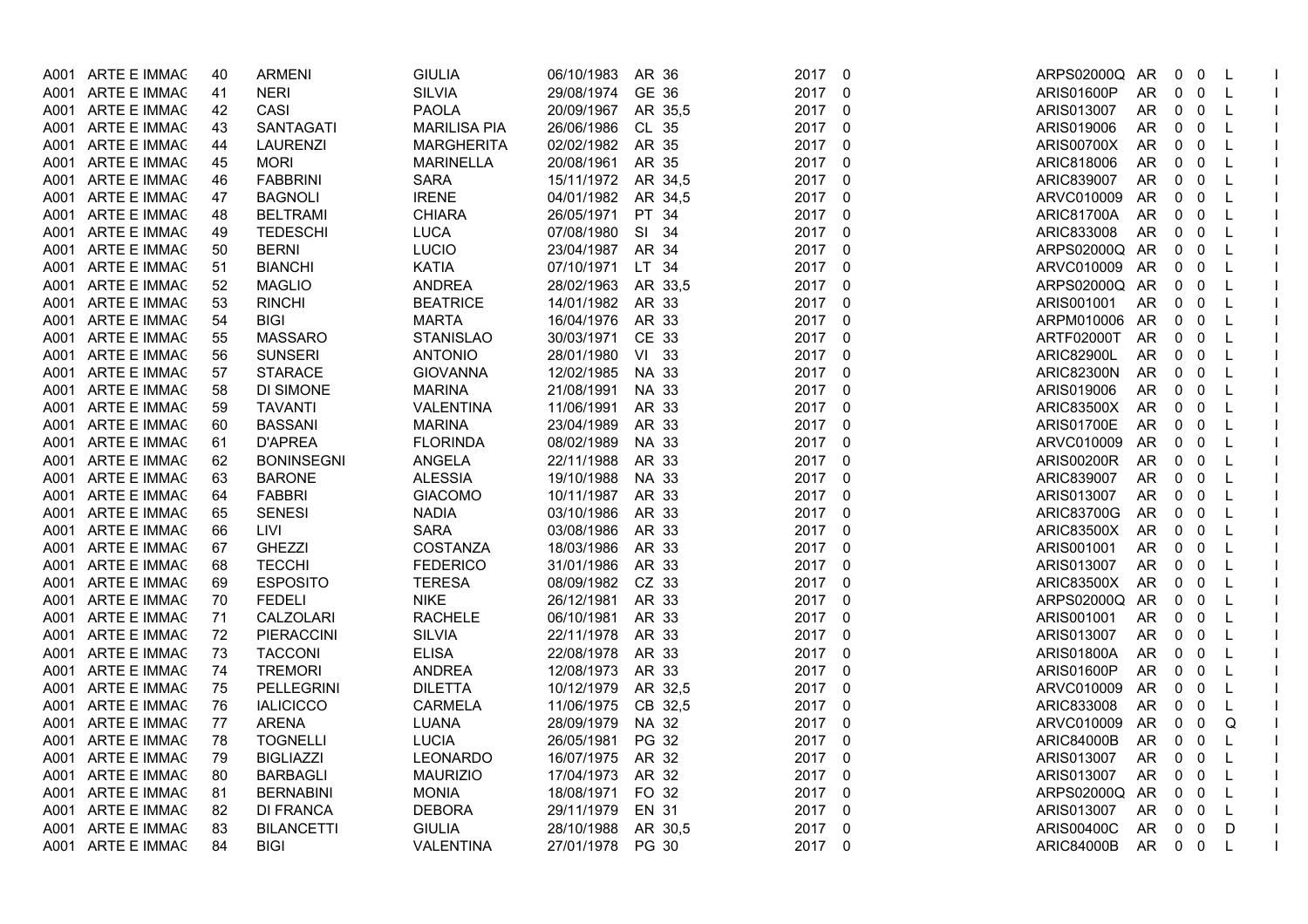|      | A001 ARTE E IMMAC | 85  | <b>GHEZZI</b>      | <b>LAURA</b>        | 09/01/1969 | AR 30        | 2017 0 |                | ARPC010002        | AR        | 0           | 0                       | D            |                |
|------|-------------------|-----|--------------------|---------------------|------------|--------------|--------|----------------|-------------------|-----------|-------------|-------------------------|--------------|----------------|
| A001 | ARTE E IMMAC      | 86  | <b>VALENTINI</b>   | <b>SARA</b>         | 31/05/1983 | AR 30        | 2017   | 0              | ARIC818006        | AR        | 0           | 0                       | L            | $\mathbf{I}$   |
|      | A001 ARTE E IMMAC | 87  | <b>SCAMARDELLA</b> | <b>MARIA GRAZIA</b> | 06/01/1982 | <b>NA 29</b> | 2017 0 |                | ARVC010009        | AR        | 0           | 0                       | L            | $\mathbf{I}$   |
| A001 | ARTE E IMMAC      | 88  | <b>FRUSCOLONI</b>  | <b>MICHELE</b>      | 10/09/1979 | <b>PG 29</b> | 2017 0 |                | ARIS013007        | AR        | 0           | 0                       | L            | $\mathbf{I}$   |
| A001 | ARTE E IMMAC      | 89  | <b>BRANDINI</b>    | <b>LUCA</b>         | 11/11/1968 | AR 29        | 2017   | $\Omega$       | ARPS02000Q AR     |           | $0\quad 0$  |                         | L            |                |
| A001 | ARTE E IMMAC      | 90  | <b>MISESTI</b>     | <b>RICCARDO</b>     | 20/12/1964 | AR 29        | 2017   | $\overline{0}$ | ARVC010009        | AR        | 0           | 0                       | $\mathsf{L}$ |                |
|      | A001 ARTE E IMMAC | 91  | <b>BENELLI</b>     | <b>BEATRICE</b>     | 15/06/1981 | AR 29        | 2017   | 0              | ARPC010002        | AR        | 0           | 0                       | L            | $\mathbf{I}$   |
|      | A001 ARTE E IMMAC | 92  | <b>MICERA</b>      | <b>GIOVANNI</b>     | 02/02/1973 | NA 29        | 2017 0 |                | ARIS013007        | AR        | 0           | $\overline{0}$          | L            |                |
| A001 | ARTE E IMMAC      | 93  | <b>CATERINI</b>    | <b>MAIKOL</b>       | 17/01/1991 | AR 29        | 2017 0 |                | ARIS013007        | <b>AR</b> | 0           | 0                       | $\mathsf{L}$ |                |
| A001 | ARTE E IMMAC      | 94  | <b>MAFFEI</b>      | <b>CARLOTTA</b>     | 23/09/1990 | AR 29        | 2017   | 0              | ARPC010002        | AR        | 0           | 0                       | L            | $\mathbf{I}$   |
|      | A001 ARTE E IMMAC | 95  | <b>GREGORI</b>     | <b>LAURA</b>        | 13/01/1989 | AR 29        | 2017 0 |                | <b>ARIS00200R</b> | AR        | 0           | 0                       | L            |                |
| A001 | ARTE E IMMAC      | 96  | <b>FRANCALANCI</b> | CARLOTTA            | 20/09/1987 | AR 29        | 2017 0 |                | <b>ARIC83500X</b> | <b>AR</b> | $\mathbf 0$ | $\mathbf 0$             | L            |                |
|      | A001 ARTE E IMMAC | 97  | <b>BASTIERI</b>    | <b>IRENE</b>        | 19/08/1987 | AR 29        | 2017   | 0              | ARIC83600Q        | <b>AR</b> | 0           | $\mathbf 0$             | L            | $\mathbf{I}$   |
|      | A001 ARTE E IMMAC | 98  | <b>ERCOLANI</b>    | <b>FRANCESCA</b>    | 28/05/1986 | AR 29        | 2017 0 |                | ARIC818006        | AR        | 0           | 0                       | L            | $\mathbf{L}$   |
| A001 | ARTE E IMMAC      | 99  | <b>RUFINI</b>      | <b>JOSELUIS</b>     | 19/03/1984 | EE 29        | 2017   | $\mathbf 0$    | <b>ARIS00200R</b> | AR        | 0           | $\overline{0}$          | L            |                |
| A001 | ARTE E IMMAC      | 100 | <b>POLIMENI</b>    | <b>DARIO</b>        | 31/05/1983 | <b>RC 29</b> | 2017   | 0              | ARIS013007        | AR        | 0           | $\overline{0}$          | L            | $\mathbf{I}$   |
|      | A001 ARTE E IMMAC | 101 | <b>GIANNELLI</b>   | VALENTINA           | 11/06/1982 | AR 29        | 2017 0 |                | ARVC010009        | AR        | 0           | 0                       | L            |                |
|      | A001 ARTE E IMMAC | 102 | <b>GIOVAGNINI</b>  | <b>STEFANO</b>      | 14/04/1982 | AR 29        | 2017   | $\overline{0}$ | ARIS01700E        | AR        | 0           | 0                       | L            |                |
|      | A001 ARTE E IMMAC | 103 | <b>SBARDELLATI</b> | CARLO               | 28/08/1974 | AR 29        | 2017   | $\overline{0}$ | ARIS013007        | AR        | 0           | 0                       | L            | $\mathbf{I}$   |
|      | A001 ARTE E IMMAC | 104 | <b>SINATTI</b>     | <b>MARCO</b>        | 13/05/1974 | AR 29        | 2017 0 |                | ARIS013007        | AR        | 0           | 0                       | L            | $\mathbf{L}$   |
| A001 | ARTE E IMMAC      | 105 | DI RIENZO          | <b>ROBERTO</b>      | 17/04/1969 | LT 29        | 2017 0 |                | ARIS013007        | AR        | 0           | 0                       | L            | $\mathbf{I}$   |
| A001 | ARTE E IMMAC      | 106 | <b>FINI</b>        | <b>MONICA</b>       | 27/07/1967 | AR 29        | 2017   | $\overline{0}$ | ARPS02000Q        | AR        | 0           | $\overline{0}$          | L            |                |
|      | A001 ARTE E IMMAC | 107 | <b>SENSI</b>       | <b>ROBERTA</b>      | 25/07/1967 | FO 29        | 2017 0 |                | ARIS013007        | AR        | 0           | 0                       | L            | $\mathbf{L}$   |
| A001 | ARTE E IMMAC      | 108 | <b>RAVERA</b>      | <b>LUISA</b>        | 26/04/1964 | GE 29        | 2017 0 |                | <b>ARIS00400C</b> | AR        | 0           | $\mathbf 0$             | L            | $\mathbf{I}$   |
|      | A001 ARTE E IMMAC | 109 | <b>VALERI</b>      | <b>ROSSANO</b>      | 14/04/1959 | AR 29        | 2017   | 0              | ARIS01600P        | AR        | 0           | $\overline{0}$          | L            |                |
| A001 | ARTE E IMMAC      | 110 | <b>MURA</b>        | <b>GAIA</b>         | 17/02/1984 | AR 28.5      | 2017   | $\overline{0}$ | <b>ARIS00200R</b> | AR        | 0           | 0                       | L            |                |
| A001 | ARTE E IMMAC      | 111 | CHIARABOLLI        | <b>MARCO</b>        | 04/10/1981 | AR 28.5      | 2017 0 |                | <b>ARIS00400C</b> | AR        | 0           | 0                       | L            | $\mathbf{I}$   |
|      | A001 ARTE E IMMAC | 112 | <b>CEROFOLINI</b>  | <b>RITA</b>         | 13/11/1978 | AR 28,5      | 2017 0 |                | ARIS013007        | AR        | $0\quad 0$  |                         | L            |                |
| A001 | ARTE E IMMAC      | 113 | <b>TANGANELLI</b>  | <b>SARA</b>         | 10/03/1975 | AR 28        | 2017 0 |                | ARIS013007        | AR        | 0           | 0                       | L            |                |
|      | A001 ARTE E IMMAC | 114 | <b>FRONTINI</b>    | <b>MARCO</b>        | 26/07/1975 | AR 28        | 2017   | 0              | ARIS00400C        | AR        | 0           | 0                       | L            | $\mathbf{I}$   |
|      | A001 ARTE E IMMAC | 115 | COCCI              | <b>SERENA</b>       | 02/06/1986 | AR 28        | 2017 0 |                | ARTF02000T        | AR        | 0           | 0                       | L            |                |
| A001 | ARTE E IMMAC      | 116 | PETTI              | <b>EMANUELE</b>     | 06/04/1981 | AR 28        | 2017   | $\overline{0}$ | ARIS013007        | AR        | 0           | $\mathbf 0$             | $\mathsf{L}$ |                |
| A001 | ARTE E IMMAC      | 117 | <b>CIPOLLESCHI</b> | <b>FRANCESCO</b>    | 16/05/1973 | AR 27,5      | 2017   | 0              | ARVC010009        | AR        | 0           | 0                       | L            | $\perp$        |
|      | A001 ARTE E IMMAC | 118 | <b>MORINI</b>      | <b>GABRIELLA</b>    | 15/02/1971 | AR 27,5      | 2017 0 |                | ARIS013007        | AR        | 0           | 0                       | L            |                |
| A001 | ARTE E IMMAC      | 119 | DI GENNARO         | <b>MARIALUISA</b>   | 26/09/1968 | NA 27,5      | 2017   | 0              | ARIS013007        | AR        | $\mathbf 0$ | $\overline{0}$          | L            |                |
| A001 | ARTE E IMMAC      | 120 | <b>ANICHINI</b>    | <b>GLORIA</b>       | 18/07/1957 | AR 27,5      | 2017   | 0              | ARPS02000Q        | AR        | 0           | 0                       | L            | $\mathbf{L}$   |
|      | A001 ARTE E IMMAC | 121 | VERDELLI           | MICHELANGELO        | 28/01/1989 | FI 27,5      | 2017 0 |                | ARIS013007        | AR        | 0           | 0                       | L            | $\mathbf{L}$   |
| A001 | ARTE E IMMAC      | 122 | <b>BALDONCINI</b>  | <b>GIULIA</b>       | 06/03/1986 | PG 27,5      | 2017   | $\overline{0}$ | ARIS013007        | AR        | 0           | $\Omega$                | L            | $\mathbf{I}$   |
| A001 | ARTE E IMMAC      | 123 | <b>MENCI</b>       | <b>ORIETTA</b>      | 12/02/1966 | AR 27        | 2017   | 0              | ARIC81000G        | AR.       | $\mathbf 0$ | $\overline{\mathbf{0}}$ | L            | $\mathbf{I}$   |
|      | A001 ARTE E IMMAC | 124 | ALUNNO VESCHI      | <b>ROBERTO</b>      | 13/06/1969 | AR 27        | 2017 0 |                | <b>ARIS00200R</b> | AR        | 0           | 0                       | L            |                |
|      | A001 ARTE E IMMAC | 125 | <b>SCALI</b>       | <b>AMBRA</b>        | 25/02/1988 | SI 27        | 2017   | $\overline{0}$ | ARVC010009        | AR        | 0           | $\Omega$                | L            | $\mathbf{I}$   |
|      | A001 ARTE E IMMAC | 126 | <b>STOCCHI</b>     | <b>ALESSANDRO</b>   | 08/06/1968 | AR 26.5      | 2017 0 |                | ARIS013007        | AR        | 0           | $\overline{0}$          | L            | $\mathbf{I}$   |
|      | A001 ARTE E IMMAC | 127 | <b>DINDELLI</b>    | <b>SIMONA</b>       | 05/09/1974 | AR 26,5      | 2017 0 |                | ARVC010009        | AR        | 0           | 0                       | L            |                |
| A001 | ARTE E IMMAC      | 128 | <b>MENCHETTI</b>   | <b>LINDA</b>        | 08/05/1982 | AR 26,5      | 2017   | $\overline{0}$ | ARVC010009        | AR        | 0           | 0                       | L            | $\overline{1}$ |
|      | A001 ARTE E IMMAC | 129 | <b>TAURO</b>       | ANNAMARIA           | 16/05/1969 | <b>BA 26</b> | 2017 0 |                | ARVC010009 AR     |           | $0\quad 0$  |                         | L.           |                |
|      |                   |     |                    |                     |            |              |        |                |                   |           |             |                         |              |                |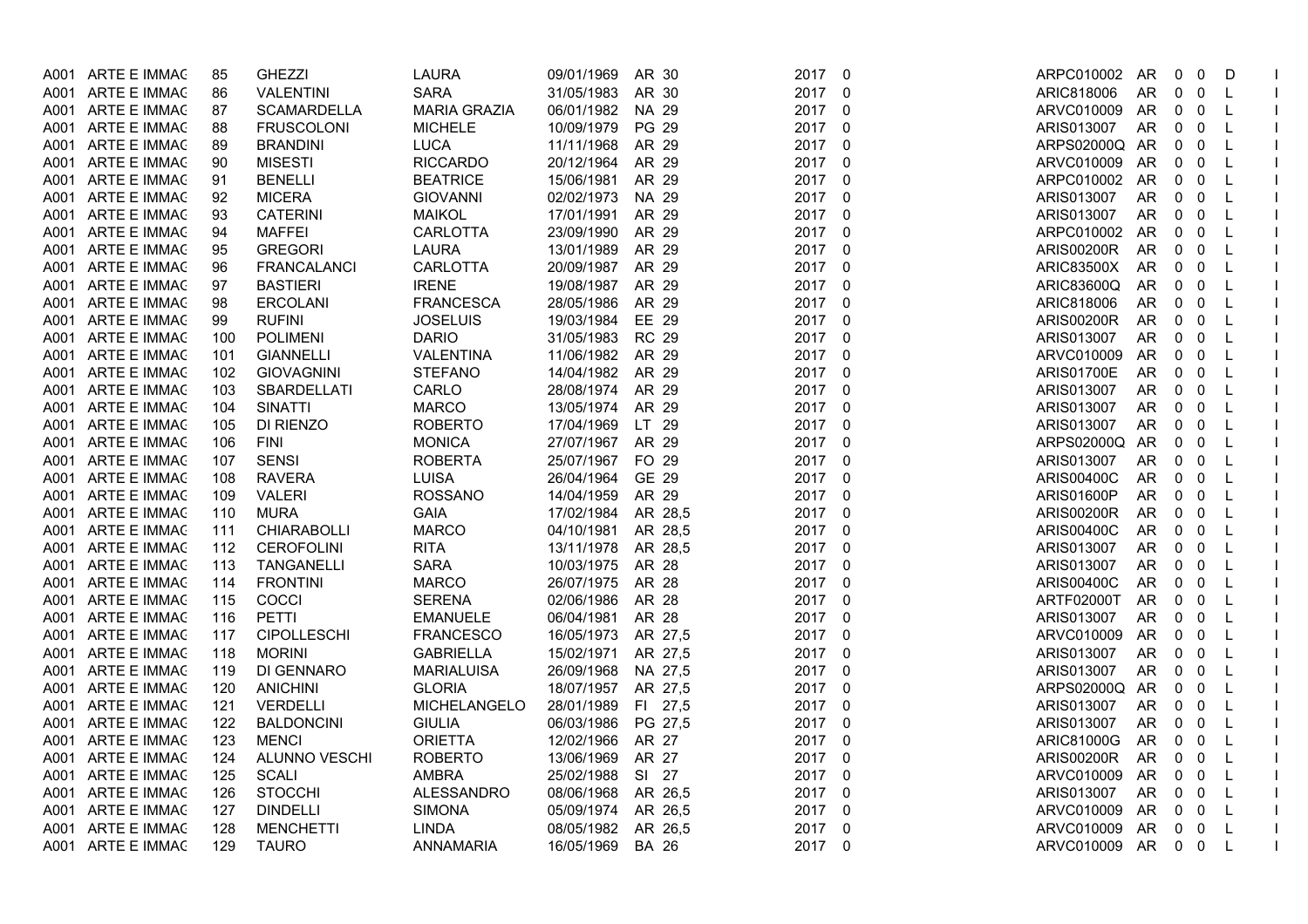| A001 ARTE E IMMAC     | 130            | <b>GIANNINI</b>    | <b>GEMMA</b>             | 20/08/1987         | AR 26        | 2017 0 |    | ARIS013007        | AR     | $\mathbf 0$  | 0                       | L            |              |
|-----------------------|----------------|--------------------|--------------------------|--------------------|--------------|--------|----|-------------------|--------|--------------|-------------------------|--------------|--------------|
| A001 ARTE E IMMAC     | 131            | <b>GIUSTI</b>      | <b>LAURA</b>             | 05/06/1971         | AR 26        | 2017 0 |    | ARPS02000Q AR     |        | $\mathbf 0$  | 0                       | L            |              |
| A001 ARTE E IMMAC     | 132            | <b>MORVIDONI</b>   | ALESSANDRO               | 16/02/1970         | AR 25,5      | 2017 0 |    | <b>ARIS00200R</b> | AR     | 0            | 0                       | L            |              |
| A001 ARTE E IMMAC     | 133            | <b>RONCONI</b>     | <b>ELENA</b>             | 29/09/1985         | AR 25,5      | 2017   | 0  | <b>ARIS01200B</b> | AR     | 0            | 0                       | L            | $\mathbf{I}$ |
| A001 ARTE E IMMAC     | 134            | <b>MARINO</b>      | ALESSANDRO               | 25/07/1986         | RM 25.5      | 2017   | 0  | ARIS013007        | AR.    | $0\quad 0$   |                         | $\mathsf{L}$ |              |
| A001 ARTE E IMMAC     | 135            | <b>DARAIO</b>      | <b>MARGHERITA</b>        | 26/02/1986         | SI 25,5      | 2017 0 |    | ARPS02000Q        | AR     | $\mathbf{0}$ | $\overline{\mathbf{0}}$ | L            |              |
| A001 ARTE E IMMAC     | 136            | <b>BISTARELLI</b>  | <b>STEFANO</b>           | 05/02/1974         | AR 24,5      | 2017   | 0  | ARIS001001        | AR     | $\mathbf 0$  | $\mathbf 0$             | L            | $\mathbf{I}$ |
| A001 ARTE E IMMAC     | 137            | <b>AGOSTINI</b>    | <b>LAURA</b>             | 02/08/1978         | AR 24        | 2017 0 |    | <b>ARIS00200R</b> | AR     | $\mathbf{0}$ | 0                       | L            |              |
| A001 ARTE E IMMAC     | 138            | <b>FIORENZONI</b>  | <b>FRANCESCA</b>         | 15/10/1976         | AR 24        | 2017 0 |    | ARIS013007        | AR     | $\mathbf 0$  | 0                       | L            |              |
| A001 ARTE E IMMAC     | 139            | <b>CRULLI</b>      | <b>AZELIO</b>            | 12/04/1956         | AR 24        | 2017   | 0  | ARIS013007        | AR     | $\mathbf 0$  | $\mathbf 0$             | L            | $\mathbf{I}$ |
| A001 ARTE E IMMAC     | 140            | <b>BORGHERESI</b>  | <b>ALESSIO</b>           | 15/04/1975         | AR 24        | 2017 0 |    | ARIS013007        | AR.    | $\mathbf{0}$ | 0                       | L            |              |
| A001 ARTE E IMMAC     | 141            | <b>CRIVARO</b>     | ANGELICA                 | 22/01/1988         | AR 24        | 2017 0 |    | ARIS013007        | AR     | $\mathbf 0$  | 0                       | L            |              |
| A001 ARTE E IMMAC     | 142            | DE FRANCESCO       | <b>ARIANNA</b>           | 02/07/1987         | NA 24        | 2017   | 0  | ARPS02000Q        | AR     | $\mathbf 0$  | $\mathbf 0$             | L            | $\mathbf{I}$ |
| A001 ARTE E IMMAC     | 143            | <b>BROGI</b>       | <b>LUCIA</b>             | 08/05/1985         | AR 24        | 2017 0 |    | ARIC819002        | AR     | $\mathbf 0$  | 0                       | L            |              |
| A001 ARTE E IMMAC     | 144            | <b>ESPOSITO</b>    | <b>VINCENZO</b>          | 05/07/1984         | LT 24        | 2017   | 0  | ARIS00700X        | AR     | $\mathbf 0$  | 0                       | L            |              |
| A001 ARTE E IMMAC     | 145            | <b>CASTELLUCCI</b> | <b>ODOARDO</b>           | 25/09/1975         | AR 24        | 2017   | 0  | ARIS00400C        | AR     | $0\quad 0$   |                         | $\mathsf{L}$ | $\mathbf{I}$ |
| A001 ARTE E IMMAC     | 146            | <b>BIANCO</b>      | AGNESE                   | 13/01/1987         | CE 23,5      | 2017 0 |    | ARPS02000Q        | AR     | $\mathbf 0$  | 0                       | L            |              |
| A001 ARTE E IMMAC     | 147            | <b>SOCCI</b>       | <b>IRENE</b>             | 31/07/1980         | SI 23,5      | 2017   | 0  | ARIS019006        | AR     | 0            | 0                       | L            |              |
| A001 ARTE E IMMAC     | 148            | <b>CASINI</b>      | <b>MASSIMO</b>           | 20/01/1968         | SI 23        | 2017   | -0 | ARRI01002C        | AR     | $0\quad 0$   |                         | $\mathsf{L}$ |              |
| A001 ARTE E IMMAC     | 149            | SISI               | <b>FRANCESCO</b>         | 23/06/1989         | AR 22,5      | 2017 0 |    | ARIS013007        | AR     | 0            | 0                       | L            | $\mathbf{L}$ |
| A001 ARTE E IMMAC     | 150            | <b>PIALLI</b>      | <b>MATTEO</b>            | 20/09/1979         | PG 22.5      | 2017   | 0  | <b>ARIC83800B</b> | AR     | $\mathbf{0}$ | 0                       | L            | $\mathbf{I}$ |
| A001 ARTE E IMMAC     | 151            | <b>RUSSO</b>       | CARMELO MAURO 15/04/1957 |                    | <b>KR 21</b> | 2017 0 |    | ARIC833008        | AR     | $0\quad 0$   |                         | L            |              |
| A022 ITAL., STORIA, I | $\mathbf{1}$   | <b>VITALI</b>      | <b>FEDERICA</b>          | 13/10/1972         | AR 136       | 2017 0 |    | ARIS00400C        | AR     | $\mathbf 0$  | $\mathbf 0$             | L            |              |
| A022 ITAL., STORIA, I | 2              | <b>CAPPELLETTI</b> | <b>CHIARA</b>            | 03/04/1971         | AR 113       | 2017 0 |    | ARIC819002        | AR     | 0            | 0                       | L            | $\mathbf{I}$ |
| A022 ITAL., STORIA, I | 3              | <b>VALLI</b>       | <b>BARBARA</b>           | 07/03/1975         | AR 111       | 2017 0 |    | ARIC81000G        | AR     | $0\quad 0$   |                         | L            |              |
| A022 ITAL., STORIA, I | 4              | CALZINI            | <b>DANIELA</b>           | 24/04/1978         | AR 109       | 2017 0 |    | ARIC842003        | AR     | $\mathbf 0$  | 0                       | L            |              |
| A022 ITAL., STORIA, I | 5              | <b>MARCHETTI</b>   | <b>SABRINA</b>           | 10/05/1970         | AR 97        | 2017   | 0  | ARPS02000Q AR     |        | 0            | 0                       | L            | $\mathbf{I}$ |
| A022 ITAL., STORIA, I | 6              | MANCOSU            | <b>MONICA</b>            | 27/08/1978         | CA 95        | 2017 0 |    | ARIS01800A        | AR.    | $0\quad 0$   |                         | L            |              |
| A022 ITAL., STORIA, I | $\overline{7}$ | <b>SPINELLI</b>    | VALENTINA                | 25/01/1984         | CS 95        | 2017 0 |    | ARPC010002        | AR     | $\mathbf{0}$ | $\overline{0}$          | L            |              |
| A022 ITAL., STORIA, I | 8              | <b>SAURINI</b>     | <b>SIMONA</b>            | 24/06/1969         | AR 88        | 2017   | 0  | ARTF02000T        | AR     | 0            | 0                       | L            | $\mathbf{L}$ |
| A022 ITAL., STORIA, I | 9              | <b>APRILE</b>      | <b>PATRIZIA</b>          | 11/09/1960         | NA 84,5      | 2017 0 |    | ARVC010009        | AR     | $\mathbf{0}$ | 0                       | Q            | $\mathbf{L}$ |
| A022 ITAL., STORIA, I | 10             | <b>TRZUSKOLAS</b>  | <b>SARA</b>              | 31/08/1978         | AR 84,5      | 2017 0 |    | ARIS01700E        | AR     | $\mathbf 0$  | $\mathbf 0$             | L            | $\mathbf{I}$ |
| A022 ITAL., STORIA, I | 11             | <b>SCIARMA</b>     | ANGELA                   | 01/09/1978         | SI 77        | 2017   | 0  | ARIS001001        | AR     | $0\quad 0$   |                         | L            | $\mathbf{I}$ |
| A022 ITAL., STORIA, I | 12             | <b>BIGOTTI</b>     | <b>ELEONORA</b>          | 09/01/1978         | AR 77        | 2017 0 |    | ARIC84000B        | AR     | $\mathbf{0}$ | 0                       | L            |              |
| A022 ITAL., STORIA, I | 13             | <b>MEUCCI</b>      | <b>ANDREA</b>            | 30/01/1975         | AR 74        | 2017 0 |    | ARIS001001        | AR     | $\mathbf{0}$ | $\mathbf 0$             | L            |              |
| A022 ITAL., STORIA, I | 14             | <b>CECCHERINI</b>  | <b>MARTINA</b>           | 14/01/1986         | AR 67        | 2017   | 0  | ARPS02000Q AR     |        | $\mathbf 0$  | 0                       | L            | $\mathbf{I}$ |
| A022 ITAL., STORIA, I | 15             | <b>BERNARDINI</b>  | <b>MARTINA</b>           | 22/08/1980         | FI 63,5      | 2017 0 |    | ARPM03000B AR     |        | 0            | 0                       | L            |              |
| A022 ITAL., STORIA, I | 16             | <b>MONACCHINI</b>  | <b>DANIELE</b>           | 15/02/1976         | AR 63        | 2017   | 0  | ARIS001001        | AR     | 0            | 0                       | L            |              |
| A022 ITAL., STORIA, I | 17             | <b>GRADASSI</b>    | ILARIA                   | 14/05/1975         | AR 60        | 2017 0 |    | ARIS00700X        | AR     | $0\quad 0$   |                         | $\mathsf{L}$ | $\perp$      |
| A022 ITAL., STORIA, I | 18             | <b>D'ELIA</b>      | ANGELA                   | 07/05/1978         | <b>BA 57</b> | 2017 0 |    | ARIS00800Q        | AR     | $\mathbf 0$  | 0                       | L            |              |
| A022 ITAL., STORIA, I | 19             | ORLANDO            | <b>ELISA</b>             | 13/01/1979         | <b>RA 57</b> | 2017 0 |    | ARPC010002        | AR     | 0            | 0                       | L            | $\mathbf{I}$ |
| A022 ITAL., STORIA, I | 20             | <b>BURZIGOTTI</b>  | <b>NADIA</b>             | 27/02/1980         | AR 55.5      | 2017 0 |    | <b>ARIS00200R</b> | AR     | $0\quad 0$   |                         | $\mathsf{L}$ |              |
| A022 ITAL., STORIA, I | 21             | <b>PAVANO</b>      | <b>FIORELLA</b>          | 07/02/1979         | SR 54        | 2017 0 |    | ARIS013007        | AR     | $\mathbf{0}$ | 0                       | L            |              |
| A022 ITAL., STORIA, I | 22             | <b>BARNESCHI</b>   | <b>GABRIELLA</b>         | 24/02/1971         | AR 54        | 2017   | 0  | ARIS00400C        | AR     | 0            | 0                       | L            |              |
| A022 ITAL., STORIA, I | 23             | <b>MASSINI</b>     | <b>SABRINA</b>           | 25/07/1969 AR 53.5 |              | 2017 0 |    | <b>ARIS00400C</b> | AR 0 0 |              |                         | L.           |              |
|                       |                |                    |                          |                    |              |        |    |                   |        |              |                         |              |              |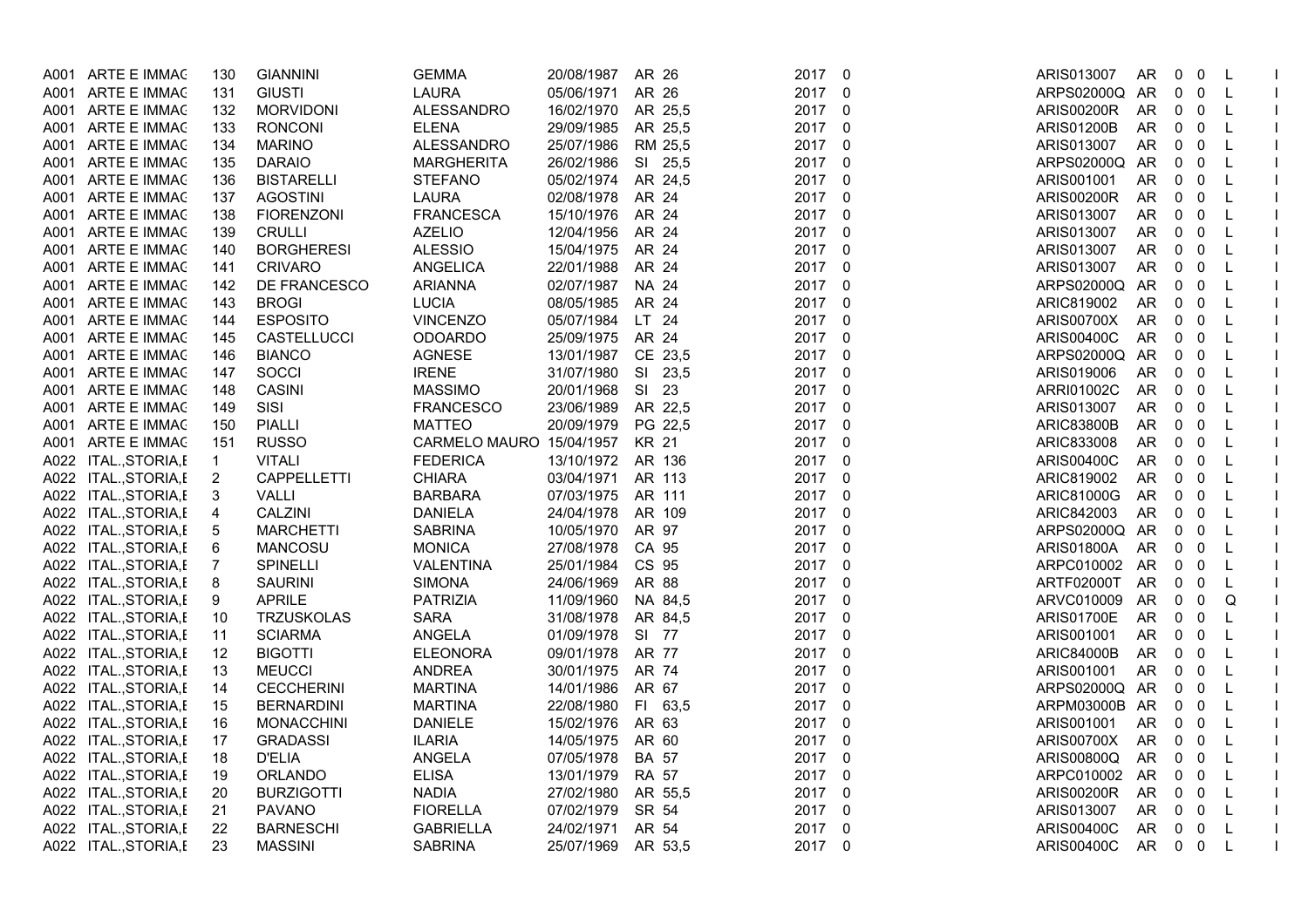| A022 ITAL., STORIA, I | 24 | <b>DONNINI</b>      | <b>VIRGINIA</b>             | 13/01/1982       | AR 53,5      | 2017 0 |             | ARPM010006        | AR    | $\mathbf 0$  | 0                       | L            |  |
|-----------------------|----|---------------------|-----------------------------|------------------|--------------|--------|-------------|-------------------|-------|--------------|-------------------------|--------------|--|
| A022 ITAL., STORIA, I | 25 | <b>SCIABOLINI</b>   | <b>MARTA</b>                | 01/07/1987       | AR 53        | 2017 0 |             | ARTF02000T AR     |       | $0\quad 0$   |                         | L,           |  |
| A022 ITAL., STORIA, I | 26 | DEL VECCHIO         | MARIA ANTONIETT, 25/02/1985 |                  | LT 53        | 2017 0 |             | ARIS013007        | AR    | $0\quad 0$   |                         | L            |  |
| A022 ITAL., STORIA, I | 27 | <b>CATENI</b>       | <b>MONICA</b>               | 31/10/1983       | AR 52,5      | 2017 0 |             | ARIS00400C        | AR    | $\mathbf{0}$ | $\overline{0}$          | L            |  |
| A022 ITAL., STORIA, I | 28 | <b>BOTTONI</b>      | <b>ELENA</b>                | 01/07/1983       | AR 52        | 2017 0 |             | <b>ARIS00200R</b> | AR    | $0\quad 0$   |                         | L            |  |
| A022 ITAL., STORIA, I | 29 | <b>BIGONI</b>       | <b>SILVIA</b>               | 02/12/1985       | AR 50        | 2017 0 |             | ARIS00700X        | AR    | $0\quad 0$   |                         | L.           |  |
| A022 ITAL., STORIA, I | 30 | <b>MANCIOPPI</b>    | <b>ROBERTO</b>              | 05/10/1983       | AR 47,5      | 2017 0 |             | ARIS01600P        | AR.   | $\mathbf 0$  | $\overline{\mathbf{0}}$ | $\mathsf{L}$ |  |
| A022 ITAL., STORIA, I | 31 | <b>ROGGI</b>        | ALESSANDRA                  | 12/06/1984       | AR 47        | 2017 0 |             | ARIC818006        | AR    | $0\quad 0$   |                         | L            |  |
| A022 ITAL., STORIA, I | 32 | DEL BIANCO          | <b>KATIA</b>                | 23/06/1971       | AR 46.5      | 2017 0 |             | ARVC010009        | AR    | $0\quad 0$   |                         | L            |  |
| A022 ITAL., STORIA, I | 33 | <b>PAGONI</b>       | <b>MONIA</b>                | 11/04/1978       | AR 46,5      | 2017   | $\mathbf 0$ | ARIS001001        | AR.   | 0            | $\overline{\mathbf{0}}$ | L            |  |
| A022 ITAL., STORIA, I | 34 | <b>MARCHI</b>       | LAURA                       | 11/11/1983       | AR 46        | 2017 0 |             | ARIC839007        | AR    | $0\quad 0$   |                         | L            |  |
| A022 ITAL., STORIA, I | 35 | MERCADANTE          | <b>VERONICA</b>             | 10/12/1990       | CE 45,5      | 2017 0 |             | ARIS00400C        | AR    | $0\quad 0$   |                         | L            |  |
| A022 ITAL., STORIA, I | 36 | <b>MONALDI</b>      | <b>ELENA</b>                | 06/06/1976       | AR 45        | 2017 0 |             | ARIS01200B        | AR    | $\mathbf 0$  | $\overline{0}$          | L            |  |
| A022 ITAL., STORIA, I | 37 | <b>FERRARI</b>      | <b>SARA</b>                 | 09/12/1987       | AL 42        | 2017 0 |             | ARPC010002        | AR    | $\mathbf{0}$ | $\overline{\mathbf{0}}$ | L            |  |
| A022 ITAL., STORIA, I | 38 | <b>BIANCO</b>       | GIULIA ANTONIETT 08/06/1967 |                  | CS 41        | 2017 0 |             | ARIC821002        | AR    | $0\quad 0$   |                         | $\mathsf{L}$ |  |
| A022 ITAL., STORIA, I | 39 | <b>BARGELLINI</b>   | <b>CLAUDIO</b>              | 31/05/1991       | AR 40        | 2017 0 |             | <b>ARIS01200B</b> | AR    | $0\quad 0$   |                         | L            |  |
| A022 ITAL., STORIA, I | 40 | <b>MEOCCI</b>       | FRANCESCA                   | 12/10/1973       | PG 39        | 2017 0 |             | ARIS00200R        | AR    | $0\quad 0$   |                         | L            |  |
| A022 ITAL., STORIA, I | 41 | <b>FRANCESCHINI</b> | <b>CHIARA</b>               | 28/05/1977       | AR 38,5      | 2017 0 |             | ARIS00400C        | AR    | $0\quad 0$   |                         | $\mathsf{L}$ |  |
| A022 ITAL., STORIA, I | 42 | <b>DATTILO</b>      | ADA                         | 24/03/1976       | CZ 38        | 2017 0 |             | ARPC010002        | AR    | $0\quad 0$   |                         | L            |  |
| A022 ITAL., STORIA, I | 43 | <b>MARCELLI</b>     | <b>GIULIA</b>               | 02/01/1991       | <b>RM 38</b> | 2017 0 |             | ARIC818006        | AR    | $\mathbf 0$  | 0                       | L            |  |
| A022 ITAL., STORIA, I | 44 | <b>PELLEGRINI</b>   | <b>DILETTA</b>              | 10/12/1979       | AR 38        | 2017 0 |             | ARVC010009        | AR    | $\mathbf{0}$ | $\mathbf 0$             | L,           |  |
| A022 ITAL., STORIA, I | 45 | <b>BORRI</b>        | <b>MANOLA</b>               | 16/04/1974       | AR 37        | 2017 0 |             | ARIS00700X        | AR    | $0\quad 0$   |                         | L            |  |
| A022 ITAL., STORIA, I | 46 | <b>CAPPELLETTI</b>  | <b>LUCA</b>                 | 24/01/1976       | AR 37        | 2017 0 |             | <b>ARIS00400C</b> | AR    | $\mathbf{0}$ | $\overline{\mathbf{0}}$ | L.           |  |
| A022 ITAL., STORIA, I | 47 | <b>POGGINI</b>      | <b>SERENA</b>               | 04/02/1973       | AR 37        | 2017 0 |             | ARIS00400C        | AR    | $\mathbf{0}$ | $\mathbf 0$             | L            |  |
| A022 ITAL., STORIA, I | 48 | <b>BRANDI</b>       | <b>BENEDETTA</b>            | 20/01/1969       | AR 36,5      | 2017 0 |             | ARIS013007        | AR    | $0\quad 0$   |                         | L            |  |
| A022 ITAL., STORIA, I | 49 | <b>FIORENZONI</b>   | <b>LUCIA</b>                | 08/02/1979       | AR 36        | 2017 0 |             | ARIS013007        | AR    | $\mathbf{0}$ | $\overline{0}$          | L            |  |
| A022 ITAL., STORIA, I | 50 | <b>MUSSO</b>        | ELISA OLGA CORR, 21/07/1981 |                  | CT 35,5      | 2017 0 |             | ARIC813003        | AR    | $\mathbf 0$  | 0                       | L            |  |
| A022 ITAL., STORIA, I | 51 | <b>PULICANI</b>     | <b>RICCARDO</b>             | 14/11/1991       | PG 35,5      | 2017 0 |             | ARIS001001        | AR    | $0\quad 0$   |                         | L,           |  |
| A022 ITAL., STORIA, I | 52 | <b>BERNINI</b>      | <b>PATRIZIA</b>             | 15/07/1986       | AR 35.5      | 2017 0 |             | ARIC820006        | AR    | $0\quad 0$   |                         | L.           |  |
| A022 ITAL., STORIA, I | 53 | <b>MORETTI</b>      | <b>LAURA</b>                | 03/05/1980       | AR 35        | 2017 0 |             | ARIS001001        | AR    | 0            | $\overline{0}$          | $\mathsf{L}$ |  |
| A022 ITAL., STORIA, I | 54 | <b>PASCULLI</b>     | FRANCESCA ROMA 22/01/1975   |                  | AR 35        | 2017 0 |             | ARIS001001        | AR    | $\mathbf{0}$ | $\overline{0}$          | L            |  |
| A022 ITAL., STORIA, I | 55 | <b>CERISOLI</b>     | <b>STEFANO</b>              | 31/08/1977       | AR 34,5      | 2017 0 |             | ARIS013007        | AR    | $0\quad 0$   |                         | L,           |  |
| A022 ITAL., STORIA, I | 56 | <b>FRANCHI</b>      | <b>MARTA</b>                | 18/02/1992       | AR 34,5      | 2017 0 |             | ARIS00400C        | AR    | $0\quad 0$   |                         | L            |  |
| A022 ITAL., STORIA, I | 57 | CALZINI             | <b>CHIARA</b>               | 10/05/1991       | AR 34,5      | 2017 0 |             | ARIS001001        | AR    | $0\quad 0$   |                         | L            |  |
| A022 ITAL., STORIA, I | 58 | <b>PARIGI</b>       | <b>MARIA CRISTINA</b>       | 05/02/1990       | PG 34        | 2017 0 |             | ARIS001001        | AR    | $0\quad 0$   |                         | L            |  |
| A022 ITAL., STORIA, I | 59 | <b>PAGGINI</b>      | <b>VALENTINA</b>            | 28/03/1988       | <b>PG 34</b> | 2017 0 |             | ARIS013007        | AR    | $0\quad 0$   |                         | L            |  |
| A022 ITAL., STORIA, I | 60 | CANESCHI            | <b>BRUNO</b>                | 26/06/1976       | EE 34        | 2017 0 |             | ARIS013007        | AR    | 0            | $\mathbf 0$             | L            |  |
| A022 ITAL., STORIA, I | 61 | <b>BERTARINI</b>    | AGNESE                      | 02/09/1985       | PG 33,5      | 2017 0 |             | ARIS001001        | AR    | $0\quad 0$   |                         | L            |  |
| A022 ITAL., STORIA, I | 62 | <b>CECCARELLI</b>   | <b>ILARIA</b>               | 21/08/1980       | AR 33.5      | 2017 0 |             | ARIS001001        | AR.   | $0\quad 0$   |                         | L            |  |
| A022 ITAL., STORIA, I | 63 | <b>BARDELLI</b>     | <b>ANDREA</b>               | 16/09/1978       | AR 33,5      | 2017 0 |             | ARPS02000Q AR     |       | $\mathbf 0$  | $\overline{0}$          | L.           |  |
| A022 ITAL., STORIA, I | 64 | MELI BALBOCCHINO    | FRANCESCA                   | 07/12/1979       | AR 33        | 2017 0 |             | ARVC010009        | AR    | $0\quad 0$   |                         | L            |  |
| A022 ITAL., STORIA, I | 65 | <b>RICCI</b>        | <b>ILARIA</b>               | 10/10/1979       | AR 33        | 2017 0 |             | ARIS001001        | AR.   | $0\quad 0$   |                         | L            |  |
| A022 ITAL., STORIA, I | 66 | <b>INCORONATO</b>   | <b>VALERIA</b>              | 23/04/1977       | <b>NA 33</b> | 2017 0 |             | ARIS01700E        | AR    | $0\quad 0$   |                         | L.           |  |
| A022 ITAL., STORIA, I | 67 | <b>ANGIOLONI</b>    | <b>ELENA</b>                | 13/05/1982       | AR 33        | 2017 0 |             | <b>ARIC83800B</b> | AR    | $\mathbf 0$  | $\overline{0}$          | L            |  |
| A022 ITAL., STORIA, I | 68 | <b>PANICUCCI</b>    | <b>CHIARA</b>               | 08/01/1989 AR 33 |              | 2017 0 |             | <b>ARIS00200R</b> | AR 00 |              |                         | L.           |  |
|                       |    |                     |                             |                  |              |        |             |                   |       |              |                         |              |  |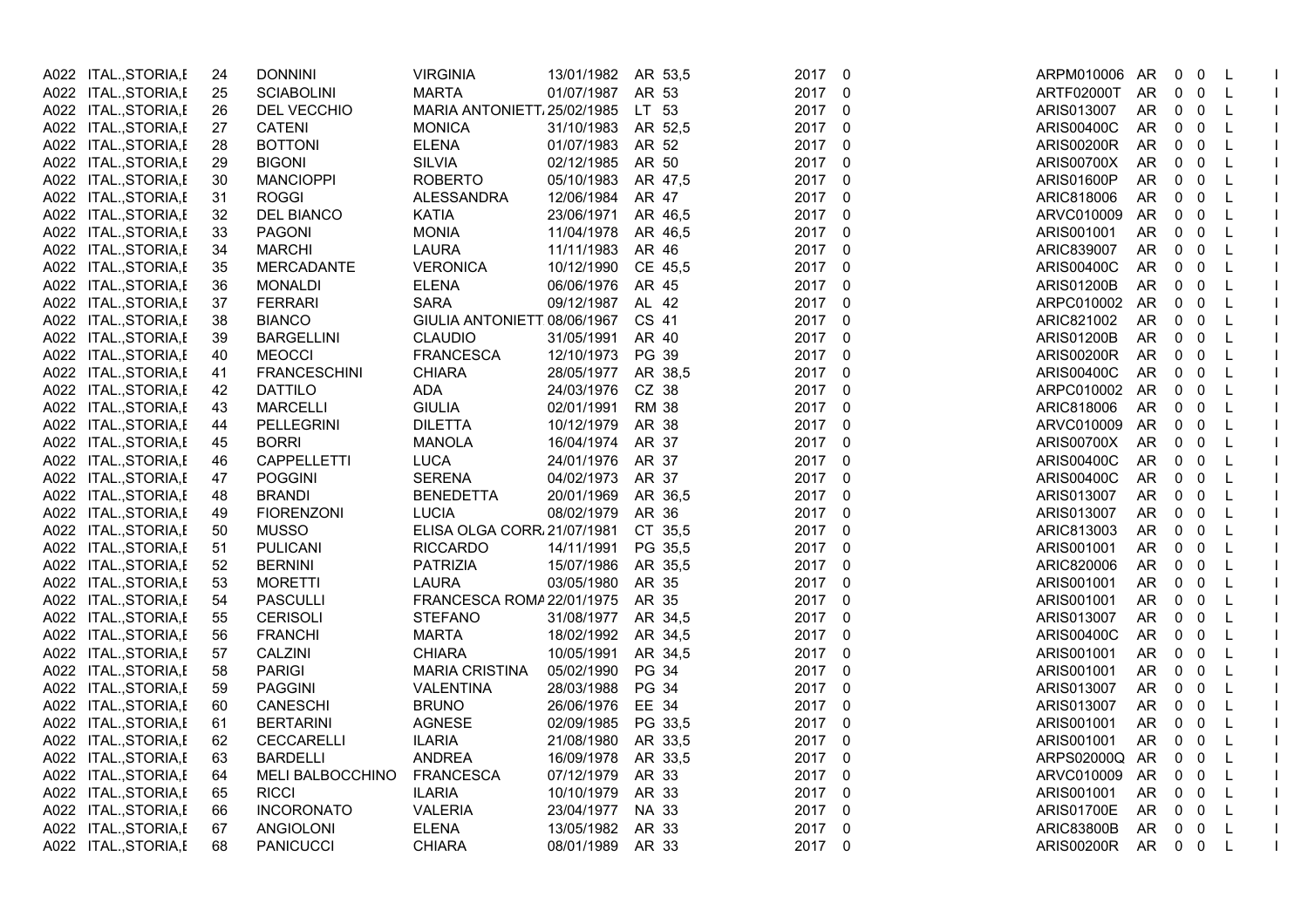| A022 ITAL., STORIA, I | 69           | <b>SCIARRI</b>     | <b>LAURA</b>                 | 25/06/1971         | AR 33    | 2017 0 |                | <b>ARIS00400C</b> | AR  | $\mathbf 0$  | 0                        | L            |  |
|-----------------------|--------------|--------------------|------------------------------|--------------------|----------|--------|----------------|-------------------|-----|--------------|--------------------------|--------------|--|
| A022 ITAL., STORIA, I | 70           | <b>DEI</b>         | <b>DANIELA</b>               | 14/07/1989         | AR 33    | 2017 0 |                | ARIS021006        | AR  | $\mathbf 0$  | $\overline{\mathbf{0}}$  | L            |  |
| A022 ITAL., STORIA, I | 71           | <b>RIGHI</b>       | <b>GRETA</b>                 | 27/06/1989         | AR 33    | 2017 0 |                | ARPC010002        | AR  | $\mathbf 0$  | $\overline{0}$           | L            |  |
| A022 ITAL., STORIA, I | 72           | <b>VITALE</b>      | VALENTINA                    | 26/04/1988         | CE 33    | 2017 0 |                | ARPC010002        | AR  | 0            | 0                        | L            |  |
| A022 ITAL., STORIA, I | 73           | <b>BOSCHI</b>      | <b>SERENA</b>                | 21/11/1982         | AR 33    | 2017 0 |                | ARIS021006        | AR  | $0\quad 0$   |                          | L            |  |
| A022 ITAL., STORIA, I | 74           | <b>CARUSO</b>      | <b>LAURA</b>                 | 08/08/1979         | PA 33    | 2017 0 |                | ARIS013007        | AR  | $0\quad 0$   |                          | L            |  |
| A022 ITAL., STORIA, I | 75           | <b>PIANIGIANI</b>  | <b>SIMONA</b>                | 23/12/1969         | AR 32,5  | 2017 0 |                | <b>ARIC83200C</b> | AR  | 0            | $\overline{0}$           | L            |  |
| A022 ITAL., STORIA, I | 76           | <b>TOGNELLI</b>    | <b>LUCIA</b>                 | 26/05/1981         | PG 32    | 2017 0 |                | <b>ARIC84000B</b> | AR  | $0\quad 0$   |                          | $\mathsf{L}$ |  |
| A022 ITAL., STORIA, I | 77           | <b>MENCI</b>       | MASSIMILIANO                 | 29/12/1972         | AR 32    | 2017 0 |                | ARIS00400C        | AR  | $\mathbf{0}$ | $\overline{\phantom{0}}$ | L            |  |
| A022 ITAL., STORIA, I | 78           | <b>FORTUNA</b>     | ADDOLORATA                   | 17/02/1975         | FG 31    | 2017   | $\mathbf 0$    | ARIS001001        | AR. | 0            | $\overline{0}$           | L            |  |
| A022 ITAL., STORIA, I | 79           | <b>POPONCINI</b>   | <b>BENEDETTA</b>             | 26/07/1977         | AR 30,5  | 2017 0 |                | <b>ARIC83500X</b> | AR  | $0\quad 0$   |                          | Q            |  |
| A022 ITAL., STORIA, I | 80           | <b>BEVILACQUA</b>  | <b>MARIATERESA</b>           | 18/12/1978         | FG 30    | 2017 0 |                | <b>ARIS00200R</b> | AR  | $0\quad 0$   |                          | L            |  |
| A022 ITAL., STORIA, I | 81           | <b>CANACCI</b>     | <b>FRANCESCO</b>             | 16/06/1987         | AR 29,5  | 2017   | $\mathbf 0$    | ARIS019006        | AR  | $\mathbf 0$  | $\mathbf 0$              | L            |  |
| A022 ITAL., STORIA, I | 82           | LASTRA             | ALESSANDRO                   | 21/02/1991         | AR 29,5  | 2017 0 |                | <b>ARIS00200R</b> | AR  | $0\quad 0$   |                          | L            |  |
| A022 ITAL., STORIA, I | 83           | <b>MENCARINI</b>   | <b>FRANCESCA</b>             | 07/04/1977         | AR 29    | 2017 0 |                | ARRI01002C        | AR  | $0\quad 0$   |                          | L            |  |
| A022 ITAL., STORIA, I | 84           | <b>ROSSI</b>       | <b>AZZURRA</b>               | 04/06/1983         | AR 29    | 2017   | $\mathbf 0$    | <b>ARIS01200B</b> | AR  | $0\quad 0$   |                          | -L           |  |
| A022 ITAL., STORIA, I | 85           | CAPORALE           | MICAELA MARIA VII 05/09/1989 |                    | AV 29    | 2017 0 |                | ARIC83500X        | AR  | $0\quad 0$   |                          | L.           |  |
| A022 ITAL., STORIA, I | 86           | <b>USTORI</b>      | <b>SABINA</b>                | 24/06/1979         | AR 29    | 2017 0 |                | ARIC825009        | AR  | $\mathbf 0$  | $\overline{\mathbf{0}}$  | L            |  |
| A022 ITAL., STORIA, I | 87           | <b>BIAGIOTTI</b>   | <b>ILENIA</b>                | 01/06/1986         | AR 29    | 2017 0 |                | ARPC010002 AR     |     | $0\quad 0$   |                          | L            |  |
| A022 ITAL., STORIA, I | 88           | <b>NERI</b>        | <b>SIMONE</b>                | 20/10/1983         | AR 29    | 2017 0 |                | ARPS02000Q        | AR  | 0            | 0                        | L            |  |
| A022 ITAL., STORIA, I | 89           | MAZZONI            | VALENTINA                    | 14/01/1978         | PG 29    | 2017 0 |                | ARIS001001        | AR  | 0            | $\mathbf 0$              | L,           |  |
| A022 ITAL., STORIA, I | 90           | <b>BRIZZI</b>      | <b>EMILIA</b>                | 02/05/1966         | AR 29    | 2017 0 |                | <b>ARIS00200R</b> | AR  | $0\quad 0$   |                          | L.           |  |
| A022 ITAL., STORIA, I | 91           | PALAZZESCHI        | <b>SUSANNA</b>               | 16/10/1967         | AR 28    | 2017 0 |                | ARIC825009        | AR  | $\mathbf{0}$ | 0                        | L.           |  |
| A022 ITAL., STORIA, I | 92           | <b>FANELLI</b>     | <b>SAMUELE</b>               | 07/12/1970         | AR 27,5  | 2017 0 |                | ARIS001001        | AR  | $\mathbf{0}$ | $\mathbf 0$              | L,           |  |
| A022 ITAL., STORIA, I | 93           | <b>BONCOMPAGNI</b> | <b>SILVIA</b>                | 02/03/1975 AR 27   |          | 2017 0 |                | ARIC83100L        | AR  | $0\quad 0$   |                          | L            |  |
| A022 ITAL., STORIA, I | 94           | <b>ROSSI</b>       | <b>FRANCESCA</b>             | 18/01/1979         | AR 26.5  | 2017 0 |                | ARIC81000G        | AR  | $\mathbf{0}$ | $\overline{0}$           | -L           |  |
| A022 ITAL., STORIA, I | 95           | <b>CAMPRIANI</b>   | <b>SILVIA</b>                | 31/03/1975         | AR 26,5  | 2017   | $\overline{0}$ | ARVC010009        | AR  | 0            | $\mathbf 0$              | -L           |  |
| A022 ITAL., STORIA, I | 96           | <b>SCARSO</b>      | <b>BARBARA</b>               | 03/01/1978         | RG 25,5  | 2017 0 |                | ARIC83100L        | AR  | $0\quad 0$   |                          | L            |  |
| A022 ITAL., STORIA, I | 97           | <b>FELICI</b>      | <b>SILVIA</b>                | 15/08/1988         | AR 24    | 2017 0 |                | ARIS001001        | AR  | $0\quad 0$   |                          | L.           |  |
| A022 ITAL., STORIA, I | 98           | ARGENTELLI         | MASSIMILIANO                 | 30/09/1972         | AR 14    | 2017 0 |                | ARIS00400C        | AR  | $\mathbf 0$  | 0                        | L            |  |
| A028 MATEMATICA I     | $\mathbf{1}$ | <b>CERINI</b>      | <b>MARZIA</b>                | 15/04/1957         | AR 185   | 2017 0 |                | ARTF02000T        | AR  | $\mathbf 0$  | 0                        | L            |  |
| A028 MATEMATICA I     | 2            | PIGNATALE          | <b>CHIARA</b>                | 14/01/1970         | TA 141   | 2017 0 |                | ARIC839007        | AR  | $\mathbf 0$  | $\overline{\phantom{0}}$ | -L           |  |
| A028 MATEMATICA I     | 3            | <b>ORAZIOLI</b>    | <b>FAUSTO</b>                | 11/02/1969         | AR 133   | 2017   | $\overline{0}$ | ARIS00400C        | AR  | $0\quad 0$   |                          | L            |  |
| A028 MATEMATICA I     | 4            | <b>GIUSTI</b>      | <b>ROBERTA</b>               | 22/04/1973         | AR 119   | 2017 0 |                | ARIS00400C        | AR  | $0\quad 0$   |                          | L            |  |
| A028 MATEMATICA I     | 5            | CARACCHINI         | <b>ROBERTA</b>               | 16/02/1977         | PG 114,5 | 2017 0 |                | ARIS01600P        | AR  | $0\quad 0$   |                          | -L           |  |
| A028 MATEMATICA I     | 6            | <b>MEUCCI</b>      | <b>LAURA</b>                 | 19/04/1973         | AR 104   | 2017 0 |                | ARIS019006        | AR  | $\mathbf 0$  | $\overline{\phantom{0}}$ | L            |  |
| A028 MATEMATICA I     | 7            | <b>PAGONI</b>      | SILVIA                       | 01/04/1978         | AR 102,5 | 2017 0 |                | ARIS01600P        | AR  | 0            | $\mathbf 0$              | L            |  |
| A028 MATEMATICA I     | 8            | <b>GHEZZI</b>      | <b>BENEDETTA</b>             | 13/12/1980         | AR 98,5  | 2017 0 |                | ARIS001001        | AR  | $\mathbf 0$  | $\overline{0}$           | L            |  |
| A028 MATEMATICA I     | 9            | <b>ROSSI</b>       | <b>MARTINA</b>               | 17/01/1984         | AR 87.5  | 2017 0 |                | <b>ARIC84000B</b> | AR. | $0\quad 0$   |                          | L,           |  |
| A028 MATEMATICA I     | 10           | <b>BIANCONI</b>    | <b>NADIA</b>                 | 08/04/1985         | AR 85    | 2017 0 |                | ARPC010002        | AR  | $\mathbf 0$  | 0                        | L            |  |
| A028 MATEMATICA I     | 11           | <b>ROSSATO</b>     | <b>LUCA</b>                  | 27/02/1973         | VI 81    | 2017 0 |                | ARIS001001        | AR  | 0            | $\mathbf 0$              | $\mathsf{L}$ |  |
| A028 MATEMATICA I     | 12           | <b>TAMARINDI</b>   | LORENZO                      | 26/01/1972 AR 78.5 |          | 2017 0 |                | <b>ARIC83500X</b> | AR. | $0\quad 0$   |                          | -L           |  |
| A028 MATEMATICA I     | 13           | <b>BENNATI</b>     | <b>ANNA MARIA</b>            | 28/12/1970         | AR 73,5  | 2017 0 |                | ARIS01800A        | AR  | $\mathbf{0}$ | $\overline{\mathbf{0}}$  | -L           |  |
| A028 MATEMATICA I     | 14           | <b>SILVESTRINI</b> | <b>MARIA</b>                 | 19/09/1989         | AR 71,5  | 2017   | $\mathbf 0$    | ARIS00700X        | AR. | 0            | $\mathbf 0$              | $\mathsf{L}$ |  |
| A028 MATEMATICA I     | 15           | <b>VANNUCCINI</b>  | <b>ELISA</b>                 | 03/10/1983 AR 71   |          | 2017 0 |                | ARTF02000T AR 0 0 |     |              |                          | L.           |  |
|                       |              |                    |                              |                    |          |        |                |                   |     |              |                          |              |  |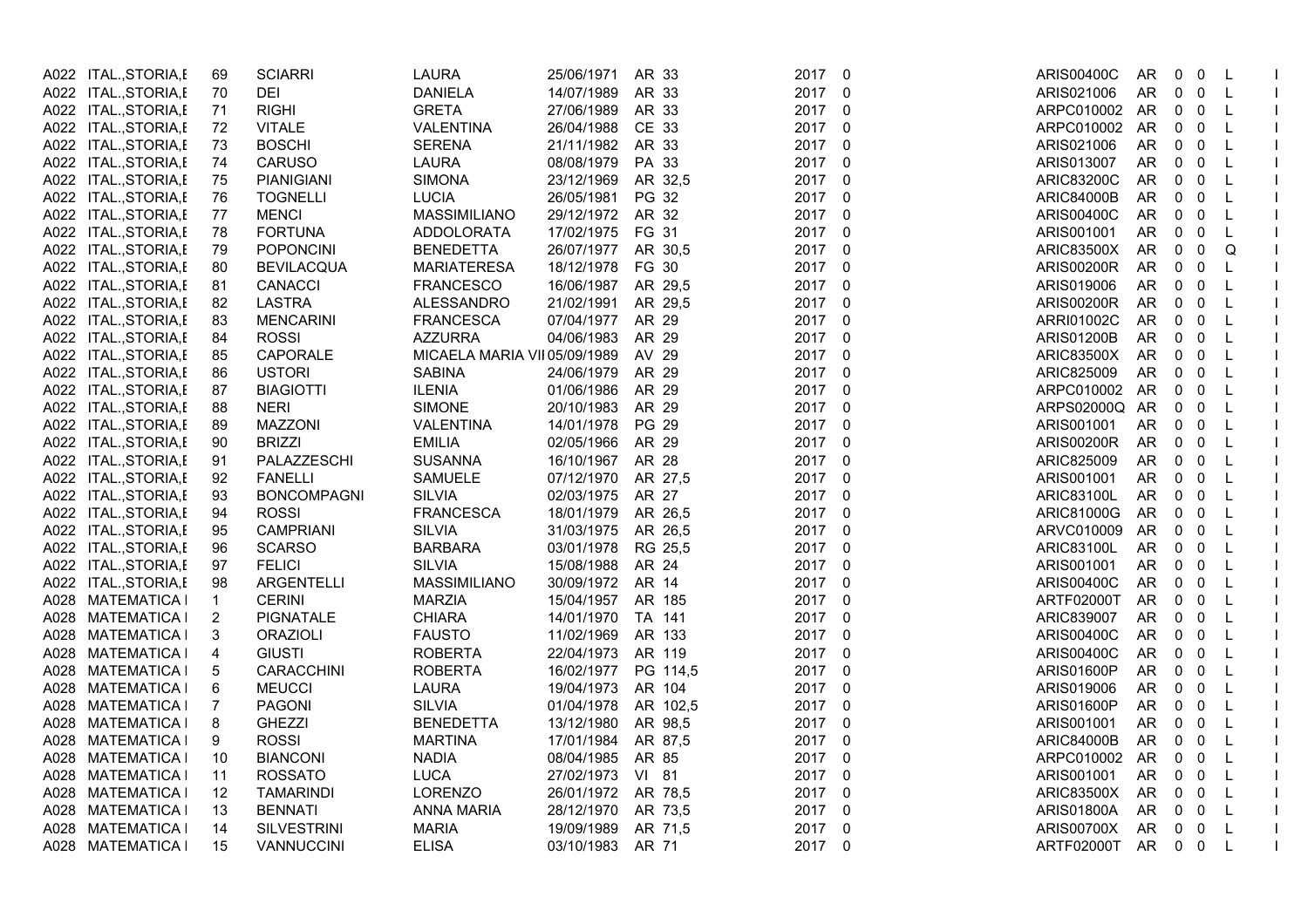|      | A028 MATEMATICA I   | 16 | MAZZONE            | <b>GLORIA</b>              | 04/05/1983         | RC 64,5      | 2017 0 |             | ARTF02000T        | AR        | 0           | 0                       | L |                |
|------|---------------------|----|--------------------|----------------------------|--------------------|--------------|--------|-------------|-------------------|-----------|-------------|-------------------------|---|----------------|
|      | A028 MATEMATICA I   | 17 | <b>FIORILLO</b>    | <b>SILVIA</b>              | 06/08/1978         | NA 63        | 2017 0 |             | ARTF02000T        | AR        | 0           | 0                       | L |                |
|      | A028 MATEMATICA I   | 18 | <b>MEARINI</b>     | <b>MARZIA</b>              | 16/03/1985         | AR 63        | 2017 0 |             | <b>ARIS00200R</b> | AR        | 0           | 0                       | L |                |
|      | A028 MATEMATICA I   | 19 | <b>BASTONE</b>     | <b>MARIA FILOMENA</b>      | 16/11/1972         | <b>KR 59</b> | 2017 0 |             | ARPM010006 AR     |           | 0           | 0                       | L | $\overline{1}$ |
|      | A028 MATEMATICA I   | 20 | <b>CASTRICHINI</b> | <b>MONICA</b>              | 04/12/1982         | PG 59        | 2017 0 |             | ARTF02000T        | AR        | 0           | $\overline{\mathbf{0}}$ | L |                |
|      | A028 MATEMATICA I   | 21 | DI LILLO           | <b>ROSANNA</b>             | 01/06/1976         | CE 58,5      | 2017 0 |             | ARIS00400C        | AR        | 0           | $\mathbf 0$             | L |                |
|      | A028 MATEMATICA I   | 22 | SPADINI            | <b>ELENA</b>               | 29/07/1981         | AR 58        | 2017   | 0           | ARIC833008        | <b>AR</b> | 0           | $\mathbf 0$             | L | $\mathbf{L}$   |
|      | A028 MATEMATICA I   | 23 | <b>MILIGHETTI</b>  | <b>MARCO</b>               | 28/01/1982         | AR 57        | 2017 0 |             | ARIS013007        | AR        | 0           | 0                       | L |                |
|      | A028 MATEMATICA I   | 24 | <b>GIROLAMI</b>    | <b>CHIARA</b>              | 17/06/1980         | PG 56        | 2017 0 |             | ARIC81000G        | AR        | 0           | 0                       | L |                |
|      | A028 MATEMATICA I   | 25 | <b>LANDINI</b>     | <b>GIULIA</b>              | 05/03/1989         | AR 53.5      | 2017 0 |             | ARTF02000T        | AR        | 0           | $\overline{0}$          | L | $\mathbf{I}$   |
|      | A028 MATEMATICA I   | 26 | <b>NOCELLA</b>     | <b>MARTA</b>               | 19/05/1981         | AR 51        | 2017 0 |             | ARIS019006        | AR        | 0           | 0                       | L |                |
|      | A028 MATEMATICA I   | 27 | <b>CARBONI</b>     | <b>ELISA</b>               | 01/10/1981         | AR 51        | 2017 0 |             | <b>ARTF02000T</b> | AR        | 0           | $\mathbf 0$             | L |                |
|      | A028 MATEMATICA I   | 28 | <b>GOGLIA</b>      | <b>LUCY</b>                | 18/07/1985         | <b>BN 49</b> | 2017   | $\mathbf 0$ | ARIS013007        | AR        | 0           | $\mathbf 0$             | L | $\mathbf{L}$   |
|      | A028 MATEMATICA I   | 29 | <b>MEARINI</b>     | <b>MARCO</b>               | 27/05/1985         | PG 47,5      | 2017 0 |             | ARIS01600P        | AR        | 0           | 0                       | L |                |
|      | A028 MATEMATICA I   | 30 | <b>MATERAZZI</b>   | <b>SERENA</b>              | 17/09/1978         | AR 47        | 2017 0 |             | ARIC818006        | AR        | 0           | $\mathsf 0$             | L |                |
| A028 | MATEMATICA I        | 31 | <b>SALVO</b>       | <b>ELIANA</b>              | 01/05/1984         | CL 46        | 2017 0 |             | ARPS02000Q AR     |           | $\mathbf 0$ | $\overline{\mathbf{0}}$ | L |                |
|      | A028 MATEMATICA I   | 32 | <b>BENIGNI</b>     | <b>MICHELE</b>             | 09/11/1983         | AR 46        | 2017 0 |             | <b>ARIS00400C</b> | AR        | 0           | 0                       | L |                |
|      | A028 MATEMATICA I   | 33 | <b>ACETO</b>       | <b>MARIA</b>               | 25/02/1984         | PE 45,5      | 2017 0 |             | ARVC010009        | AR        | 0           | 0                       | L |                |
|      | A028 MATEMATICA I   | 34 | <b>GIARDINI</b>    | <b>ANNA</b>                | 11/08/1983         | SI 45        | 2017 0 |             | ARTF02000T AR     |           | $\mathbf 0$ | $\overline{\mathbf{0}}$ | L |                |
|      | A028 MATEMATICA I   | 35 | <b>IULIANO</b>     | <b>OLGA</b>                | 25/08/1986         | <b>BN 45</b> | 2017 0 |             | ARPS02000Q        | AR        | 0           | 0                       | L |                |
| A028 | <b>MATEMATICA I</b> | 36 | <b>MANCINI</b>     | <b>FRANCESCA</b>           | 04/04/1985         | AR 45        | 2017 0 |             | <b>ARIS00200R</b> | AR        | 0           | 0                       | L | $\overline{1}$ |
|      | A028 MATEMATICA I   | 37 | <b>ROGHI</b>       | <b>LUCIA</b>               | 16/03/1984         | AR 43.5      | 2017 0 |             | ARIS013007        | AR.       | $0\quad 0$  |                         | L |                |
|      | A028 MATEMATICA I   | 38 | <b>CAPRAI</b>      | VALENTINA                  | 29/06/1980         | AR 42,5      | 2017 0 |             | <b>ARIS00400C</b> | AR        | 0           | $\overline{0}$          | L |                |
|      | A028 MATEMATICA I   | 39 | <b>MARCHESI</b>    | <b>LAURA</b>               | 01/02/1980         | AR 42,5      | 2017 0 |             | ARIS00400C        | AR        | 0           | 0                       | L | $\mathbf{I}$   |
|      | A028 MATEMATICA I   | 40 | <b>DANISE</b>      | <b>SILVIA</b>              | 05/12/1979         | MI 41        | 2017 0 |             | ARIS019006        | <b>AR</b> | 0           | $\overline{0}$          | L |                |
|      | A028 MATEMATICA I   | 41 | <b>SIMONELLI</b>   | ANNALISA                   | 09/11/1992         | <b>CE 41</b> | 2017 0 |             | ARIC819002        | AR        | 0           | 0                       | L |                |
|      | A028 MATEMATICA I   | 42 | <b>MANCINI</b>     | <b>ELENA</b>               | 14/06/1985         | AR 41        | 2017   | 0           | ARTF02000T        | AR        | 0           | 0                       | L | $\overline{1}$ |
|      | A028 MATEMATICA I   | 43 | <b>TAMBURI</b>     | <b>BENEDETTA</b>           | 16/03/1990         | <b>RM 40</b> | 2017 0 |             | ARIS01600P        | AR        | 0           | 0                       | L |                |
|      | A028 MATEMATICA I   | 44 | <b>TRIBBIOLI</b>   | <b>LAURA</b>               | 20/03/1985         | PG 39.5      | 2017 0 |             | ARIS01600P        | AR        | 0           | 0                       | L |                |
|      | A028 MATEMATICA I   | 45 | <b>VINCIPROVA</b>  | <b>PIETRO</b>              | 01/03/1978         | EE 39,5      | 2017   | 0           | ARIS013007        | AR        | 0           | 0                       | L | $\mathbf{L}$   |
|      | A028 MATEMATICA I   | 46 | TESTI              | <b>SILVIA</b>              | 01/06/1972         | AR 39        | 2017 0 |             | ARPS02000Q        | AR        | 0           | 0                       | L |                |
|      | A028 MATEMATICA I   | 47 | <b>ROFANI</b>      | <b>GIOVANNA</b>            | 24/06/1976         | AR 39        | 2017 0 |             | ARIS001001        | AR        | 0           | $\mathbf 0$             | L |                |
|      | A028 MATEMATICA I   | 48 | DI SAPIA           | <b>ROSSELLA</b>            | 06/03/1992         | SA 38        | 2017 0 |             | ARPC010002        | AR        | 0           | $\overline{\mathbf{0}}$ | L | $\mathbf{I}$   |
|      | A028 MATEMATICA I   | 49 | <b>SAPIO</b>       | VALENTINA                  | 03/12/1990         | CE 38        | 2017 0 |             | ARIC842003        | AR        | 0           | 0                       | L |                |
|      | A028 MATEMATICA I   | 50 | <b>SCARPELLINI</b> | <b>ELEONORA</b>            | 22/03/1987         | AR 38        | 2017 0 |             | ARPC010002        | AR        | 0           | 0                       | L |                |
|      | A028 MATEMATICA I   | 51 | <b>FORZINI</b>     | CHIARA AGATA               | 13/03/1985         | ME 37,5      | 2017 0 |             | ARIS00800Q        | <b>AR</b> | 0           | $\overline{0}$          | L | $\mathbf{L}$   |
|      | A028 MATEMATICA I   | 52 | <b>GALLETTI</b>    | <b>MARTINA</b>             | 18/09/1986         | AR 37        | 2017 0 |             | ARTF02000T        | AR        | 0           | 0                       | L |                |
|      | A028 MATEMATICA I   | 53 | <b>GORCZYCA</b>    | KAROLINA DANUTA 09/04/1985 |                    | EE 37        | 2017 0 |             | ARPS02000Q        | AR        | 0           | $\mathbf 0$             | L |                |
| A028 | MATEMATICA I        | 54 | <b>BALDETTI</b>    | <b>DANIELE</b>             | 30/03/1982         | AR 36,5      | 2017 0 |             | ARIS01600P        | AR        | $0\quad 0$  |                         | L |                |
|      | A028 MATEMATICA I   | 55 | <b>BURRONI</b>     | <b>ELENA</b>               | 04/06/1984         | AR 36        | 2017 0 |             | <b>ARIS00400C</b> | AR        | 0           | 0                       | L |                |
|      | A028 MATEMATICA I   | 56 | <b>MANCINI</b>     | <b>TERESA</b>              | 25/08/1975         | NA 35,5      | 2017 0 |             | <b>ARIS00700X</b> | AR        | 0           | $\mathbf 0$             | L | $\mathbf{L}$   |
|      | A028 MATEMATICA I   | 57 | <b>BURZIGOTTI</b>  | <b>ENRICO</b>              | 13/01/1976         | <b>PG 35</b> | 2017 0 |             | <b>ARIS00200R</b> | <b>AR</b> | $\mathbf 0$ | $\overline{\mathbf{0}}$ | L |                |
|      | A028 MATEMATICA I   | 58 | <b>LETTIERO</b>    | <b>ANTONIO</b>             | 02/03/1987         | CE 35        | 2017 0 |             | ARIC827001        | AR        | 0           | 0                       | L |                |
| A028 | <b>MATEMATICA I</b> | 59 | <b>MARTINI</b>     | <b>ALESSIA</b>             | 10/01/1992         | AR 34,5      | 2017   | $\mathbf 0$ | ARIC81000G        | AR        | 0           | 0                       | L | $\overline{1}$ |
|      | A028 MATEMATICA I   | 60 | <b>CAPPELLETTI</b> | <b>MARTINA</b>             | 04/08/1984 AR 34,5 |              | 2017 0 |             | ARIS00400C        | AR        | $0\quad 0$  |                         | L |                |
|      |                     |    |                    |                            |                    |              |        |             |                   |           |             |                         |   |                |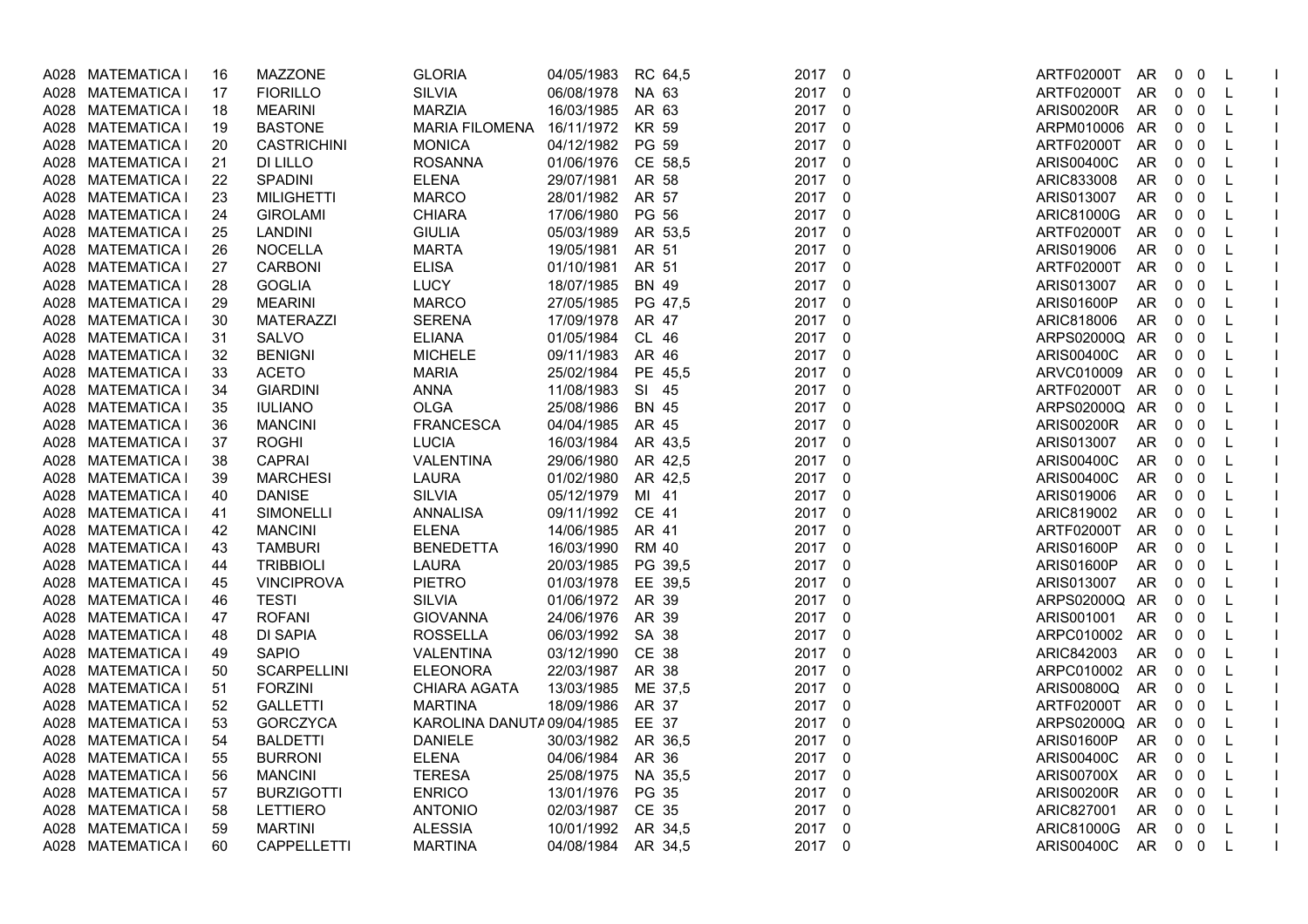|      | A028 MATEMATICA I   | 61  | <b>TIEZZI</b>      | <b>DILETTA</b>      | 06/03/1992         | AR 34        | 2017 0 |                | ARIC818006        | AR        | 0           | 0                       | L            |                          |
|------|---------------------|-----|--------------------|---------------------|--------------------|--------------|--------|----------------|-------------------|-----------|-------------|-------------------------|--------------|--------------------------|
|      | A028 MATEMATICA I   | 62  | <b>PAGGINI</b>     | <b>SERENA</b>       | 15/02/1990         | AR 34        | 2017 0 |                | ARPS02000Q        | AR        | 0           | 0                       | L            |                          |
|      | A028 MATEMATICA I   | 63  | ZOMBARDO           | <b>ALESSANDRA</b>   | 05/03/1984         | <b>NO 34</b> | 2017 0 |                | <b>ARIC83500X</b> | AR        | 0           | 0                       | L            |                          |
| A028 | <b>MATEMATICA I</b> | 64  | <b>GORI</b>        | <b>LAURA</b>        | 10/11/1985         | PG 33,5      | 2017   | 0              | ARIS001001        | AR        | 0           | 0                       | L            |                          |
|      | A028 MATEMATICA I   | 65  | <b>MALENTACCHI</b> | <b>CHIARA</b>       | 21/08/1992         | AR 33.5      | 2017 0 |                | ARIC839007        | AR        | 0           | 0                       | L            |                          |
|      | A028 MATEMATICA I   | 66  | <b>CALZOLARI</b>   | <b>FRANCESCO</b>    | 27/05/1988         | PG 33.5      | 2017 0 |                | <b>ARIS01600P</b> | AR        | 0           | 0                       | L            |                          |
|      | A028 MATEMATICA I   | 67  | <b>PACESCHI</b>    | <b>MARTA</b>        | 04/09/1983         | AR 33,5      | 2017   | 0              | <b>ARIS00200R</b> | AR        | 0           | $\mathbf 0$             | L            | $\mathbf{I}$             |
|      | A028 MATEMATICA I   | 68  | PATTI              | <b>CLAUDIA</b>      | 28/06/1981         | AR 33.5      | 2017 0 |                | ARIS00800Q        | AR        | 0           | 0                       | L            |                          |
|      | A028 MATEMATICA I   | 69  | <b>CIVITELLI</b>   | <b>ROSARIA</b>      | 03/12/1983         | SI 33        | 2017   | 0              | ARPS02000Q        | AR        | 0           | 0                       | L            |                          |
|      | A028 MATEMATICA I   | 70  | <b>NUCCI</b>       | <b>NICOLE</b>       | 20/01/1991         | AR 33        | 2017   | 0              | <b>ARIS00200R</b> | AR        | 0           | $\mathbf 0$             | L            | $\overline{\phantom{a}}$ |
|      | A028 MATEMATICA I   | 71  | <b>GIULIANO</b>    | <b>MARIA</b>        | 18/03/1968         | <b>NA 33</b> | 2017 0 |                | ARIS013007        | AR        | 0           | 0                       | L            |                          |
|      | A028 MATEMATICA I   | 72  | <b>GUALDANI</b>    | <b>MATTEO</b>       | 13/06/1984         | AR 33        | 2017   | 0              | ARIC826005        | <b>AR</b> | 0           | 0                       | $\mathsf{L}$ |                          |
|      | A028 MATEMATICA I   | 73  | LANDUCCI           | <b>ELISA</b>        | 29/08/1989         | <b>BO 33</b> | 2017   | 0              | ARPM03000B AR     |           | 0           | 0                       | L            | $\mathbf{L}$             |
|      | A028 MATEMATICA I   | 74  | CASSIOLI           | <b>CHIARA</b>       | 02/11/1990         | PG 33        | 2017 0 |                | ARTF02000T        | AR        | 0           | 0                       | $\mathsf{L}$ |                          |
| A028 | MATEMATICA I        | 75  | <b>GORI</b>        | <b>MARIA SOFIA</b>  | 03/08/1992         | AR 33        | 2017   | 0              | ARIS01800A        | AR        | 0           | $\mathbf 0$             | L            |                          |
| A028 | <b>MATEMATICA I</b> | 76  | <b>BENNATI</b>     | <b>ANTONIO</b>      | 22/07/1991         | AR 33        | 2017   | $\overline{0}$ | ARIS01600P        | AR        | 0           | $\overline{0}$          | L.           | $\perp$                  |
|      | A028 MATEMATICA I   | 77  | <b>NOCENTINI</b>   | <b>VERONICA</b>     | 23/06/1991         | AR 33        | 2017 0 |                | ARIS001001        | AR        | 0           | 0                       | L            |                          |
|      | A028 MATEMATICA I   | 78  | <b>GRIECI</b>      | <b>ALESSIA</b>      | 17/05/1991         | SI 33        | 2017 0 |                | ARIS01600P        | AR        | 0           | 0                       | L            |                          |
|      | A028 MATEMATICA I   | 79  | <b>CESARI</b>      | <b>DANIELE</b>      | 09/12/1990         | AR 33        | 2017 0 |                | <b>ARIC83200C</b> | AR        | 0           | $\mathbf 0$             | L            |                          |
|      | A028 MATEMATICA I   | 80  | <b>BETTI</b>       | <b>PAOLO</b>        | 15/10/1990         | SI 33        | 2017 0 |                | ARIS01600P        | <b>AR</b> | 0           | 0                       | L            |                          |
| A028 | <b>MATEMATICA I</b> | 81  | <b>FORTINI</b>     | <b>FRANCESCA</b>    | 02/10/1989         | AR 33        | 2017 0 |                | ARIS001001        | AR        | 0           | 0                       | L            | $\overline{1}$           |
|      | A028 MATEMATICA I   | 82  | <b>CICALA</b>      | VALENTINA           | 25/07/1989         | ME 33        | 2017 0 |                | ARIS00800Q        | AR        | 0           | $\overline{0}$          | L            |                          |
|      | A028 MATEMATICA I   | 83  | <b>NICCHI</b>      | <b>JESSICA</b>      | 20/04/1989         | AR 33        | 2017 0 |                | ARIC83600Q        | <b>AR</b> | 0           | 0                       | L            |                          |
| A028 | MATEMATICA I        | 84  | <b>MORETTI</b>     | <b>MARTINA</b>      | 07/07/1988         | PG 33        | 2017 0 |                | ARIC842003        | AR        | 0           | 0                       | L            | $\mathbf{I}$             |
|      | A028 MATEMATICA I   | 85  | <b>PASTONCHI</b>   | <b>LAURA</b>        | 09/01/1988         | PG 33        | 2017 0 |                | ARIS01600P        | AR        | 0           | $\overline{0}$          | L            |                          |
| A028 | MATEMATICA I        | 86  | <b>RANDELLINI</b>  | <b>LAURA</b>        | 10/10/1983         | AR 33        | 2017 0 |                | ARIS01600P        | <b>AR</b> | 0           | $\mathbf 0$             | L            |                          |
| A028 | MATEMATICA I        | 87  | <b>TRECCI</b>      | <b>TIZIANA</b>      | 12/06/1982         | AR 33        | 2017   | $\mathbf 0$    | ARIC842003        | AR        | 0           | 0                       | L            |                          |
|      | A028 MATEMATICA I   | 88  | LAMBERTI           | <b>WALTER</b>       | 14/08/1987         | SA 32,5      | 2017 0 |                | ARIS019006        | AR        | 0           | $\mathbf 0$             | L            |                          |
|      | A028 MATEMATICA I   | 89  | <b>FANCIULLINI</b> | <b>BARBARA</b>      | 19/06/1976         | AR 32,5      | 2017 0 |                | ARIC839007        | <b>AR</b> | 0           | 0                       | L            |                          |
|      | A028 MATEMATICA I   | 90  | <b>CAPRINI</b>     | <b>ELY</b>          | 07/10/1975         | AR 32.5      | 2017   | 0              | ARPS02000Q        | <b>AR</b> | 0           | 0                       | L            | $\mathbf{I}$             |
|      | A028 MATEMATICA I   | 91  | <b>MAGRI'</b>      | <b>DANIELE</b>      | 14/04/1977         | MI 32        | 2017 0 |                | ARIC83700G        | AR        | 0           | 0                       | L            |                          |
|      | A028 MATEMATICA I   | 92  | <b>GELLI</b>       | <b>VERONICA</b>     | 27/01/1981         | AR 30        | 2017 0 |                | <b>ARIS00200R</b> | AR        | 0           | 0                       | L            |                          |
|      | A028 MATEMATICA I   | 93  | <b>LISI</b>        | <b>FEDERICO</b>     | 19/05/1979         | AR 30        | 2017   | 0              | ARIS01600P        | AR        | 0           | 0                       | L            |                          |
|      | A028 MATEMATICA I   | 94  | FABI               | <b>STEFANO</b>      | 03/04/1978         | SI 30        | 2017 0 |                | ARIC818006        | AR        | 0           | 0                       | L            |                          |
|      | A028 MATEMATICA I   | 95  | <b>TRIBBIOLI</b>   | <b>MARIA CHIARA</b> | 08/04/1988         | PG 29,5      | 2017   | 0              | ARIS01600P        | AR        | 0           | 0                       | L            |                          |
|      | A028 MATEMATICA I   | 96  | DI MAURO           | CHIARA ODETTE       | 05/05/1979         | AR 29,5      | 2017   | 0              | ARPS02000Q        | AR        | 0           | 0                       | L            | $\mathbf{I}$             |
|      | A028 MATEMATICA I   | 97  | <b>LODOVICHI</b>   | <b>CLAUDIA</b>      | 11/02/1982         | AR 29        | 2017 0 |                | <b>ARIC82300N</b> | AR        | 0           | 0                       | L            |                          |
| A028 | <b>MATEMATICA I</b> | 98  | <b>BENNATI</b>     | <b>ANTONIO</b>      | 03/06/1984         | GR 29        | 2017   | $\mathbf 0$    | <b>ARIC81100B</b> | AR        | 0           | $\mathbf 0$             | L            |                          |
| A028 | <b>MATEMATICA I</b> | 99  | <b>MERCHIORI</b>   | <b>ANGELA</b>       | 30/04/1984         | FE 29        | 2017 0 |                | ARIC818006        | AR        | $\mathbf 0$ | $\overline{\mathbf{0}}$ | L            |                          |
|      | A028 MATEMATICA I   | 100 | <b>CATORCIONI</b>  | VALENTINA           | 09/06/1986         | AR 29        | 2017 0 |                | ARPM03000B        | AR        | 0           | 0                       | L            |                          |
|      | A028 MATEMATICA I   | 101 | <b>OTTONELLI</b>   | <b>CHIARA</b>       | 05/07/1992         | AR 29        | 2017 0 |                | ARIC813003        | AR        | 0           | 0                       | L            |                          |
|      | A028 MATEMATICA I   | 102 | <b>SIMEONI</b>     | <b>SABRINA</b>      | 12/08/1988         | AR 29        | 2017 0 |                | ARTF02000T        | AR        | 0           | $\overline{\mathbf{0}}$ | L            |                          |
|      | A028 MATEMATICA I   | 103 | <b>MANCIOPPI</b>   | <b>ILARIA</b>       | 24/12/1984         | AR 29        | 2017 0 |                | ARIS001001        | AR        | 0           | 0                       | L            |                          |
| A028 | <b>MATEMATICA I</b> | 104 | <b>ANTONUCCI</b>   | CARLO               | 21/09/1981         | CS 28        | 2017   | 0              | ARIC81000G        | AR        | 0           | 0                       | L            |                          |
|      | A028 MATEMATICA I   | 105 | <b>BUONANDI</b>    | <b>SIMONA</b>       | 26/08/1982 NA 27.5 |              | 2017 0 |                | ARVC010009 AR     |           | $0\quad 0$  |                         | L            |                          |
|      |                     |     |                    |                     |                    |              |        |                |                   |           |             |                         |              |                          |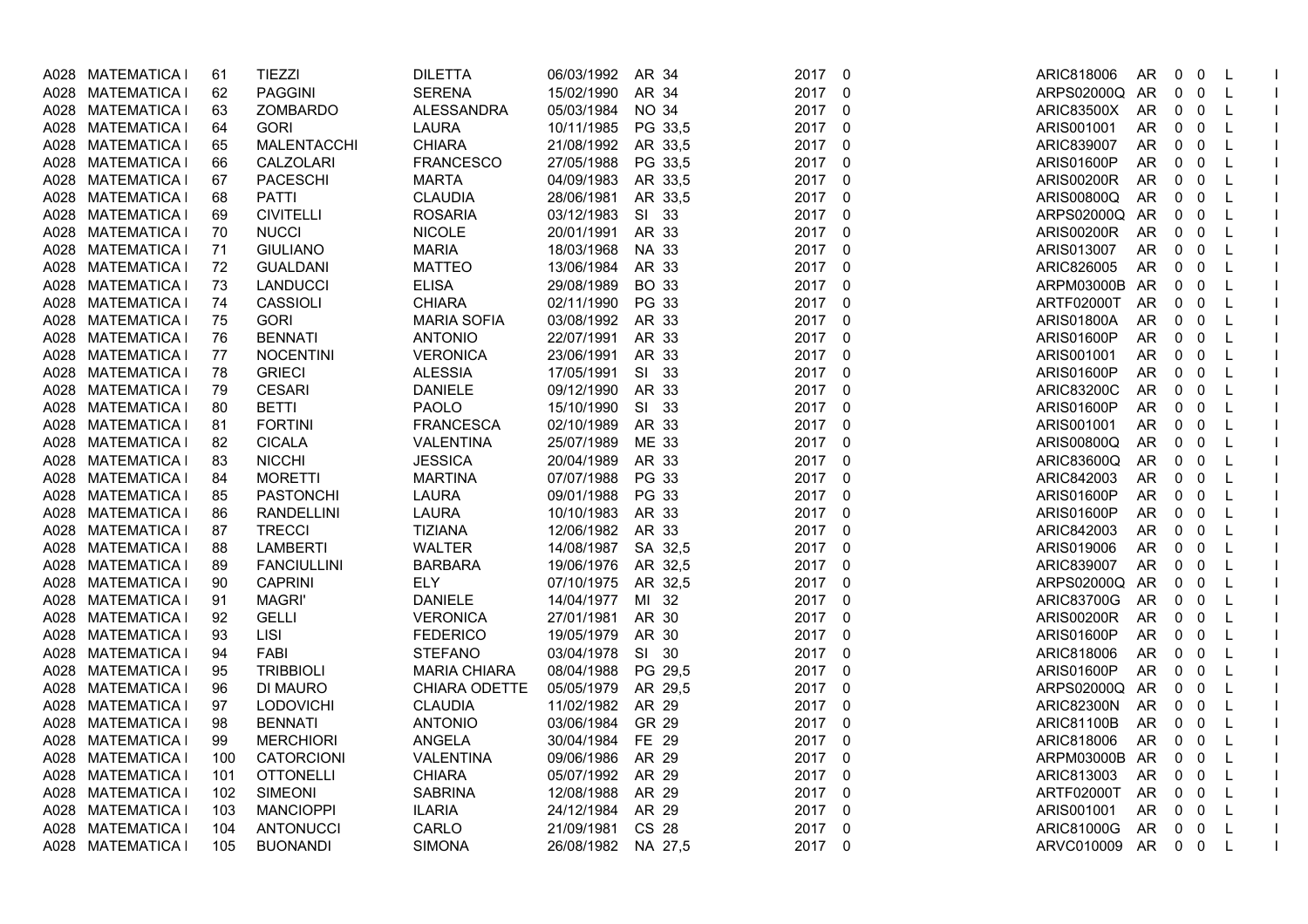| A028 | MATEMATICA          | 106            | <b>SANTUCCI</b>    | <b>MATTIA</b>               | 31/05/1991          | AR 27,5      | 2017 0 |                | <b>ARIC81400V</b> | AR        | 0            | $\mathbf 0$             | L            |                |
|------|---------------------|----------------|--------------------|-----------------------------|---------------------|--------------|--------|----------------|-------------------|-----------|--------------|-------------------------|--------------|----------------|
| A028 | <b>MATEMATICA</b>   | 107            | <b>PATUTO</b>      | <b>MICHELE</b>              | 26/02/1988          | BN 27,5      | 2017   | 0              | ARTF02000T        | <b>AR</b> | 0            | 0                       | L            |                |
| A028 | <b>MATEMATICA I</b> | 108            | <b>PETROLO</b>     | <b>FRANCESCO</b>            | 24/07/1985          | VV 27,5      | 2017 0 |                | ARIS00800Q        | <b>AR</b> | 0            | 0                       | L            |                |
| A028 | <b>MATEMATICA I</b> | 109            | <b>FARINELLI</b>   | <b>STEFANO</b>              | 22/11/1984          | AR 27,5      | 2017 0 |                | <b>ARIS00200R</b> | AR        | 0            | 0                       | L            | $\overline{1}$ |
|      | A028 MATEMATICA     | 110            | MAZZETTI           | ALESSANDRO                  | 26/08/1980          | AR 27,5      | 2017 0 |                | ARIS01600P        | AR        | $0\quad 0$   |                         | L            |                |
| A028 | <b>MATEMATICA I</b> | 111            | CANE               | <b>GLORIA</b>               | 25/03/1978          | CH 27        | 2017 0 |                | ARTF02000T        | AR        | 0            | 0                       | L            |                |
| A028 | <b>MATEMATICA I</b> | 112            | <b>INNOCENTI</b>   | <b>MARILENA</b>             | 28/11/1972          | AR 27        | 2017   | $\overline{0}$ | ARIS019006        | AR        | 0            | 0                       | L            | $\mathbf{1}$   |
| A028 | <b>MATEMATICA</b>   | 113            | <b>SENSI</b>       | <b>MONICA</b>               | 23/03/1966          | AR 26,5      | 2017 0 |                | ARIS013007        | AR        | 0            | 0                       | L            |                |
| A028 | <b>MATEMATICA I</b> | 114            | VALOCCHIA          | <b>ELISA</b>                | 28/01/1987          | AR 26.5      | 2017 0 |                | ARTF02000T        | AR.       | 0            | 0                       | $\mathsf{L}$ |                |
| A028 | <b>MATEMATICA</b>   | 115            | <b>IANNELLO</b>    | <b>GIULIA</b>               | 05/12/1984          | MO 26.5      | 2017   | 0              | ARIS001001        | AR        | 0            | 0                       | L            | $\mathbf{I}$   |
| A028 | <b>MATEMATICA I</b> | 116            | <b>CHIMENTI</b>    | <b>FEDERICO</b>             | 09/03/1988          | FI 26        | 2017 0 |                | ARIS013007        | AR        | 0            | $\overline{\mathbf{0}}$ | L            |                |
| A028 | <b>MATEMATICA</b>   | 117            | <b>BARTOLOMEI</b>  | <b>LINDA</b>                | 06/04/1984          | AR 25.5      | 2017 0 |                | ARIC83100L        | <b>AR</b> | $\mathbf 0$  | $\overline{0}$          | L            |                |
| A028 | <b>MATEMATICA I</b> | 118            | DE ROSARIO         | <b>GIANFRANCO</b>           | 10/07/1956          | KR 25.5      | 2017   | $\overline{0}$ | ARTF02000T        | <b>AR</b> | 0            | 0                       | L            | $\mathbf{L}$   |
| A028 | <b>MATEMATICA</b>   | 119            | LISI               | <b>DANIELE</b>              | 11/09/1973          | AR 25,5      | 2017 0 |                | ARIS013007        | AR        | 0            | 0                       | L            |                |
| A028 | MATEMATICA I        | 120            | <b>PICCARDI</b>    | <b>MARIA CHIARA</b>         | 25/05/1965          | AR 25,5      | 2017   | $\overline{0}$ | ARIS013007        | AR        | 0            | $\mathbf 0$             | L            |                |
| A028 | <b>MATEMATICA I</b> | 121            | <b>BARBAGLI</b>    | <b>MICHELA</b>              | 12/03/1980          | AR 25        | 2017   | 0              | ARPS02000Q        | AR        | 0            | $\overline{\mathbf{0}}$ | L            | $\mathbf{I}$   |
|      | A028 MATEMATICA     | 122            | <b>ANCILLOTTI</b>  | <b>RICCARDO</b>             | 09/08/1974          | AR 25        | 2017 0 |                | ARIS013007        | AR.       | 0            | 0                       | L            |                |
| A028 | <b>MATEMATICA</b>   | 123            | <b>BIDINI</b>      | <b>EVA</b>                  | 19/02/1976          | AR 25        | 2017 0 |                | <b>ARIC83500X</b> | AR        | $\mathbf{0}$ | $\mathbf{0}$            | L            |                |
|      | A028 MATEMATICA     | 124            | <b>BEONI</b>       | <b>VALENTINA</b>            | 27/12/1976          | AR 24.5      | 2017 0 |                | ARIC81000G        | AR        | 0            | $\overline{\mathbf{0}}$ | $\mathsf{L}$ | $\mathbf{I}$   |
| A028 | MATEMATICA I        | 125            | <b>BROGNA</b>      | FABIO NUNZIO ANT 04/09/1980 |                     | CT 24,5      | 2017 0 |                | ARIS00800Q        | AR        | 0            | 0                       | L            | $\mathbf{L}$   |
| A028 | <b>MATEMATICA I</b> | 126            | <b>SERENI</b>      | <b>ANDREA</b>               | 04/07/1968          | AR 24        | 2017 0 |                | ARIS00400C        | AR        | 0            | 0                       | L            | $\mathbf{I}$   |
| A028 | <b>MATEMATICA</b>   | 127            | <b>MACCARINI</b>   | SAMUELE                     | 06/03/1991          | AR 24        | 2017 0 |                | ARIC818006        | AR        | $\mathbf 0$  | $\overline{0}$          | L            |                |
| A028 | <b>MATEMATICA</b>   | 128            | <b>FARSETTI</b>    | <b>LEONARDO</b>             | 12/07/1989          | AR 24        | 2017 0 |                | <b>ARTF02000T</b> | AR        | 0            | 0                       | L            |                |
| A028 | <b>MATEMATICA I</b> | 129            | <b>D'AGOSTINA</b>  | <b>EMANUELE</b>             | 02/05/1980          | PG 24        | 2017 0 |                | <b>ARIS01600P</b> | AR        | 0            | $\mathbf 0$             | L            | $\mathbf{I}$   |
|      | A028 MATEMATICA     | 130            | <b>BOZZELLA</b>    | <b>ERRICO</b>               | 19/03/1980          | AR 24        | 2017   | 0              | ARIS01600P        | AR        | 0            | $\overline{0}$          | L            |                |
| A028 | MATEMATICA I        | 131            | <b>BARBI</b>       | <b>FLAVIA</b>               | 17/04/1976          | <b>PG 24</b> | 2017 0 |                | ARIC842003        | AR        | 0            | 0                       | L            |                |
| A028 | <b>MATEMATICA I</b> | 132            | <b>AMATO</b>       | <b>FRANCESCA</b>            | 22/05/1972          | FI 24        | 2017 0 |                | <b>ARIS01200B</b> | AR        | 0            | 0                       | L            | $\mathbf{I}$   |
| A028 | <b>MATEMATICA</b>   | 133            | <b>MILANI</b>      | <b>PAOLO</b>                | 04/08/1973          | PG 23        | 2017 0 |                | <b>ARIS00200R</b> | AR        | 0            | $\overline{\mathbf{0}}$ | L            |                |
| A028 | <b>MATEMATICA I</b> | 134            | <b>MARINI</b>      | <b>PAOLA</b>                | 19/08/1968          | AR 22        | 2017 0 |                | ARIC818006        | AR        | 0            | 0                       | L            |                |
| A028 | <b>MATEMATICA</b>   | 135            | <b>ANTONIUCCI</b>  | SILVIO                      | 12/07/1979          | PG 19        | 2017   | 0              | <b>ARIS00200R</b> | AR        | 0            | 0                       | L            | $\mathbf{I}$   |
|      | A028 MATEMATICA     | 136            | <b>SANTINI</b>     | MASSIMILIANO                | 10/02/1977          | FI 19        | 2017 0 |                | ARIC83700G        | AR        | 0            | 0                       | L            |                |
| A028 | MATEMATICA I        | 137            | <b>FOGLIA</b>      | <b>CATERINA</b>             | 08/03/1962          | CS 18,5      | 2017 0 |                | ARIS00400C        | AR        | 0            | $\mathbf 0$             | $\mathsf{L}$ |                |
| A030 | MUSICA SC. I (      | $\mathbf{1}$   | <b>COLLINI</b>     | <b>IVAN</b>                 | 17/05/1964          | EE 131       | 2017   | 0              | ARPC010002 AR     |           | 0            | $\overline{0}$          | L            | $\mathbf{L}$   |
|      | A030 MUSICA SC. I ( | $\overline{2}$ | <b>BARAGLI</b>     | <b>MARCO</b>                | 22/12/1975          | AR 121,5     | 2017 0 |                | ARPM03000B AR     |           | 0            | 0                       | L            |                |
|      | A030 MUSICA SC. I ( | 3              | <b>FANELLI</b>     | SIMONLUCA                   | 18/08/1972          | AR 119       | 2017   | $\overline{0}$ | ARIC842003        | AR        | $\mathbf 0$  | 0                       | D            |                |
| A030 | MUSICA SC. I (      | 4              | <b>MARTINELLI</b>  | <b>SILVIA</b>               | 10/02/1970          | AR 116,5     | 2017   | 0              | ARPC010002 AR     |           | 0            | $\mathbf 0$             | L            | $\mathbf{I}$   |
|      | A030 MUSICA SC. I ( | 5              | <b>DONATI</b>      | <b>ROBERTA</b>              | 11/04/1968          | AR 106,5     | 2017 0 |                | ARPC010002 AR     |           | 0            | 0                       | L            | $\mathbf{L}$   |
| A030 | MUSICA SC. I (      | 6              | <b>GIORGI</b>      | <b>NEIDA</b>                | 19/11/1977          | AR 99,5      | 2017 0 |                | ARPC010002        | AR        | 0            | $\Omega$                | L            | $\mathbf{L}$   |
| A030 | MUSICA SC. I (      | 7              | <b>CUSERI</b>      | <b>CLAUDIO</b>              | 07/07/1967          | AR 99        | 2017   | $\overline{0}$ | ARIS001001        | AR        | $\mathbf 0$  | $\overline{\mathbf{0}}$ | D            | $\mathbf{I}$   |
|      | A030 MUSICA SC. I ( | 8              | <b>FELTRINELLI</b> | SOLE                        | 27/02/1972          | VR 94,5      | 2017 0 |                | ARIC812007        | AR        | 0            | 0                       | Q            | $\mathbf{L}$   |
| A030 | MUSICA SC. I (      | 9              | <b>RAGNI</b>       | <b>FRANCESCO</b>            | 11/09/1984          | PG 85,5      | 2017 0 |                | ARVC010009        | AR        | 0            | $\Omega$                | L            | $\mathbf{I}$   |
|      | A030 MUSICA SC. I ( | 10             | <b>SILVESTRINI</b> | <b>MARIA</b>                | 19/09/1989          | AR 73.5      | 2017 0 |                | ARIS00700X        | AR        | 0            | 0                       | D            | $\mathbf{I}$   |
|      | A030 MUSICA SC. I ( | 11             | <b>MEUCCI</b>      | <b>ANDREA</b>               | 30/01/1975          | AR 73        | 2017 0 |                | ARIS001001        | AR        | 0            | 0                       | D            |                |
| A030 | MUSICA SC. I (      | 12             | <b>MENCI</b>       | GABRIELE                    | 02/01/1986          | AR 71        | 2017   | $\overline{0}$ | ARPC010002 AR     |           | 0            | 0                       | L            | $\overline{1}$ |
|      | A030 MUSICA SC. I ( | 13             | <b>CENNI</b>       | <b>BARBARA</b>              | 16/03/1980 AR 69,25 |              | 2017 0 |                | ARPC010002 AR     |           | $0\quad 0$   |                         | Q            |                |
|      |                     |                |                    |                             |                     |              |        |                |                   |           |              |                         |              |                |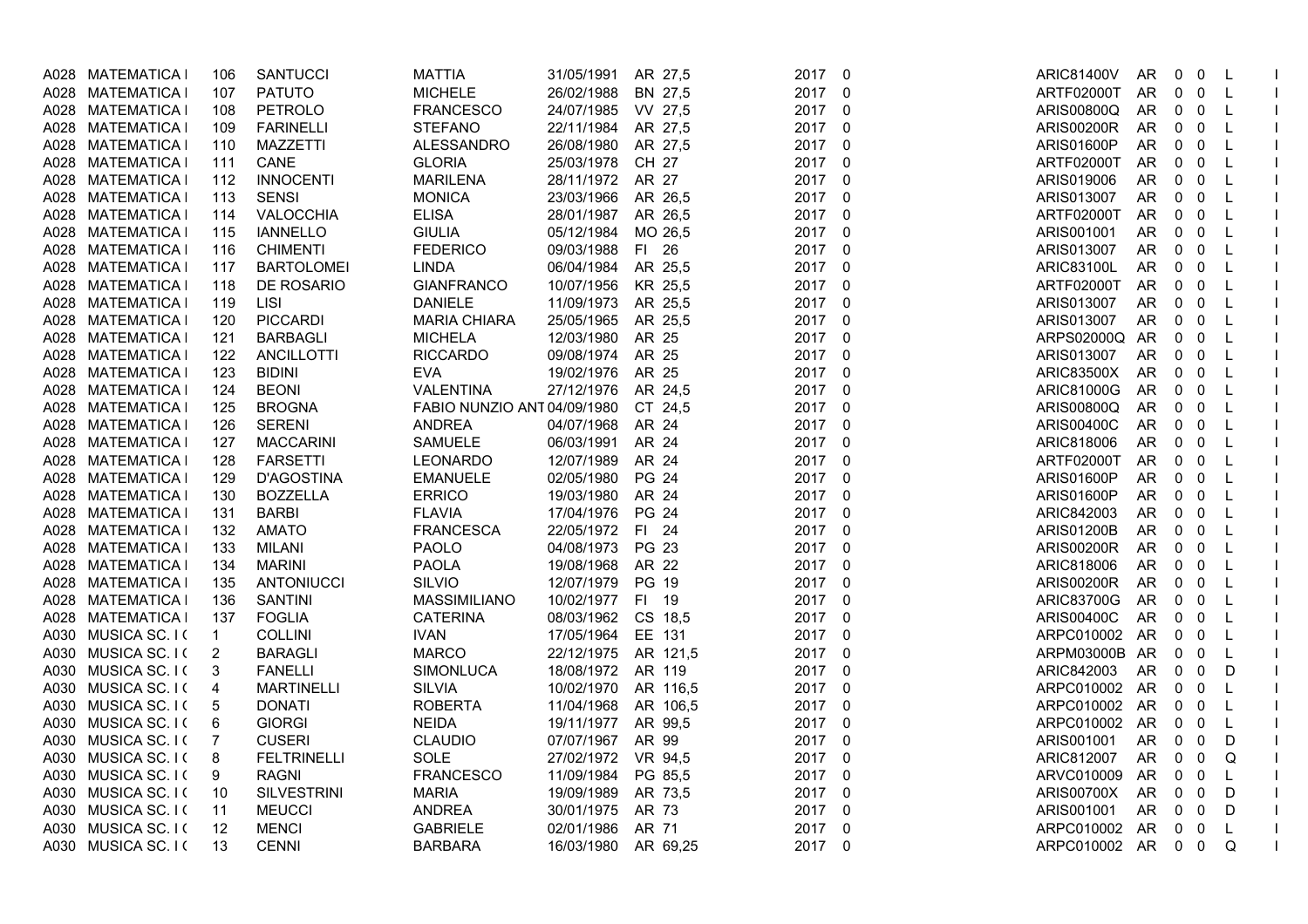| A030 MUSICA SC. I ( | 14  | PASQUINI          | <b>PAOLA</b>      | 14/05/1974          | AR 62        | 2017   | $\mathbf 0$             | ARPC010002 AR     |    | 0            | 0                       | D            |              |
|---------------------|-----|-------------------|-------------------|---------------------|--------------|--------|-------------------------|-------------------|----|--------------|-------------------------|--------------|--------------|
| A030 MUSICA SC. I ( | 15  | <b>ZACCARDI</b>   | <b>PIETRO</b>     | 28/01/1982          | AR 59,5      | 2017   | $\mathbf 0$             | ARPC010002 AR     |    | $\mathbf 0$  | $\overline{0}$          | L            | $\perp$      |
| A030 MUSICA SC. IT  | 16  | <b>GRAVERINI</b>  | <b>STEFANO</b>    | 04/08/1980          | AR 57,5      | 2017   | $\overline{0}$          | ARVC010009        | AR | 0            | $\mathbf 0$             | $\mathsf{L}$ | $\mathbf{L}$ |
| A030 MUSICA SC. I ( | -17 | <b>ANGINI</b>     | <b>ALESSIO</b>    | 25/04/1970          | AR 53,25     | 2017   | $\overline{\mathbf{0}}$ | <b>ARIC82800R</b> | AR | 0            | $\mathbf 0$             | L            | $\mathbf{I}$ |
| A030 MUSICA SC. I ( | 18  | <b>BEONI</b>      | <b>ANNALISA</b>   | 13/10/1989          | AR 53        | 2017   | 0                       | ARPC010002 AR     |    | $0\quad 0$   |                         | D            |              |
| A030 MUSICA SC. IT  | 19  | <b>CHIODINI</b>   | <b>DORA</b>       | 02/06/1990          | AR 52,5      | 2017   | 0                       | ARPC010002        | AR | $0\quad 0$   |                         | L            | $\mathbf{L}$ |
| A030 MUSICA SC. I ( | 20  | <b>CAMMARATA</b>  | <b>IVAN</b>       | 10/10/1981          | SR 52.5      | 2017   | $\overline{\mathbf{0}}$ | <b>ARIC81500P</b> | AR | 0            | $\mathbf 0$             | L            | $\mathbf{I}$ |
| A030 MUSICA SC. I ( | 21  | <b>BEDINI</b>     | <b>LAURA</b>      | 24/01/1971          | MI 47,5      | 2017   | $\Omega$                | ARPC010002 AR     |    | 0            | $\overline{0}$          | D            |              |
| A030 MUSICA SC. I ( | 22  | <b>BERTELLI</b>   | <b>LAURA</b>      | 18/12/1970          | AR 47        | 2017   | 0                       | <b>ARIS00200R</b> | AR | 0            | $\overline{0}$          | D            |              |
| A030 MUSICA SC. IT  | 23  | <b>SERROTTI</b>   | <b>ENZO</b>       | 13/11/1960          | AR 47        | 2017   | 0                       | ARPC010002 AR     |    | 0            | $\overline{0}$          | D            | $\mathbf{L}$ |
| A030 MUSICA SC. I ( | 24  | <b>BIANCONI</b>   | ANNAMARIA         | 09/05/1967          | AR 46        | 2017   | $\mathbf 0$             | ARPC010002 AR     |    | $0\quad 0$   |                         | L            |              |
| A030 MUSICA SC. I ( | 25  | <b>LOMBARDI</b>   | <b>JESSICA</b>    | 29/07/1975          | AR 44        | 2017   | $\mathbf 0$             | ARPC010002        | AR | $\mathbf 0$  | $\overline{0}$          | D            |              |
| A030 MUSICA SC. I ( | 26  | <b>CAMAITI</b>    | <b>GIULIO</b>     | 18/01/1986          | AR 42,5      | 2017   | 0                       | <b>ARIS00200R</b> | AR | 0            | $\mathbf 0$             | Q            | $\mathbf{I}$ |
| A030 MUSICA SC. I ( | 27  | <b>BARBAGLI</b>   | LORENZO           | 21/04/1976          | AR 42,5      | 2017   | $\overline{0}$          | ARIS01800A        | AR | 0            | $\mathbf 0$             | L.           | $\mathbf{L}$ |
| A030 MUSICA SC. I ( | 28  | <b>PERRICCI</b>   | <b>LUCREZIA</b>   | 13/12/1969          | BA 39,5      | 2017   | $\mathbf 0$             | ARPC010002 AR     |    | 0            | $\overline{0}$          | $\mathsf{L}$ |              |
| A030 MUSICA SC. I ( | 29  | <b>VACCARI</b>    | <b>PAOLO</b>      | 24/01/1985          | AR 39        | 2017   | 0                       | ARPC010002 AR     |    | $0\quad 0$   |                         | L            | $\mathbf{L}$ |
| A030 MUSICA SC. I ( | 30  | <b>ETTORRE</b>    | <b>SIMONA</b>     | 07/10/1982          | MT 39        | 2017   | - 0                     | ARPM03000B AR     |    | $\mathbf{0}$ | 0                       | D            |              |
| A030 MUSICA SC. I ( | 31  | <b>ALBANITO</b>   | SANDINO           | 26/10/1988          | CS 38        | 2017   | $\Omega$                | ARIC819002        | AR | $\mathbf{0}$ | $\overline{0}$          | D            | $\mathbf{L}$ |
| A030 MUSICA SC. I ( | 32  | <b>PREBENNA</b>   | <b>DOMENICO</b>   | 07/02/1986          | AV 38        | 2017   | 0                       | ARPC010002 AR     |    | $0\quad 0$   |                         | $\mathsf{L}$ | $\mathbf{I}$ |
| A030 MUSICA SC. I ( | 33  | <b>RONDONI</b>    | <b>STEFANO</b>    | 06/12/1972          | MI 37,25     | 2017   | $\overline{0}$          | ARPM010006 AR     |    | 0            | $\mathbf 0$             | D            |              |
| A030 MUSICA SC. I ( | 34  | <b>GRASSI</b>     | MASSIMILIANO      | 22/09/1971          | <b>RA 37</b> | 2017   | $\mathbf 0$             | ARPC010002 AR     |    | 0            | $\mathbf 0$             | D            | $\mathbf{I}$ |
| A030 MUSICA SC. I ( | 35  | <b>CALDESI</b>    | <b>MICHELA</b>    | 09/07/1967          | SI 36,5      | 2017   | $\mathbf 0$             | ARPC010002 AR     |    | $0\quad 0$   |                         | D            | $\mathbf{I}$ |
| A030 MUSICA SC. IT  | 36  | <b>MENCI</b>      | <b>NICOLA</b>     | 31/12/1974          | AR 36        | 2017   | $\overline{0}$          | ARPC010002 AR     |    | 0            | $\overline{0}$          | L.           | $\mathbf{L}$ |
| A030 MUSICA SC. I ( | 37  | <b>VAJENTE</b>    | <b>SILVIA</b>     | 30/04/1971          | AR 36        | 2017   | $\overline{0}$          | ARPC010002 AR     |    | $\mathbf{0}$ | $\mathbf 0$             | D            | $\mathbf{I}$ |
| A030 MUSICA SC. I ( | 38  | <b>MARCHETTI</b>  | <b>CAROLINA</b>   | 29/05/1990          | AR 34,5      | 2017   | $\mathbf 0$             | ARPC010002 AR     |    | $0\quad 0$   |                         | $\mathsf{L}$ | $\mathbf{L}$ |
| A030 MUSICA SC. IT  | 39  | <b>BERTOLINO</b>  | <b>ALESSANDRO</b> | 13/11/1971          | FI 34,5      | 2017   | 0                       | ARPC010002 AR     |    | 0            | $\overline{0}$          | L            |              |
| A030 MUSICA SC. I ( | 40  | <b>BERTUCCINI</b> | <b>BENEDETTA</b>  | 29/01/1990          | AR 34        | 2017   | $\overline{0}$          | ARPC010002 AR     |    | 0            | 0                       | D            | $\mathbf{I}$ |
| A030 MUSICA SC. I ( | 41  | <b>MAGNANINI</b>  | SOPHIE            | 30/03/1993          | AR 33,5      | 2017   | $\Omega$                | ARIC83500X AR     |    | $0\quad 0$   |                         | $\mathsf{L}$ |              |
| A030 MUSICA SC. I ( | 42  | <b>MEACCI</b>     | <b>MARCO</b>      | 31/07/1989          | PG 33        | 2017   | 0                       | ARPC010002        | AR | $0\quad 0$   |                         | L.           |              |
| A030 MUSICA SC. I ( | 43  | PACESCHI          | <b>MARTA</b>      | 04/09/1983          | AR 29,5      | 2017   | 0                       | <b>ARIS00200R</b> | AR | 0            | $\mathbf 0$             | D            | $\mathbf{I}$ |
| A030 MUSICA SC. I ( | 44  | <b>PIEROZZI</b>   | CESARE            | 04/05/1992          | AR 29        | 2017   | $\Omega$                | ARIC819002        | AR | 0            | 0                       | D            |              |
| A030 MUSICA SC. I ( | 45  | <b>FUSCO</b>      | <b>ELISABETTA</b> | 09/12/1968          | <b>RM 29</b> | 2017   | $\mathbf 0$             | ARPC010002 AR     |    | $\mathbf 0$  | $\overline{0}$          | L            |              |
| A030 MUSICA SC. I ( | 46  | <b>BURZI</b>      | <b>SERENA</b>     | 15/03/1986          | AR 28.5      | 2017   | 0                       | ARPC010002        | AR | $\mathbf{0}$ | $\overline{\mathbf{0}}$ | $\mathsf{L}$ | $\perp$      |
| A030 MUSICA SC. I ( | 47  | <b>ROSSI</b>      | <b>DIEGO</b>      | 01/11/1979          | AR 27,5      | 2017 0 |                         | ARIS00200R        | AR | $\mathbf 0$  | 0                       | D            |              |
| A030 MUSICA SC. I ( | 48  | <b>CETICA</b>     | <b>ANDREA</b>     | 31/12/1982          | AR 27,5      | 2017   | $\mathbf 0$             | ARIC839007        | AR | $\mathbf{0}$ | $\overline{\mathbf{0}}$ | L            |              |
| A030 MUSICA SC. I ( | 49  | <b>TAVERNITI</b>  | PANTALEONE        | 25/09/1979          | VV 27        | 2017   | 0                       | ARPC010002 AR     |    | $\mathbf{0}$ | $\overline{\mathbf{0}}$ | L            | $\mathbf{L}$ |
| A030 MUSICA SC. I ( | 50  | PLAZZA            | <b>PIETRO</b>     | 04/09/1981          | CE 25,5      | 2017   | $\overline{\mathbf{0}}$ | ARPC010002 AR     |    | 0            | 0                       | D            |              |
| A030 MUSICA SC. I ( | 51  | <b>PROTTI</b>     | <b>NICOLETTA</b>  | 24/12/1975          | VA 25,5      | 2017   | $\Omega$                | ARPC010002 AR     |    | 0            | $\overline{0}$          | D            | $\mathbf{L}$ |
| A030 MUSICA SC. I ( | 52  | <b>MAMBRINI</b>   | <b>IRENE</b>      | 06/01/1975          | AR 24.5      | 2017   | 0                       | ARIC83500X        | AR | $0\quad 0$   |                         | L.           | $\mathbf{I}$ |
| A030 MUSICA SC. I ( | 53  | ALUNNI            | <b>EZDRA</b>      | 04/02/1984          | AR 23,5      | 2017   | $\overline{0}$          | ARPC010002        | AR | 0            | $\mathbf 0$             | D            |              |
| A030 MUSICA SC. I ( | 54  | <b>SANTORO</b>    | <b>GIOVANNI</b>   | 13/10/1971          | AV 21        | 2017   | $\mathbf 0$             | ARIS001001        | AR | 0            | $\mathbf{0}$            | D            | $\mathbf{I}$ |
| A030 MUSICA SC. I ( | 55  | <b>BERARDI</b>    | <b>GIAMMARCO</b>  | 15/04/1995 CS 20,75 |              | 2017   | $\mathbf 0$             | ARIC813003        | AR | $0\quad 0$   |                         | $\mathsf{L}$ | $\mathbf{I}$ |
| A030 MUSICA SC. IT  | 56  | <b>GHIORI</b>     | <b>GIANNA</b>     | 23/06/1972          | AR 19,5      | 2017   | $\overline{0}$          | ARIC839007        | AR | 0            | $\mathbf 0$             | L            |              |
| A030 MUSICA SC. I ( | 57  | <b>CACCIALUPI</b> | <b>SILVIA</b>     | 10/10/1994          | AR 19,5      | 2017   | $\overline{0}$          | ARPC010002        | AR | 0            | 0                       | D            | $\mathbf{I}$ |
| A030 MUSICA SC. I ( | 58  | <b>GUIDUCCI</b>   | <b>RACHELE</b>    | 13/03/1988 AR 18    |              | 2017 0 |                         | ARPC010002 AR     |    | $0\quad 0$   |                         | D            |              |
|                     |     |                   |                   |                     |              |        |                         |                   |    |              |                         |              |              |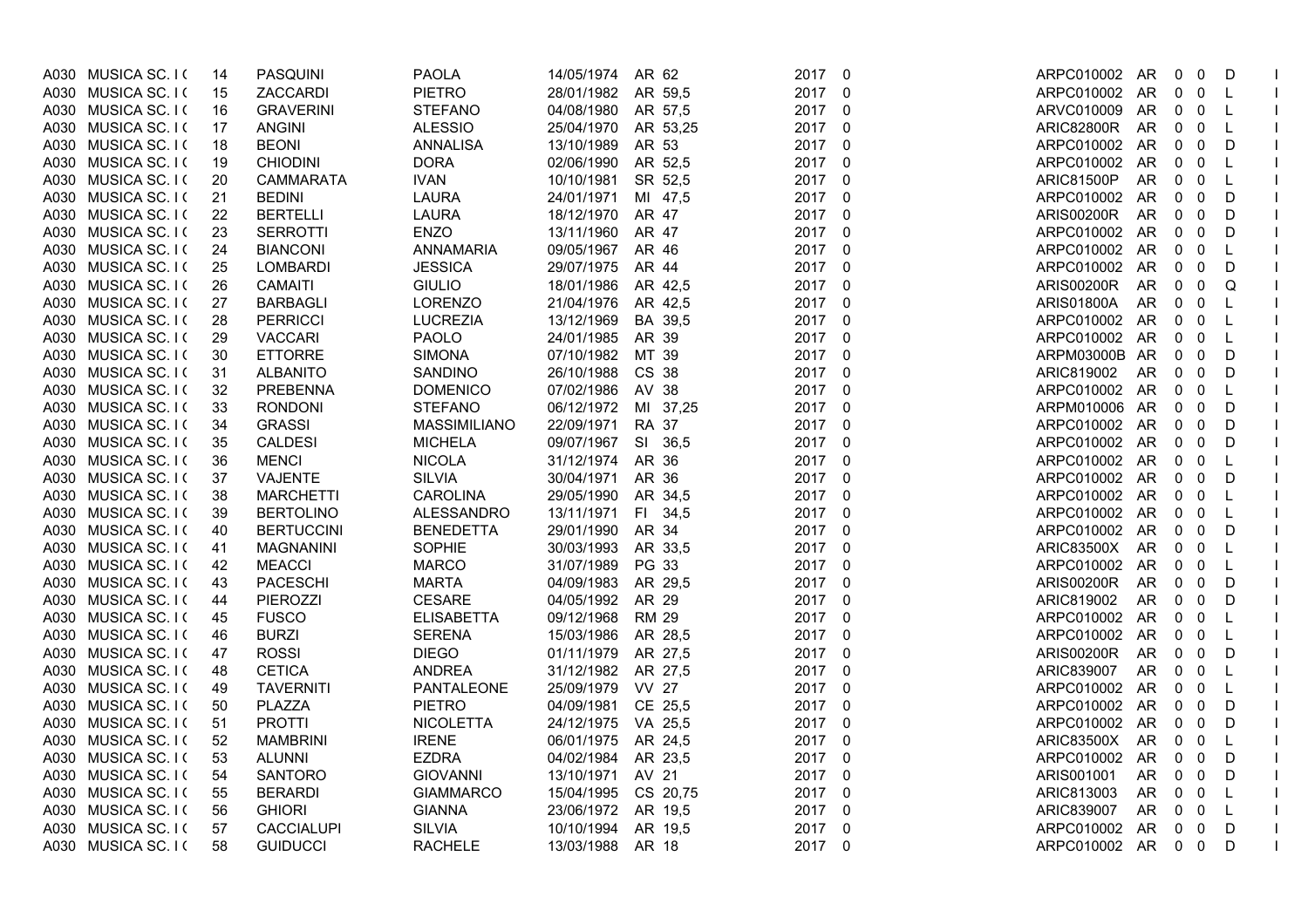| A030 MUSICA SC. I ( | 59             | <b>NICCHERI</b>    | <b>GIULIA</b>              | 04/08/1989        | AR 15,5      | 2017 0 |                         | ARPC010002 AR     |            | 0            | 0                       | L            |              |
|---------------------|----------------|--------------------|----------------------------|-------------------|--------------|--------|-------------------------|-------------------|------------|--------------|-------------------------|--------------|--------------|
| A030 MUSICA SC. I ( | 60             | <b>MEGLIOLI</b>    | <b>GIANLUCA</b>            | 15/01/1971        | CE 12        | 2017   | $\mathbf 0$             | ARPC010002 AR     |            | $\mathbf 0$  | 0                       | D            |              |
| A030 MUSICA SC. I ( | 61             | <b>BALZANO</b>     | <b>FRANCESCO</b>           | 07/03/1968        | NA 12        | 2017 0 |                         | ARPC010002        | AR         | $\mathbf 0$  | 0                       | D            |              |
| A030 MUSICA SC. I ( | 62             | <b>VIGNOLI</b>     | <b>ROSITA</b>              | 06/06/1983        | AR 12        | 2017 0 |                         | ARPC010002        | AR         | $\mathbf 0$  | $\mathbf 0$             | D            | $\mathbf{L}$ |
| A030 MUSICA SC. I ( | 63             | <b>ARMANDI</b>     | LORENZO                    | 25/03/1974        | AR 0         | 2017   | $\overline{0}$          | ARIS013007        | AR         | $0\quad 0$   |                         | D            |              |
| A049 SC. MOT. E SP  |                | <b>ROMBOLI</b>     | <b>VALERIO</b>             | 03/07/1969        | AR 137       | 2017 0 |                         | ARIS00400C        | <b>AR</b>  | $0\quad 0$   |                         | L            |              |
| A049 SC. MOT. E SP  | 2              | <b>ZAMPI</b>       | <b>RITA</b>                | 23/11/1971        | AR 137       | 2017   | $\overline{0}$          | ARIS013007        | AR         | $\mathbf{0}$ | $\overline{0}$          | $\mathsf{L}$ |              |
| A049 SC. MOT. E SP  | 3              | <b>PONTICELLI</b>  | <b>ALESSANDRA</b>          | 29/11/1973        | AR 134       | 2017 0 |                         | <b>ARIS00400C</b> | AR         | $\mathbf 0$  | 0                       | L            |              |
| A049 SC. MOT. E SP  | 4              | <b>CAPPELLI</b>    | <b>FAUSTO</b>              | 09/06/1973        | AR 113,5     | 2017   | $\overline{0}$          | ARIC81600E        | <b>AR</b>  | 0            | $\overline{0}$          | Q            |              |
| A049 SC. MOT. E SP  | 5              | <b>PANNOZZO</b>    | <b>MARIA PALMA</b>         | 01/10/1971        | LT 111       | 2017   | $\mathbf 0$             | ARIC827001        | <b>AR</b>  | $0\quad 0$   |                         | L            | $\perp$      |
| A049 SC. MOT. E SP  | 6              | <b>BONACCORSO</b>  | <b>ROBERTO</b>             | 23/12/1966        | AR 91,5      | 2017 0 |                         | ARIS013007        | AR         | $\mathbf 0$  | 0                       | L            |              |
| A049 SC. MOT. E SP  | $\overline{7}$ | MAZZARELLA         | <b>TIZIANA</b>             | 15/09/1969        | CE 89        | 2017   | $\overline{0}$          | ARPM03000B        | AR         | $\mathbf{0}$ | $\overline{\mathbf{0}}$ | L            |              |
| A049 SC. MOT. E SP  | 8              | <b>GUARDUCCI</b>   | <b>RUBEN</b>               | 11/08/1978        | AR 89        | 2017   | $\mathbf 0$             | ARVC010009 AR     |            | $0\quad 0$   |                         | L            |              |
| A049 SC. MOT. E SP  | 9              | <b>MANGANELLI</b>  | ANGELA                     | 12/12/1976        | AR 79.5      | 2017 0 |                         | ARIC827001        | <b>AR</b>  | $\mathbf{0}$ | 0                       | L            |              |
| A049 SC. MOT. E SP  | 10             | <b>MAMMOLITI</b>   | <b>ROBERTA</b>             | 02/06/1984        | <b>RC 76</b> | 2017 0 |                         | <b>ARIC83500X</b> | AR         | $\mathbf{0}$ | $\mathbf 0$             | L            |              |
| A049 SC. MOT. E SP  | 11             | <b>TOFANI</b>      | <b>ROBERTA</b>             | 28/03/1965        | AR 68,5      | 2017   | $\overline{0}$          | <b>ARIS00700X</b> | <b>AR</b>  | $0\quad 0$   |                         | L            |              |
| A049 SC. MOT. E SP  | 12             | <b>PIATTELLINI</b> | <b>FABIO</b>               | 20/11/1983        | AR 60        | 2017 0 |                         | ARIS01600P        | AR         | $\mathbf{0}$ | 0                       | L            |              |
| A049 SC. MOT. E SP  | 13             | <b>ALBERTI</b>     | <b>FANNY</b>               | 26/01/1966        | AR 56,5      | 2017 0 |                         | ARTF02000T        | AR         | $0\quad 0$   |                         | L            |              |
| A049 SC. MOT. E SP  | 14             | <b>MAGGINI</b>     | SIMONE                     | 15/07/1979        | AR 56        | 2017 0 |                         | ARPS02000Q AR     |            | $0\quad 0$   |                         | D            |              |
| A049 SC. MOT. E SP  | 15             | <b>BENINI</b>      | VALENTINA                  | 01/02/1980        | AR 51,5      | 2017   | $\overline{\mathbf{0}}$ | ARPS02000Q AR     |            | $\mathbf{0}$ | $\mathbf 0$             | L            |              |
| A049 SC. MOT. E SP  | 16             | RAGNI              | <b>FRANCESCA</b>           | 13/10/1966        | AR 51,5      | 2017 0 |                         | ARPM03000B AR     |            | $\mathbf{0}$ | $\mathbf 0$             | L            |              |
| A049 SC. MOT. E SP  | 17             | <b>SGAMMATO</b>    | ANGELA                     | 22/09/1976        | NA 42,5      | 2017   | $\overline{0}$          | ARIS013007        | AR.        | $0\quad 0$   |                         | L            |              |
| A049 SC. MOT. E SP  | 18             | <b>GRAZZI</b>      | <b>FRANCO</b>              | 28/08/1958        | AR 42        | 2017 0 |                         | ARIC818006        | ${\sf AR}$ | $0\quad 0$   |                         | D            |              |
| A049 SC. MOT. E SP  | 19             | LA GRASSA          | <b>LAURA</b>               | 25/12/1973        | AR 41,5      | 2017 0 |                         | <b>ARIS00700X</b> | AR         | 0            | 0                       | L            |              |
| A049 SC. MOT. E SP  | 20             | <b>FREDDONI</b>    | <b>FEDERICO</b>            | 31/01/1989        | PG 41,5      | 2017   | $\overline{0}$          | <b>ARIS00400C</b> | <b>AR</b>  | $0\quad 0$   |                         | L            |              |
| A049 SC. MOT. E SP  | 21             | <b>PANAGIA</b>     | <b>STEFANO</b>             | 15/08/1991        | <b>RN 41</b> | 2017 0 |                         | ARPS02000Q        | AR         | $\mathbf 0$  | $\overline{\mathbf{0}}$ | L            |              |
| A049 SC. MOT. E SP  | 22             | <b>BARTEMUCCI</b>  | ANDREA                     | 30/11/1988        | AR 37        | 2017   | $\overline{0}$          | ARIS00800Q        | AR         | 0            | 0                       | L            | $\mathbf{I}$ |
| A049 SC. MOT. E SP  | 23             | <b>VALERI</b>      | <b>MATTEO</b>              | 27/07/1986        | AR 37        | 2017 0 |                         | ARIS001001        | AR         | $0\quad 0$   |                         | L            |              |
| A049 SC. MOT. E SP  | 24             | <b>ERCA</b>        | <b>SOFIA</b>               | 17/05/1990        | AR 36.5      | 2017 0 |                         | ARTF02000T        | AR         | $0\quad 0$   |                         | L            |              |
| A049 SC. MOT. E SP  | 25             | <b>BOTTINI</b>     | <b>ADRIANO</b>             | 26/11/1987        | PG 36,5      | 2017   | $\mathbf 0$             | ARPS02000Q AR     |            | 0            | $\mathbf 0$             | L            | $\mathbf{I}$ |
| A049 SC. MOT. E SP  | 26             | BETTI              | <b>ILARIA</b>              | 29/05/1990        | AR 35        | 2017 0 |                         | ARIS00200R        | AR.        | $\mathbf{0}$ | 0                       | $\mathsf{L}$ |              |
| A049 SC. MOT. E SP  | 27             | <b>MANNELLI</b>    | <b>DILETTA</b>             | 30/12/1989        | AR 34,5      | 2017   | $\mathbf 0$             | ARIS01600P        | AR         | $\mathbf 0$  | $\overline{\mathbf{0}}$ | L            |              |
| A049 SC. MOT. E SP  | 28             | ORELLI             | <b>MARCELLA</b>            | 16/01/1967        | AR 34,5      | 2017   | $\mathbf 0$             | ARVC010009        | <b>AR</b>  | $0\quad 0$   |                         | L            |              |
| A049 SC. MOT. E SP  | 29             | <b>LOMBARDI</b>    | <b>MANUEL</b>              | 21/09/1989        | AR 34        | 2017 0 |                         | <b>ARIS01800A</b> | AR         | $\mathbf 0$  | $\mathbf 0$             | L.           |              |
| A049 SC. MOT. E SP  | 30             | <b>CASUCCI</b>     | <b>SANDRA</b>              | 26/01/1968        | AR 33        | 2017   | $\overline{0}$          | <b>ARIS00700X</b> | AR         | $\mathbf{0}$ | $\overline{\mathbf{0}}$ | L            |              |
| A049 SC. MOT. E SP  | 31             | <b>ZAMPONI</b>     | <b>NADIA</b>               | 02/10/1967        | AR 33        | 2017   | $\mathbf 0$             | <b>ARIS00700X</b> | AR         | $0\quad 0$   |                         | L            |              |
| A049 SC. MOT. E SP  | 32             | PAZZAGLIA          | <b>PAOLO</b>               | 19/06/1989        | PG 33        | 2017 0 |                         | <b>ARIS00400C</b> | AR         | $\mathbf{0}$ | 0                       | L            |              |
| A049 SC. MOT. E SP  | 33             | <b>ROSSI</b>       | <b>PAMELA</b>              | 01/10/1978        | AR 32        | 2017 0 |                         | <b>ARIS01200B</b> | AR         | $\mathbf{0}$ | 0                       | L            |              |
| A049 SC. MOT. E SP  | 34             | <b>GEPPETTI</b>    | <b>SABRINA</b>             | 25/09/1965        | AR 31        | 2017   | $\mathbf 0$             | ARVC010009        | <b>AR</b>  | $0\quad 0$   |                         | L            |              |
| A049 SC. MOT. E SP  | 35             | <b>PICCINI</b>     | <b>GIULIA</b>              | 04/03/1989        | PG 30        | 2017 0 |                         | <b>ARIS00200R</b> | <b>AR</b>  | $\mathbf{0}$ | $\mathbf 0$             | L.           |              |
| A049 SC. MOT. E SP  | 36             | <b>VAGNOLI</b>     | VALENTINA                  | 29/12/1984        | AR 27,5      | 2017 0 |                         | ARPC010002        | AR         | $\mathbf{0}$ | $\overline{0}$          | L            |              |
| A049 SC. MOT. E SP  | 37             | <b>PIEROZZI</b>    | <b>FRANCESCA</b>           | 16/01/1978        | AR 26,5      | 2017   | $\overline{0}$          | ARIC81000G        | <b>AR</b>  | $0\quad 0$   |                         | L            |              |
| A049 SC. MOT. E SP  | 38             | <b>IASEVOLI</b>    | <b>SALVATORE</b>           | 28/06/1977        | NA 26        | 2017 0 |                         | ARIS013007        | AR         | $\mathbf 0$  | $\overline{\mathbf{0}}$ | L            |              |
| A049 SC. MOT. E SP  | 39             | <b>BUBBOLINI</b>   | LORENZO GIUSEPF 19/08/1987 |                   | AR 20        | 2017 0 |                         | <b>ARIS01800A</b> | AR         | 0            | 0                       | L            |              |
| A060 TECNOLOGIA :   | $\mathbf 1$    | <b>CENNI</b>       | <b>ILARIA</b>              | 24/09/1976 AR 189 |              | 2017 0 |                         | ARIS021006        | AR 0 0     |              |                         | L.           |              |
|                     |                |                    |                            |                   |              |        |                         |                   |            |              |                         |              |              |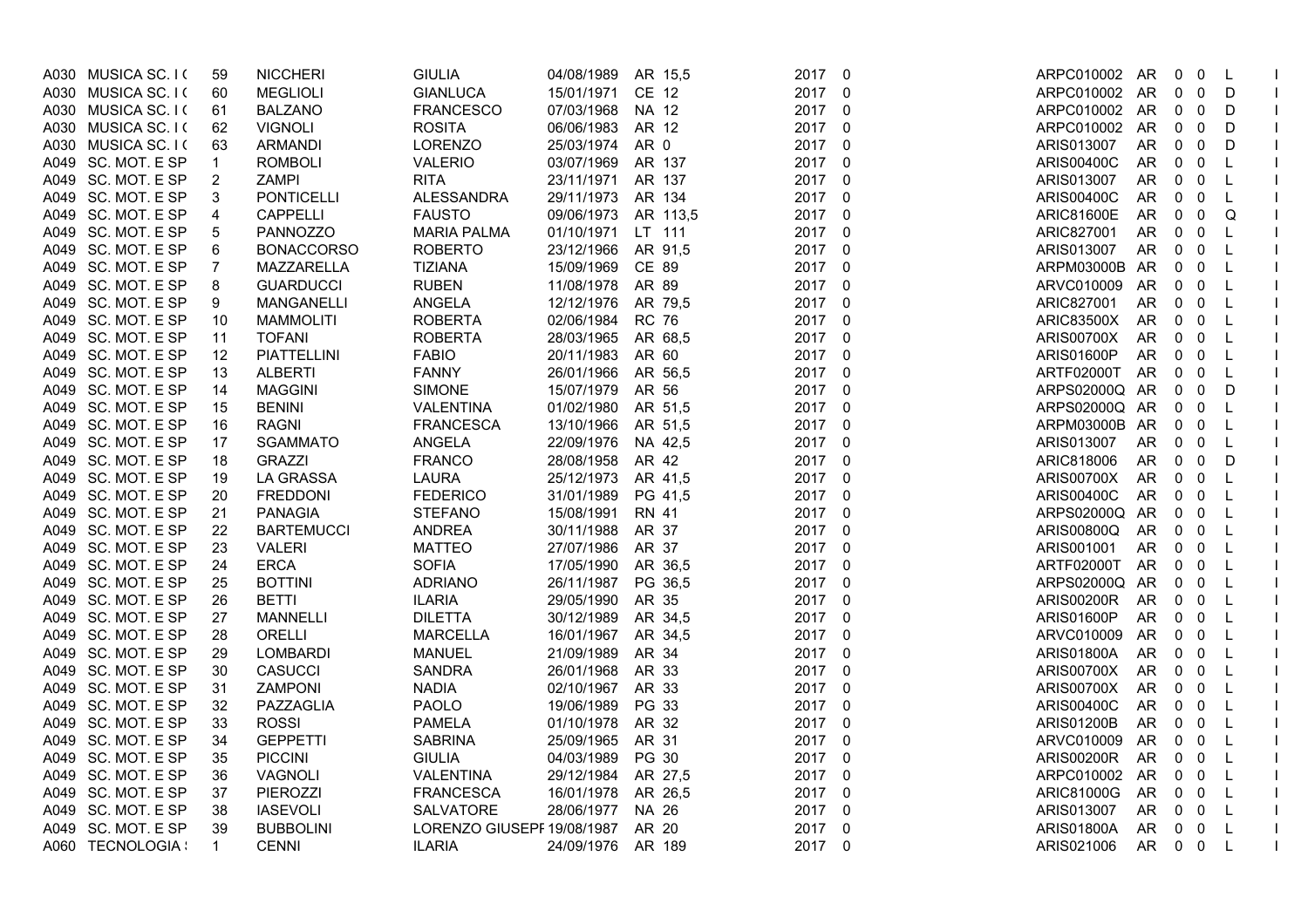|      | A060 TECNOLOGIA :  | $\overline{2}$ | <b>MARCHETTI</b>   | <b>GRAZIA</b>     | 07/12/1964       | AR 138       | 2017 0 |                         | ARTF02000T        | AR        | $\mathbf 0$  | 0                       | L            |  |
|------|--------------------|----------------|--------------------|-------------------|------------------|--------------|--------|-------------------------|-------------------|-----------|--------------|-------------------------|--------------|--|
| A060 | TECNOLOGIA:        | 3              | <b>LUCIANI</b>     | <b>BENEDETTA</b>  | 27/12/1978       | PG 117,5     |        | 2017 0 P 0              | <b>ARIS01600P</b> | AR        | $0\quad 0$   |                         | L            |  |
| A060 | <b>TECNOLOGIA:</b> | 4              | <b>GAMBINO</b>     | <b>NICOLA</b>     | 27/03/1974       | AR 110       | 2017 0 |                         | ARIS013007        | AR        | $0\quad 0$   |                         | L            |  |
| A060 | <b>TECNOLOGIA:</b> | 5              | <b>CONTI</b>       | <b>NADIA</b>      | 07/09/1969       | AR 109       | 2017 0 |                         | ARIS00400C        | AR        | $\mathbf 0$  | $\overline{\mathbf{0}}$ | L            |  |
|      | A060 TECNOLOGIA :  | 6              | <b>DODI</b>        | <b>ELISABETTA</b> | 25/09/1967       | GR 101       | 2017   | - 0                     | <b>ARIS00200R</b> | AR.       | $0\quad 0$   |                         | L            |  |
| A060 | <b>TECNOLOGIA:</b> | 7              | <b>PAGONI</b>      | <b>SILVIA</b>     | 01/04/1978       | AR 100,5     | 2017 0 |                         | ARIS01600P        | AR        | $0\quad 0$   |                         | L            |  |
| A060 | <b>TECNOLOGIA:</b> | 8              | <b>PANCINI</b>     | <b>ROBERTO</b>    | 01/05/1972       | AR 84,5      | 2017   | $\overline{\mathbf{0}}$ | ARIS00400C        | AR        | $0\quad 0$   |                         | L            |  |
| A060 | TECNOLOGIA:        | 9              | <b>TRZUSKOLAS</b>  | <b>MARIA</b>      | 14/08/1971       | AR 84        | 2017   | - 0                     | <b>ARIS01700E</b> | AR        | $\mathbf{0}$ | 0                       | -L           |  |
| A060 | <b>TECNOLOGIA:</b> | 10             | <b>BISACCIONI</b>  | <b>BARBARA</b>    | 06/07/1970       | AR 76.5      | 2017   | - 0                     | ARTF02000T        | AR.       | $0\quad 0$   |                         | L            |  |
| A060 | <b>TECNOLOGIA:</b> | 11             | <b>ROMEGGINI</b>   | <b>ELISA</b>      | 30/03/1982       | PG 74        | 2017   | $\overline{0}$          | ARIS013007        | AR        | $0\quad 0$   |                         | L            |  |
|      | A060 TECNOLOGIA :  | 12             | <b>GOGLIA</b>      | LUCY              | 18/07/1985       | BN 72        | 2017 0 |                         | ARIS013007        | AR        | $0\quad 0$   |                         | L            |  |
| A060 | <b>TECNOLOGIA:</b> | 13             | <b>PITTI</b>       | <b>FRANCESCO</b>  | 11/09/1982       | AR 68,5      | 2017   | 0                       | <b>ARIS00700X</b> | AR.       | $0\quad 0$   |                         | L            |  |
| A060 | <b>TECNOLOGIA:</b> | 14             | <b>COTUGNO</b>     | ANGELO            | 12/05/1962       | MT 67,5      | 2017   | $\overline{\mathbf{0}}$ | <b>ARIC81500P</b> | AR        | $0\quad 0$   |                         | L            |  |
|      | A060 TECNOLOGIA :  | 15             | CASTELLUCCI        | <b>LORENZO</b>    | 01/09/1974       | FI 66        | 2017 0 |                         | ARIS00400C        | AR        | $\mathbf{0}$ | - 0                     | L            |  |
| A060 | <b>TECNOLOGIA:</b> | 16             | <b>MAZZONE</b>     | <b>GLORIA</b>     | 04/05/1983       | RC 64,5      | 2017   | - 0                     | <b>ARTF02000T</b> | AR.       | $0\quad 0$   |                         | L            |  |
| A060 | <b>TECNOLOGIA:</b> | 17             | <b>AMADORI</b>     | <b>CLAUDIO</b>    | 11/06/1963       | AR 62        | 2017   | $\overline{\mathbf{0}}$ | ARIS00400C        | AR        | $0\quad 0$   |                         | L            |  |
|      | A060 TECNOLOGIA :  | 18             | VANACORE           | <b>SONIA</b>      | 27/11/1971       | SP 59        | 2017 0 |                         | ARIS001001        | AR        | $\mathbf{0}$ | - 0                     | L            |  |
|      | A060 TECNOLOGIA :  | 19             | <b>BORGOGNI</b>    | <b>FEDERICA</b>   | 28/04/1978       | AR 57.5      | 2017   | - 0                     | ARPS02000Q AR     |           | 0            | $\overline{0}$          | L            |  |
| A060 | <b>TECNOLOGIA:</b> | 20             | <b>MANCINO</b>     | <b>ROBERTO</b>    | 20/08/1981       | PV 54,5      | 2017 0 |                         | ARTF02000T        | AR.       | $0\quad 0$   |                         | L            |  |
|      | A060 TECNOLOGIA :  | 21             | <b>MORBIDELLI</b>  | AGNESE            | 20/06/1982       | AR 54        | 2017 0 |                         | ARIS019006        | AR        | $0\quad 0$   |                         | L            |  |
| A060 | <b>TECNOLOGIA:</b> | 22             | <b>MALENTACCHI</b> | <b>LUCIA</b>      | 13/12/1965       | AR 53.5      | 2017   | - 0                     | ARIS013007        | AR        | $0\quad 0$   |                         | L            |  |
|      | A060 TECNOLOGIA :  | 23             | <b>RULLI</b>       | <b>ALESSIA</b>    | 18/07/1968       | FO 52        | 2017   | 0                       | ARIS013007        | AR        | $0\quad 0$   |                         | L            |  |
|      | A060 TECNOLOGIA :  | 24             | <b>NARDULLI</b>    | <b>MARIA</b>      | 16/11/1970       | NA 51        | 2017 0 |                         | ARPS02000Q AR     |           | $0\quad 0$   |                         | L            |  |
| A060 | <b>TECNOLOGIA:</b> | 25             | <b>SENTINA</b>     | <b>MARIA</b>      | 31/10/1976       | EE 50        | 2017 0 |                         | ARTF02000T        | AR.       | $\mathbf{0}$ | $\overline{0}$          | L            |  |
|      | A060 TECNOLOGIA :  | 26             | <b>SINDONI</b>     | <b>GIOVANNI</b>   | 23/01/1967       | ME 49,5      | 2017   | - 0                     | ARIS01600P        | AR.       | $0\quad 0$   |                         | L            |  |
| A060 | <b>TECNOLOGIA:</b> | 27             | <b>BILLI</b>       | <b>ILARIA</b>     | 14/02/1982       | AR 49        | 2017 0 |                         | ARIS013007        | <b>AR</b> | $0\quad 0$   |                         | L            |  |
| A060 | <b>TECNOLOGIA:</b> | 28             | VALDAMBRINI        | <b>MICAELA</b>    | 01/02/1971       | AR 49        | 2017   | 0                       | ARVC010009        | AR        | $0\quad 0$   |                         | L            |  |
| A060 | <b>TECNOLOGIA:</b> | 29             | <b>VERDE</b>       | <b>FRANCESCA</b>  | 23/08/1986       | CE 49        | 2017   | - 0                     | ARVC010009        | AR        | $0\quad 0$   |                         | L            |  |
| A060 | <b>TECNOLOGIA:</b> | 30             | <b>SPATOLONI</b>   | <b>ELEONORA</b>   | 12/11/1982       | PG 48        | 2017   | $\overline{\mathbf{0}}$ | ARIS00400C        | AR        | $0\quad 0$   |                         | L            |  |
| A060 | TECNOLOGIA:        | 31             | <b>DRAGONETTI</b>  | <b>SARA</b>       | 01/04/1980       | AR 48        | 2017   | 0                       | ARTF02000T        | AR        | $0\quad 0$   |                         | L            |  |
|      | A060 TECNOLOGIA :  | 32             | <b>MEARINI</b>     | <b>MARCO</b>      | 27/05/1985       | PG 47,5      | 2017 0 |                         | ARIS01600P        | AR.       | 0            | 0                       | Q            |  |
| A060 | <b>TECNOLOGIA:</b> | 33             | <b>PAGLIAI</b>     | <b>GIULIA</b>     | 15/08/1986       | AR 47        | 2017   | $\overline{\mathbf{0}}$ | <b>ARIS00700X</b> | AR.       | $0\quad 0$   |                         | L            |  |
| A060 | <b>TECNOLOGIA:</b> | 34             | <b>PIGOLOTTI</b>   | <b>LUCA</b>       | 09/09/1987       | <b>PG 47</b> | 2017   | - 0                     | <b>ARIS00700X</b> | AR.       | $0\quad 0$   |                         | L            |  |
|      | A060 TECNOLOGIA :  | 35             | <b>BETTI</b>       | <b>GIULIO</b>     | 07/07/1983       | AR 47        | 2017   | - 0                     | <b>ARIC83800B</b> | AR        | $0\quad 0$   |                         | L            |  |
| A060 | <b>TECNOLOGIA:</b> | 36             | <b>GUALTIERI</b>   | <b>GIUSEPPE</b>   | 21/08/1960       | CZ 46,5      | 2017   | $\overline{\mathbf{0}}$ | ARIC83600Q        | AR        | $0\quad 0$   |                         | L            |  |
| A060 | <b>TECNOLOGIA:</b> | 37             | <b>BARCIULLI</b>   | <b>MATILDE</b>    | 06/06/1987       | AR 46        | 2017   | - 0                     | <b>ARIS00200R</b> | AR        | $0\quad 0$   |                         | L            |  |
|      | A060 TECNOLOGIA :  | 38             | <b>GHEZZI</b>      | <b>SILVIA</b>     | 11/01/1973       | AR 46        | 2017 0 |                         | ARIS001001        | AR        | 0            | - 0                     | L            |  |
|      | A060 TECNOLOGIA :  | 39             | <b>BRACONI</b>     | <b>CHIARA</b>     | 05/03/1972       | AR 46        | 2017   | 0                       | ARIS013007        | AR        | $\mathbf 0$  | $\overline{0}$          | L            |  |
| A060 | <b>TECNOLOGIA:</b> | 40             | <b>SALVIETTI</b>   | <b>GIONATA</b>    | 22/07/1983       | AR 45        | 2017   | - 0                     | ARTF02000T        | AR.       | $0\quad 0$   |                         | L            |  |
|      | A060 TECNOLOGIA :  | 41             | <b>NASTO</b>       | <b>SILVIA</b>     | 29/10/1979       | <b>RM 45</b> | 2017 0 |                         | ARIC821002        | AR        | $0\quad 0$   |                         | L            |  |
| A060 | <b>TECNOLOGIA:</b> | 42             | <b>VALENTINI</b>   | <b>MANUELA</b>    | 01/12/1973       | AR 44        | 2017   | $\overline{\mathbf{0}}$ | ARTF02000T        | AR        | 0            | $\mathbf 0$             | L            |  |
| A060 | <b>TECNOLOGIA:</b> | 43             | <b>ROSELLI</b>     | <b>CLAUDIA</b>    | 12/03/1977       | AR 42,5      | 2017 0 |                         | ARPC010002 AR     |           | $0\quad 0$   |                         | L            |  |
| A060 | <b>TECNOLOGIA:</b> | 44             | <b>MAGLIO</b>      | <b>ANDREA</b>     | 28/02/1963       | AR 41,5      | 2017 0 |                         | ARPS02000Q AR     |           | $0\quad 0$   |                         | L            |  |
| A060 | <b>TECNOLOGIA:</b> | 45             | <b>COLOMBO</b>     | <b>AZZURRA</b>    | 07/08/1986       | AR 41,5      | 2017   | $\overline{\mathbf{0}}$ | ARIS00700X        | AR        | $0\quad 0$   |                         | L            |  |
|      | A060 TECNOLOGIA :  | 46             | <b>PITRELLI</b>    | <b>GIUSEPPE</b>   | 05/03/1972 KR 41 |              | 2017 0 |                         | ARIC827001        | AR        | $0\quad 0$   |                         | $\mathsf{L}$ |  |
|      |                    |                |                    |                   |                  |              |        |                         |                   |           |              |                         |              |  |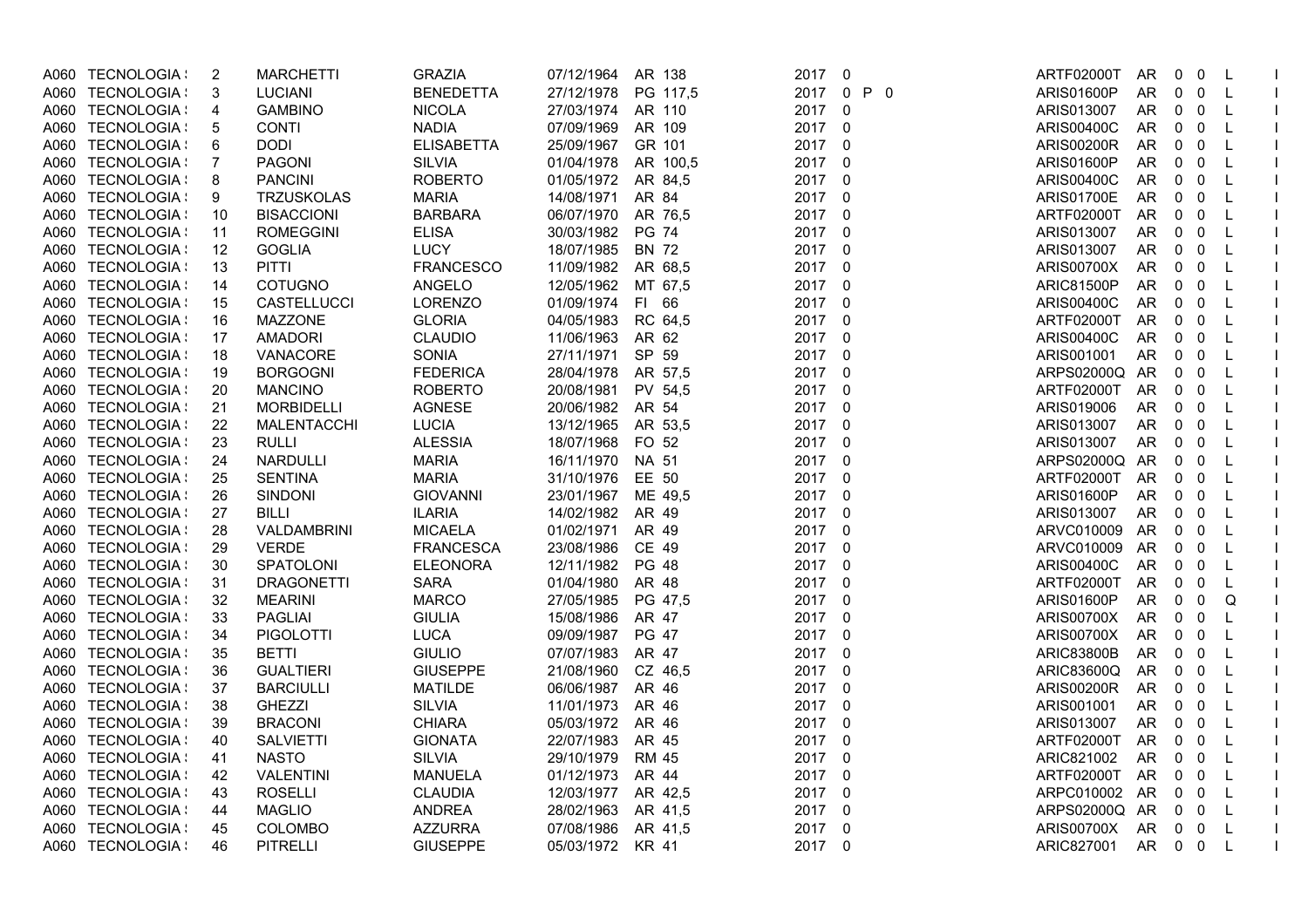|      | A060 TECNOLOGIA:   | 47 | <b>RONCELLA</b>    | <b>RODOLFO</b>      | 22/09/1973       | TR 41        | 2017 0 |                         | ARIS013007        | AR        | $\mathbf 0$  | 0                        | L            |  |
|------|--------------------|----|--------------------|---------------------|------------------|--------------|--------|-------------------------|-------------------|-----------|--------------|--------------------------|--------------|--|
| A060 | <b>TECNOLOGIA:</b> | 48 | <b>DEL GIUDICE</b> | <b>MARILENA</b>     | 16/08/1985       | NA 40,5      | 2017   | 0                       | <b>ARIC81500P</b> | AR        | $0\quad 0$   |                          | L            |  |
| A060 | <b>TECNOLOGIA:</b> | 49 | <b>BELTRAMI</b>    | <b>CHIARA</b>       | 26/05/1971       | PT 40        | 2017 0 |                         | <b>ARIC81700A</b> | AR        | $0\quad 0$   |                          | L            |  |
| A060 | <b>TECNOLOGIA:</b> | 50 | <b>TAMBURI</b>     | <b>BENEDETTA</b>    | 16/03/1990       | <b>RM 40</b> | 2017   | $\overline{\mathbf{0}}$ | <b>ARIS01600P</b> | AR        | $\mathbf 0$  | $\overline{\mathbf{0}}$  | L            |  |
|      | A060 TECNOLOGIA :  | 51 | DI FALCO           | <b>CAMILLA</b>      | 03/11/1984       | NA 40        | 2017   | - 0                     | <b>ARIC82300N</b> | AR.       | $0\quad 0$   |                          | L            |  |
| A060 | <b>TECNOLOGIA:</b> | 52 | <b>TRIBBIOLI</b>   | <b>LAURA</b>        | 20/03/1985       | PG 39.5      | 2017 0 |                         | ARIS01600P        | AR        | $0\quad 0$   |                          | L            |  |
| A060 | <b>TECNOLOGIA:</b> | 53 | <b>GIORGESCHI</b>  | <b>ANTONELLA</b>    | 18/06/1955       | AR 39        | 2017   | $\overline{\mathbf{0}}$ | <b>ARIC83500X</b> | AR        | $0\quad 0$   |                          | L            |  |
| A060 | <b>TECNOLOGIA:</b> | 54 | <b>MAUGERI</b>     | <b>ROSARIA</b>      | 20/03/1984       | CL 39        | 2017   | - 0                     | ARVC010009        | AR        | 0            | 0                        | L            |  |
| A060 | <b>TECNOLOGIA:</b> | 55 | CORNACCHINI        | <b>RITA</b>         | 16/08/1987       | AR 38.5      | 2017   | - 0                     | ARIS013007        | AR        | $0\quad 0$   |                          | L            |  |
| A060 | <b>TECNOLOGIA:</b> | 56 | <b>BERNARDINI</b>  | <b>ANDREA</b>       | 27/03/1982       | PG 38        | 2017   | $\overline{0}$          | <b>ARIS01600P</b> | AR        | $0\quad 0$   |                          | L            |  |
|      | A060 TECNOLOGIA :  | 57 | <b>GOLFARINI</b>   | ANNALISA            | 26/08/1984       | AR 38        | 2017   | - 0                     | ARIS001001        | AR.       | $0\quad 0$   |                          | L            |  |
| A060 | <b>TECNOLOGIA:</b> | 58 | <b>SCARPELLINI</b> | <b>ELEONORA</b>     | 22/03/1987       | AR 38        | 2017   | 0                       | ARPC010002        | AR        | $0\quad 0$   |                          | L            |  |
| A060 | <b>TECNOLOGIA:</b> | 59 | <b>ALAGNA</b>      | <b>GIUSEPPE</b>     | 02/08/1983       | NA 38        | 2017   | $\overline{\mathbf{0}}$ | <b>ARIC83500X</b> | AR        | $0\quad 0$   |                          | L            |  |
|      | A060 TECNOLOGIA :  | 60 | <b>BIGLIAZZI</b>   | <b>LEONARDO</b>     | 16/07/1975       | AR 38        | 2017 0 |                         | ARIS013007        | AR        | 0            | - 0                      | L            |  |
| A060 | <b>TECNOLOGIA:</b> | 61 | CATTARINICH        | <b>ROBERTA</b>      | 28/01/1986       | PA 37        | 2017   | - 0                     | <b>ARIC83500X</b> | AR.       | $0\quad 0$   |                          | L            |  |
| A060 | <b>TECNOLOGIA:</b> | 62 | <b>MORI</b>        | <b>MARINELLA</b>    | 20/08/1961       | AR 37        | 2017   | $\overline{\mathbf{0}}$ | ARIC818006        | AR        | $0\quad 0$   |                          | L            |  |
|      | A060 TECNOLOGIA :  | 63 | <b>BALDETTI</b>    | <b>DANIELE</b>      | 30/03/1982       | AR 36,5      | 2017 0 |                         | <b>ARIS01600P</b> | AR        | $\mathbf 0$  | 0                        | L            |  |
| A060 | <b>TECNOLOGIA:</b> | 64 | <b>GHELLI</b>      | <b>FAUSTO</b>       | 02/08/1979       | AR 36.5      | 2017   | - 0                     | ARIS021006        | AR.       | 0            | $\overline{0}$           | L            |  |
| A060 | TECNOLOGIA:        | 65 | <b>ARMENI</b>      | <b>GIULIA</b>       | 06/10/1983       | AR 36        | 2017   | $\overline{\mathbf{0}}$ | ARPS02000Q AR     |           | $0\quad 0$   |                          | L            |  |
|      | A060 TECNOLOGIA :  | 66 | <b>LAURENZI</b>    | <b>MARGHERITA</b>   | 02/02/1982       | AR 36        | 2017 0 |                         | <b>ARIS00700X</b> | AR        | $\mathbf 0$  | $\overline{\mathbf{0}}$  | L            |  |
| A060 | <b>TECNOLOGIA:</b> | 67 | <b>NERI</b>        | SILVIA              | 29/08/1974       | GE 36        | 2017   | - 0                     | ARIS01600P        | AR        | $\mathbf{0}$ | 0                        | L            |  |
|      | A060 TECNOLOGIA :  | 68 | <b>MORETTI</b>     | <b>LEONARDO</b>     | 11/05/1981       | AR 35,5      | 2017   | 0                       | <b>ARIC84000B</b> | AR.       | $0\quad 0$   |                          | L            |  |
| A060 | <b>TECNOLOGIA:</b> | 69 | <b>BURZIGOTTI</b>  | <b>ENRICO</b>       | 13/01/1976       | PG 35        | 2017   | - 0                     | <b>ARIS00200R</b> | AR        | $0\quad 0$   |                          | L            |  |
| A060 | <b>TECNOLOGIA:</b> | 70 | <b>MARZI</b>       | <b>MARTINA</b>      | 12/09/1988       | AR 35        | 2017   | - 0                     | <b>ARIS00200R</b> | AR.       | 0            | 0                        | L            |  |
|      | A060 TECNOLOGIA :  | 71 | <b>SANTAGATI</b>   | <b>MARILISA PIA</b> | 26/06/1986       | CL 35        | 2017   | - 0                     | ARIS019006        | AR.       | $0\quad 0$   |                          | L            |  |
| A060 | <b>TECNOLOGIA:</b> | 72 | <b>BERNABINI</b>   | <b>MONIA</b>        | 18/08/1971       | FO 35        | 2017   | - 0                     | ARPS02000Q AR     |           | $\mathbf 0$  | - 0                      | L            |  |
| A060 | <b>TECNOLOGIA:</b> | 73 | <b>FABBRINI</b>    | <b>SARA</b>         | 15/11/1972       | AR 34,5      | 2017   | 0                       | ARIC839007        | AR.       | $0\quad 0$   |                          | L            |  |
| A060 | <b>TECNOLOGIA:</b> | 74 | <b>FRATINI</b>     | <b>MICHAEL</b>      | 07/11/1992       | AR 34,5      | 2017   | - 0                     | ARIS001001        | AR.       | $0\quad 0$   |                          | L            |  |
| A060 | <b>TECNOLOGIA:</b> | 75 | <b>BORGHESI</b>    | <b>CLAUDIA</b>      | 24/10/1988       | SI 34,5      | 2017   | $\overline{\mathbf{0}}$ | ARIS00400C        | AR        | $0\quad 0$   |                          | L            |  |
| A060 | <b>TECNOLOGIA:</b> | 76 | <b>MASSAINI</b>    | <b>MARCO</b>        | 12/06/1985       | AR 34        | 2017   | - 0                     | <b>ARTF02000T</b> | <b>AR</b> | 0            | $\overline{\phantom{0}}$ | L            |  |
|      | A060 TECNOLOGIA :  | 77 | <b>TEDESCHI</b>    | <b>LUCA</b>         | 07/08/1980       | SI 34        | 2017 0 |                         | ARIC833008        | AR.       | 0            | 0                        | L            |  |
| A060 | <b>TECNOLOGIA:</b> | 78 | <b>MARRAGHINI</b>  | <b>GIULIA</b>       | 20/04/1971       | AR 34        | 2017   | $\overline{\mathbf{0}}$ | ARIS013007        | AR        | $0\quad 0$   |                          | L            |  |
| A060 | <b>TECNOLOGIA:</b> | 79 | <b>GIARDIELLO</b>  | VALENTINA           | 19/04/1990       | AR 34        | 2017   | - 0                     | ARIC842003        | AR        | $0\quad 0$   |                          | L            |  |
|      | A060 TECNOLOGIA :  | 80 | <b>BERNI</b>       | LUCIO               | 23/04/1987       | AR 34        | 2017   | - 0                     | ARPS02000Q AR     |           | $0\quad 0$   |                          | L            |  |
| A060 | <b>TECNOLOGIA:</b> | 81 | <b>DANGELI</b>     | <b>FABRIZIO</b>     | 11/02/1989       | NA 33,5      | 2017   | $\overline{\mathbf{0}}$ | ARIS013007        | AR        | $0\quad 0$   |                          | L            |  |
| A060 | <b>TECNOLOGIA:</b> | 82 | <b>CALZOLARI</b>   | <b>FRANCESCO</b>    | 27/05/1988       | PG 33.5      | 2017   | - 0                     | <b>ARIS01600P</b> | AR        | $0\quad 0$   |                          | L            |  |
|      | A060 TECNOLOGIA :  | 83 | <b>PATTI</b>       | <b>CLAUDIA</b>      | 28/06/1981       | AR 33.5      | 2017 0 |                         | ARIS00800Q        | AR        | 0            | 0                        | L            |  |
| A060 | TECNOLOGIA:        | 84 | LOMBARDINI         | <b>FABRIZIO</b>     | 29/03/1977       | AR 33,5      | 2017   | 0                       | <b>ARIS01600P</b> | AR        | 0            | $\overline{0}$           | L            |  |
| A060 | <b>TECNOLOGIA:</b> | 85 | <b>RINCHI</b>      | <b>BEATRICE</b>     | 14/01/1982       | AR 33        | 2017   | - 0                     | ARIS001001        | AR.       | $0\quad 0$   |                          | L            |  |
|      | A060 TECNOLOGIA :  | 86 | <b>BIGI</b>        | <b>MARTA</b>        | 16/04/1976       | AR 33        | 2017 0 |                         | ARPM010006        | AR        | $\mathbf{0}$ | - 0                      | L            |  |
| A060 | <b>TECNOLOGIA:</b> | 87 | <b>BASANIERI</b>   | <b>SABRINA</b>      | 17/05/1973       | AR 33        | 2017   | $\overline{\mathbf{0}}$ | <b>ARIS01600P</b> | AR        | 0            | 0                        | L            |  |
| A060 | <b>TECNOLOGIA:</b> | 88 | <b>MASSARO</b>     | <b>STANISLAO</b>    | 30/03/1971       | CE 33        | 2017   | 0                       | ARTF02000T        | AR        | $0\quad 0$   |                          | L            |  |
| A060 | <b>TECNOLOGIA:</b> | 89 | <b>RICCI</b>       | <b>SERENA</b>       | 10/02/1967       | AR 33        | 2017 0 |                         | ARIS021006        | AR        | 0            | $\overline{\phantom{0}}$ | L            |  |
| A060 | <b>TECNOLOGIA:</b> | 90 | <b>MANCINI</b>     | <b>GIAMPAOLO</b>    | 09/02/1967       | AR 33        | 2017   | $\overline{\mathbf{0}}$ | ARIS001001        | AR        | 0            | $\overline{0}$           | L            |  |
|      | A060 TECNOLOGIA :  | 91 | <b>GUERRINI</b>    | <b>ANDREA</b>       | 07/05/1984 AR 33 |              | 2017 0 |                         | <b>ARIS00400C</b> | AR        | $0\quad 0$   |                          | $\mathsf{L}$ |  |
|      |                    |    |                    |                     |                  |              |        |                         |                   |           |              |                          |              |  |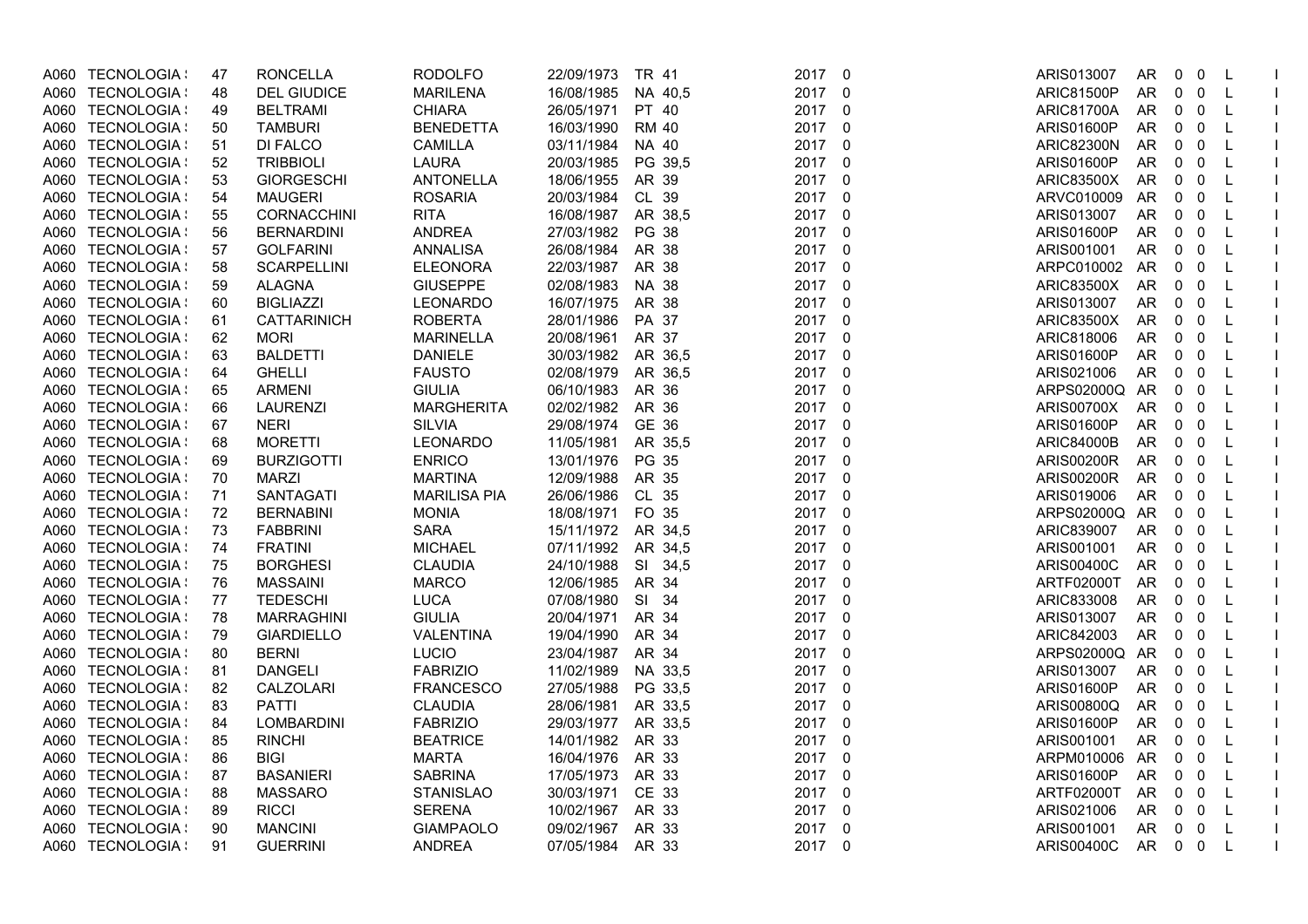|      | A060 TECNOLOGIA :  | 92  | <b>TAVANTI</b>    | <b>VALENTINA</b>    | 11/06/1991       | AR 33        | 2017   | 0           | <b>ARIC83500X</b> | AR        | 0            | 0                       | L            |                |
|------|--------------------|-----|-------------------|---------------------|------------------|--------------|--------|-------------|-------------------|-----------|--------------|-------------------------|--------------|----------------|
| A060 | <b>TECNOLOGIA:</b> | 93  | <b>BETTI</b>      | <b>PAOLO</b>        | 15/10/1990       | SI 33        | 2017   | 0           | <b>ARIS01600P</b> | AR        | 0            | $\mathsf{O}$            | L            |                |
|      | A060 TECNOLOGIA :  | 94  | <b>MEONI</b>      | <b>ANDREA</b>       | 10/01/1990       | AR 33        | 2017   | 0           | ARIC842003        | AR        | 0            | 0                       | L            |                |
| A060 | <b>TECNOLOGIA:</b> | 95  | <b>D'APREA</b>    | <b>FLORINDA</b>     | 08/02/1989       | <b>NA 33</b> | 2017   | 0           | ARVC010009        | AR.       | 0            | 0                       | L            |                |
| A060 | <b>TECNOLOGIA:</b> | 96  | <b>BONINSEGNI</b> | ANGELA              | 22/11/1988       | AR 33        | 2017   | $\mathbf 0$ | <b>ARIS00200R</b> | AR        | 0            | $\mathbf 0$             | L            |                |
|      | A060 TECNOLOGIA :  | 97  | <b>BARONE</b>     | <b>ALESSIA</b>      | 19/10/1988       | NA 33        | 2017   | 0           | ARIC839007        | AR        | 0            | $\mathbf 0$             | L            |                |
| A060 | <b>TECNOLOGIA:</b> | 98  | <b>NAVINI</b>     | <b>MARCO</b>        | 10/03/1988       | AR 33        | 2017   | 0           | ARIS00400C        | AR.       | 0            | 0                       | L            | $\mathbf{I}$   |
|      | A060 TECNOLOGIA :  | 99  | <b>FABBRI</b>     | <b>GIACOMO</b>      | 10/11/1987       | AR 33        | 2017   | 0           | ARIS013007        | AR        | 0            | 0                       | L            |                |
| A060 | <b>TECNOLOGIA:</b> | 100 | LIVI              | SARA                | 03/08/1986       | AR 33        | 2017   | $\Omega$    | <b>ARIC83500X</b> | AR        | 0            | 0                       | L            |                |
| A060 | <b>TECNOLOGIA:</b> | 101 | <b>GHEZZI</b>     | COSTANZA            | 18/03/1986       | AR 33        | 2017   | 0           | ARIS001001        | <b>AR</b> | 0            | $\mathbf 0$             | $\mathsf{L}$ | $\overline{1}$ |
|      | A060 TECNOLOGIA :  | 102 | <b>TECCHI</b>     | <b>FEDERICO</b>     | 31/01/1986       | AR 33        | 2017   | 0           | ARIS013007        | AR        | $\mathbf{0}$ | $\overline{\mathbf{0}}$ | L            |                |
|      | A060 TECNOLOGIA :  | 103 | <b>FABRIZI</b>    | <b>STEFANO</b>      | 26/02/1985       | AR 33        | 2017   | $\mathbf 0$ | ARIS001001        | AR        | 0            | $\mathbf 0$             | L            |                |
|      | A060 TECNOLOGIA :  | 104 | SPENSIERATI       | <b>SILVIA</b>       | 21/09/1984       | AR 33        | 2017   | 0           | <b>ARIS00400C</b> | AR        | 0            | 0                       | L            | $\mathbf{I}$   |
|      | A060 TECNOLOGIA :  | 105 | <b>SCHOEPFLIN</b> | <b>ALESSANDRA</b>   | 03/03/1984       | AR 33        | 2017   | $\Omega$    | ARIS013007        | AR        | 0            | 0                       | L            |                |
| A060 | <b>TECNOLOGIA:</b> | 106 | <b>RANDELLINI</b> | <b>LAURA</b>        | 10/10/1983       | AR 33        | 2017   | 0           | ARIS01600P        | AR        | 0            | 0                       | L            |                |
| A060 | <b>TECNOLOGIA:</b> | 107 | <b>FEDELI</b>     | <b>NIKE</b>         | 26/12/1981       | AR 33        | 2017   | 0           | ARPS02000Q        | AR        | 0            | 0                       | L            | $\mathbf{I}$   |
|      | A060 TECNOLOGIA :  | 108 | CALZOLARI         | <b>RACHELE</b>      | 06/10/1981       | AR 33        | 2017   | 0           | ARIS001001        | AR        | 0            | 0                       | L            |                |
| A060 | <b>TECNOLOGIA:</b> | 109 | <b>CINI</b>       | <b>STEFANO</b>      | 06/01/1980       | AR 33        | 2017   | 0           | ARIS013007        | AR        | 0            | $\mathbf 0$             | L            |                |
| A060 | <b>TECNOLOGIA:</b> | 110 | <b>PIERACCINI</b> | <b>SILVIA</b>       | 22/11/1978       | AR 33        | 2017   | 0           | ARIS013007        | AR        | 0            | 0                       | $\mathsf{L}$ | $\mathbf{I}$   |
|      | A060 TECNOLOGIA :  | 111 | <b>TACCONI</b>    | <b>ELISA</b>        | 22/08/1978       | AR 33        | 2017   | 0           | <b>ARIS01800A</b> | AR        | 0            | 0                       | $\mathsf{L}$ |                |
| A060 | <b>TECNOLOGIA:</b> | 112 | <b>TREMORI</b>    | <b>ANDREA</b>       | 12/08/1973       | AR 33        | 2017   | 0           | ARIS01600P        | AR.       | 0            | 0                       | L            |                |
| A060 | <b>TECNOLOGIA:</b> | 113 | <b>MORI</b>       | <b>STEFANO</b>      | 18/02/1962       | AR 33        | 2017   | 0           | <b>ARIC83500X</b> | AR        | 0            | $\overline{0}$          | L            |                |
|      | A060 TECNOLOGIA :  | 114 | <b>FAVILLI</b>    | <b>NAIKA</b>        | 13/08/1983       | AR 32,5      | 2017   | $\mathbf 0$ | ARIS00400C        | AR        | 0            | 0                       | L            |                |
| A060 | <b>TECNOLOGIA:</b> | 115 | <b>MENCARELLI</b> | <b>GINETTA</b>      | 26/06/1980       | SI 32,5      | 2017   | 0           | <b>ARTF02000T</b> | AR.       | 0            | $\Omega$                | L            |                |
| A060 | <b>TECNOLOGIA:</b> | 116 | <b>GALLORINI</b>  | CARLO               | 10/12/1977       | AR 32        | 2017   | 0           | ARIS00400C        | AR        | 0            | $\overline{0}$          | L            |                |
|      | A060 TECNOLOGIA :  | 117 | <b>BARBAGLI</b>   | <b>MAURIZIO</b>     | 17/04/1973       | AR 32        | 2017   | $\mathbf 0$ | ARIS013007        | AR        | 0            | 0                       | L            |                |
| A060 | <b>TECNOLOGIA:</b> | 118 | <b>IALICICCO</b>  | CARMELA             | 11/06/1975       | CB 31,5      | 2017   | 0           | ARIC833008        | AR.       | 0            | 0                       | $\mathsf{L}$ | $\overline{1}$ |
|      | A060 TECNOLOGIA :  | 119 | <b>DI FRANCA</b>  | <b>DEBORA</b>       | 29/11/1979       | EN 31        | 2017   | 0           | ARIS013007        | AR        | 0            | $\overline{0}$          | L            |                |
| A060 | <b>TECNOLOGIA:</b> | 120 | CASI              | <b>PAOLA</b>        | 20/09/1967       | AR 30.5      | 2017   | 0           | ARIS013007        | AR        | 0            | 0                       | L            |                |
| A060 | <b>TECNOLOGIA:</b> | 121 | <b>CAPITINI</b>   | <b>SARA</b>         | 09/03/1986       | AR 30,5      | 2017   | 0           | <b>ARTF02000T</b> | AR        | 0            | 0                       | L            | $\mathbf{I}$   |
|      | A060 TECNOLOGIA :  | 122 | <b>BIGI</b>       | VALENTINA           | 27/01/1978       | PG 30        | 2017   | $\Omega$    | <b>ARIC84000B</b> | AR.       | 0            | 0                       | $\mathsf{L}$ |                |
| A060 | <b>TECNOLOGIA:</b> | 123 | <b>GELLI</b>      | <b>VERONICA</b>     | 27/01/1981       | AR 30        | 2017   | 0           | <b>ARIS00200R</b> | AR        | 0            | 0                       | L            |                |
| A060 | <b>TECNOLOGIA:</b> | 124 | <b>VALENTINI</b>  | <b>SARA</b>         | 31/05/1983       | AR 30        | 2017   | 0           | ARIC818006        | AR        | 0            | 0                       | L            | $\mathbf{I}$   |
|      | A060 TECNOLOGIA :  | 125 | <b>BISTONDI</b>   | <b>RAFFAELE</b>     | 04/04/1992       | AR 30        | 2017   | 0           | <b>ARIS01600P</b> | AR        | 0            | 0                       | $\mathsf{L}$ |                |
| A060 | <b>TECNOLOGIA:</b> | 126 | <b>MIRANDA</b>    | SALVATORE           | 20/07/1986       | FG 30        | 2017   | 0           | ARIS013007        | AR        | 0            | $\mathbf 0$             | $\mathsf{L}$ |                |
| A060 | <b>TECNOLOGIA:</b> | 127 | LISI              | <b>FEDERICO</b>     | 19/05/1979       | AR 30        | 2017   | 0           | ARIS01600P        | AR        | 0            | 0                       | L            | $\mathbf{I}$   |
|      | A060 TECNOLOGIA :  | 128 | <b>VALERI</b>     | ROSSANO             | 14/04/1959       | AR 30        | 2017   | 0           | <b>ARIS01600P</b> | AR        | 0            | 0                       | L            |                |
|      | A060 TECNOLOGIA :  | 129 | <b>TRIBBIOLI</b>  | <b>MARIA CHIARA</b> | 08/04/1988       | PG 29,5      | 2017   | $\mathbf 0$ | ARIS01600P        | AR.       | 0            | $\Omega$                | $\mathsf{L}$ |                |
| A060 | <b>TECNOLOGIA:</b> | 130 | <b>FRUSCOLONI</b> | <b>MICHELE</b>      | 10/09/1979       | <b>PG 29</b> | 2017   | 0           | ARIS013007        | AR.       | 0            | $\mathbf 0$             | L            | $\mathbf{I}$   |
|      | A060 TECNOLOGIA :  | 131 | <b>BRANDINI</b>   | <b>LUCA</b>         | 11/11/1968       | AR 29        | 2017   | $\mathbf 0$ | ARPS02000Q        | AR        | 0            | 0                       | L            |                |
| A060 | <b>TECNOLOGIA:</b> | 132 | <b>BROGI</b>      | <b>GLORIA</b>       | 16/05/1988       | AR 29        | 2017   | 0           | ARIC842003        | AR.       | 0            | $\mathbf{0}$            | $\mathsf{L}$ | $\overline{1}$ |
| A060 | TECNOLOGIA:        | 133 | <b>BENNATI</b>    | <b>ANTONIO</b>      | 03/06/1984       | GR 29        | 2017   | 0           | <b>ARIC81100B</b> | AR        | 0            | $\mathbf 0$             | L            |                |
|      | A060 TECNOLOGIA :  | 134 | <b>BENELLI</b>    | <b>BEATRICE</b>     | 15/06/1981       | AR 29        | 2017   | $\mathbf 0$ | ARPC010002        | AR        | 0            | $\mathsf 0$             | L            |                |
| A060 | <b>TECNOLOGIA:</b> | 135 | <b>MICERA</b>     | <b>GIOVANNI</b>     | 02/02/1973       | <b>NA 29</b> | 2017   | 0           | ARIS013007        | AR        | 0            | 0                       | L            |                |
|      | A060 TECNOLOGIA :  | 136 | <b>GIUSTI</b>     | <b>ENRICO</b>       | 13/06/1980 AR 29 |              | 2017 0 |             | ARVC010009 AR     |           | $0\quad 0$   |                         | L.           |                |
|      |                    |     |                   |                     |                  |              |        |             |                   |           |              |                         |              |                |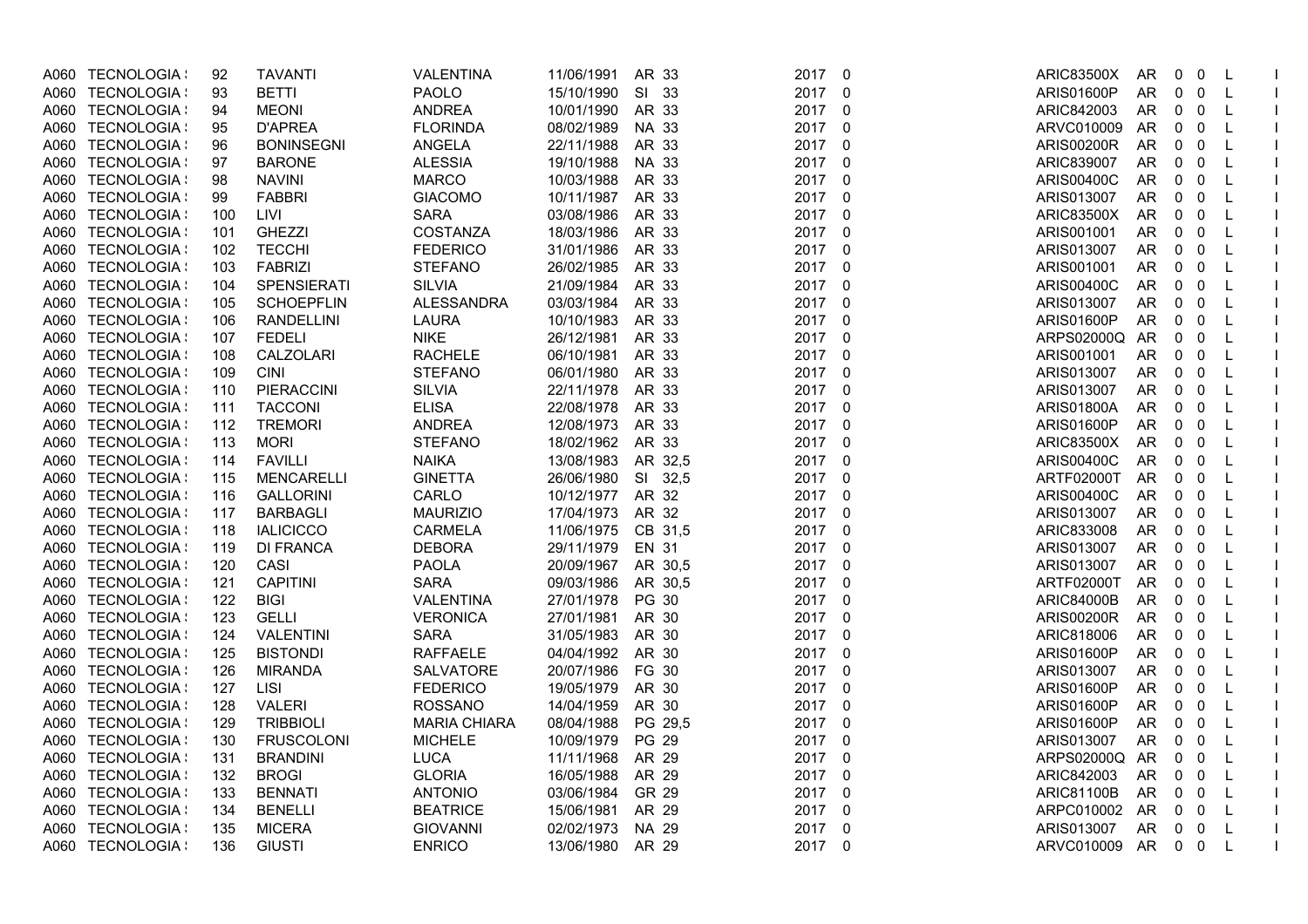|      | A060 TECNOLOGIA    | 137 | <b>CATERINI</b>      | <b>MAIKOL</b>     | 17/01/1991       | AR 29        | 2017 0 |                | ARIS013007        | AR        | 0            | 0                       | L            |                          |
|------|--------------------|-----|----------------------|-------------------|------------------|--------------|--------|----------------|-------------------|-----------|--------------|-------------------------|--------------|--------------------------|
| A060 | <b>TECNOLOGIA:</b> | 138 | <b>MAFFEI</b>        | <b>CARLOTTA</b>   | 23/09/1990       | AR 29        | 2017   | 0              | ARPC010002        | AR        | 0            | 0                       | L            |                          |
|      | A060 TECNOLOGIA:   | 139 | <b>GREGORI</b>       | <b>LAURA</b>      | 13/01/1989       | AR 29        | 2017 0 |                | <b>ARIS00200R</b> | <b>AR</b> | 0            | 0                       | L            |                          |
| A060 | TECNOLOGIA:        | 140 | <b>SIMEONI</b>       | <b>SABRINA</b>    | 12/08/1988       | AR 29        | 2017 0 |                | ARTF02000T        | AR        | 0            | 0                       | L            | $\overline{\phantom{a}}$ |
| A060 | <b>TECNOLOGIA:</b> | 141 | <b>CIOTOLA</b>       | <b>NADIA</b>      | 09/06/1988       | NA 29        | 2017   | $\Omega$       | ARPS02000Q AR     |           | 0            | $\overline{\mathbf{0}}$ | L            |                          |
| A060 | TECNOLOGIA:        | 142 | <b>FRANCALANCI</b>   | CARLOTTA          | 20/09/1987       | AR 29        | 2017   | 0              | <b>ARIC83500X</b> | AR        | 0            | 0                       | L            |                          |
| A060 | <b>TECNOLOGIA:</b> | 143 | <b>BASTIERI</b>      | <b>IRENE</b>      | 19/08/1987       | AR 29        | 2017   | 0              | ARIC83600Q        | AR        | 0            | 0                       | L            | $\mathbf{I}$             |
|      | A060 TECNOLOGIA:   | 144 | QUAGLIA              | <b>FABIOLA</b>    | 14/09/1986       | AR 29        | 2017   | $\overline{0}$ | ARIS001001        | AR        | 0            | $\overline{0}$          | L            |                          |
| A060 | <b>TECNOLOGIA:</b> | 145 | <b>ERCOLANI</b>      | <b>FRANCESCA</b>  | 28/05/1986       | AR 29        | 2017   | $\overline{0}$ | ARIC818006        | AR        | 0            | 0                       | L            |                          |
| A060 | TECNOLOGIA:        | 146 | LA ROSA              | <b>FILADELFO</b>  | 26/08/1984       | CT 29        | 2017   | 0              | <b>ARIC81100B</b> | AR        | 0            | 0                       | L            | $\overline{\phantom{a}}$ |
| A060 | <b>TECNOLOGIA:</b> | 147 | PITTI                | <b>ROBERTA</b>    | 15/06/1984       | AR 29        | 2017   | $\overline{0}$ | <b>ARIS00700X</b> | AR        | 0            | 0                       | L            |                          |
| A060 | <b>TECNOLOGIA:</b> | 148 | <b>RUFINI</b>        | <b>JOSELUIS</b>   | 19/03/1984       | EE 29        | 2017   | $\overline{0}$ | <b>ARIS00200R</b> | <b>AR</b> | $\mathbf 0$  | $\overline{0}$          | $\mathsf{L}$ |                          |
| A060 | <b>TECNOLOGIA:</b> | 149 | <b>POLIMENI</b>      | <b>DARIO</b>      | 31/05/1983       | <b>RC 29</b> | 2017   | 0              | ARIS013007        | <b>AR</b> | 0            | 0                       | L            | $\mathbf{L}$             |
|      | A060 TECNOLOGIA :  | 150 | <b>ZACCHEI</b>       | <b>SIMONE</b>     | 09/05/1983       | SI 29        | 2017   | - 0            | ARIC833008        | AR        | 0            | 0                       | L            |                          |
| A060 | <b>TECNOLOGIA:</b> | 151 | SBARDELLATI          | CARLO             | 28/08/1974       | AR 29        | 2017   | $\mathbf 0$    | ARIS013007        | AR        | 0            | $\mathbf 0$             | L            |                          |
| A060 | <b>TECNOLOGIA:</b> | 152 | <b>SINATTI</b>       | <b>MARCO</b>      | 13/05/1974       | AR 29        | 2017   | 0              | ARIS013007        | AR        | 0            | 0                       | L            | $\mathbf{I}$             |
|      | A060 TECNOLOGIA:   | 153 | DI RIENZO            | <b>ROBERTO</b>    | 17/04/1969       | LT 29        | 2017 0 |                | ARIS013007        | AR        | 0            | 0                       | L            |                          |
| A060 | TECNOLOGIA:        | 154 | <b>FINI</b>          | <b>MONICA</b>     | 27/07/1967       | AR 29        | 2017   | 0              | ARPS02000Q        | AR        | $\mathbf{0}$ | $\mathbf{0}$            | L            |                          |
| A060 | TECNOLOGIA:        | 155 | <b>SENSI</b>         | <b>ROBERTA</b>    | 25/07/1967       | FO 29        | 2017   | 0              | ARIS013007        | AR.       | 0            | 0                       | L            | $\mathbf{L}$             |
|      | A060 TECNOLOGIA:   | 156 | <b>RAVERA</b>        | <b>LUISA</b>      | 26/04/1964       | GE 29        | 2017 0 |                | ARIS00400C        | AR        | 0            | 0                       | L            |                          |
| A060 | <b>TECNOLOGIA:</b> | 157 | ZANCHI               | <b>MARCO</b>      | 18/05/1987       | AR 28,5      | 2017   | 0              | <b>ARIS00200R</b> | AR        | 0            | 0                       | L            |                          |
| A060 | <b>TECNOLOGIA:</b> | 158 | <b>GAGNARLI</b>      | <b>CHIARA</b>     | 20/11/1981       | PG 28.5      | 2017   | 0              | ARIS01600P        | AR        | 0            | $\overline{0}$          | $\mathsf{L}$ |                          |
|      | A060 TECNOLOGIA :  | 159 | <b>STANCESCU</b>     | ELENA RALUCA      | 12/07/1987       | EE 28.5      | 2017 0 |                | ARTF02000T        | AR        | 0            | 0                       | L            |                          |
| A060 | TECNOLOGIA         | 160 | <b>MURA</b>          | <b>GAIA</b>       | 17/02/1984       | AR 28,5      | 2017   | $\overline{0}$ | <b>ARIS00200R</b> | AR        | 0            | $\mathbf 0$             | L            |                          |
| A060 | <b>TECNOLOGIA:</b> | 161 | <b>CHIARABOLLI</b>   | <b>MARCO</b>      | 04/10/1981       | AR 28,5      | 2017   | 0              | <b>ARIS00400C</b> | <b>AR</b> | 0            | $\overline{0}$          | L            |                          |
| A060 | <b>TECNOLOGIA:</b> | 162 | <b>CEROFOLINI</b>    | <b>RITA</b>       | 13/11/1978       | AR 28.5      | 2017   | 0              | ARIS013007        | AR        | 0            | 0                       | L            |                          |
| A060 | <b>TECNOLOGIA:</b> | 163 | TANGANELLI           | <b>SARA</b>       | 10/03/1975       | AR 28        | 2017   | - 0            | ARIS013007        | AR.       | 0            | 0                       | L            | $\overline{\phantom{a}}$ |
| A060 | <b>TECNOLOGIA:</b> | 164 | <b>FRONTINI</b>      | <b>MARCO</b>      | 26/07/1975       | AR 28        | 2017   | $\overline{0}$ | ARIS00400C        | AR        | 0            | $\overline{0}$          | L            |                          |
| A060 | <b>TECNOLOGIA:</b> | 165 | COCCI                | <b>SERENA</b>     | 02/06/1986       | AR 28        | 2017   | $\overline{0}$ | <b>ARTF02000T</b> | AR        | 0            | 0                       | L            |                          |
| A060 | <b>TECNOLOGIA:</b> | 166 | PETTI                | <b>EMANUELE</b>   | 06/04/1981       | AR 28        | 2017   | 0              | ARIS013007        | AR        | 0            | 0                       | L            | $\mathbf{I}$             |
|      | A060 TECNOLOGIA:   | 167 | <b>BERTI</b>         | <b>ELISA</b>      | 10/12/1976       | FI 27,5      | 2017   | $\overline{0}$ | ARIS00400C        | AR        | 0            | 0                       | L            |                          |
| A060 | <b>TECNOLOGIA:</b> | 168 | <b>CIPOLLESCHI</b>   | <b>FRANCESCO</b>  | 16/05/1973       | AR 27,5      | 2017   | 0              | ARVC010009        | <b>AR</b> | 0            | 0                       | L            |                          |
| A060 | <b>TECNOLOGIA:</b> | 169 | <b>MORINI</b>        | <b>GABRIELLA</b>  | 15/02/1971       | AR 27,5      | 2017   | 0              | ARIS013007        | AR        | 0            | 0                       | L            | $\mathbf{I}$             |
|      | A060 TECNOLOGIA:   | 170 | <b>POSI</b>          | <b>LEONARDO</b>   | 26/02/1984       | FI 27,5      | 2017   | 0              | ARIC842003        | AR        | 0            | 0                       | L            |                          |
| A060 | <b>TECNOLOGIA:</b> | 171 | DI GENNARO           | <b>MARIALUISA</b> | 26/09/1968       | NA 27,5      | 2017   | 0              | ARIS013007        | AR        | 0            | $\mathbf 0$             | L            |                          |
| A060 | <b>TECNOLOGIA:</b> | 172 | <b>ANICHINI</b>      | <b>GLORIA</b>     | 18/07/1957       | AR 27,5      | 2017   | 0              | ARPS02000Q        | <b>AR</b> | 0            | 0                       | L            | $\mathbf{I}$             |
|      | A060 TECNOLOGIA:   | 173 | <b>VERDELLI</b>      | MICHELANGELO      | 28/01/1989       | FI 27,5      | 2017   | 0              | ARIS013007        | AR        | 0            | 0                       | L            |                          |
| A060 | TECNOLOGIA:        | 174 | <b>CALUSSI</b>       | <b>GIACOMO</b>    | 14/12/1987       | AR 27,5      | 2017   | 0              | ARIS001001        | AR        | 0            | $\mathbf{0}$            | L            |                          |
| A060 | <b>TECNOLOGIA</b>  | 175 | <b>GALLORINI</b>     | <b>ANDREA</b>     | 08/08/1987       | AR 27,5      | 2017   | 0              | <b>ARIS00400C</b> | AR.       | 0            | $\overline{0}$          | L            | $\mathbf{I}$             |
|      | A060 TECNOLOGIA:   | 176 | <b>BALDONCINI</b>    | <b>GIULIA</b>     | 06/03/1986       | PG 27,5      | 2017   | - 0            | ARIS013007        | AR        | 0            | 0                       | L            |                          |
| A060 | TECNOLOGIA         | 177 | MAZZETTI             | ALESSANDRO        | 26/08/1980       | AR 27,5      | 2017   | 0              | ARIS01600P        | AR        | 0            | $\mathbf{0}$            | L            | $\mathbf{I}$             |
| A060 | TECNOLOGIA:        | 178 | <b>MENCI</b>         | <b>ORIETTA</b>    | 12/02/1966       | AR 27        | 2017   | 0              | ARIC81000G        | AR        | 0            | $\overline{0}$          | L            |                          |
| A060 | <b>TECNOLOGIA:</b> | 179 | <b>ALUNNO VESCHI</b> | <b>ROBERTO</b>    | 13/06/1969       | AR 27        | 2017   | - 0            | <b>ARIS00200R</b> | AR        | 0            | 0                       | L            |                          |
| A060 | <b>TECNOLOGIA:</b> | 180 | <b>SANTINI</b>       | <b>LUIGI</b>      | 16/10/1989       | <b>BN 27</b> | 2017   | 0              | ARIC813003        | AR        | 0            | 0                       | L            |                          |
|      | A060 TECNOLOGIA :  | 181 | <b>BIGLIAZZI</b>     | <b>ELENA</b>      | 20/10/1983 AR 27 |              | 2017 0 |                | ARIC818006        | AR        | $0\quad 0$   |                         | L            |                          |
|      |                    |     |                      |                   |                  |              |        |                |                   |           |              |                         |              |                          |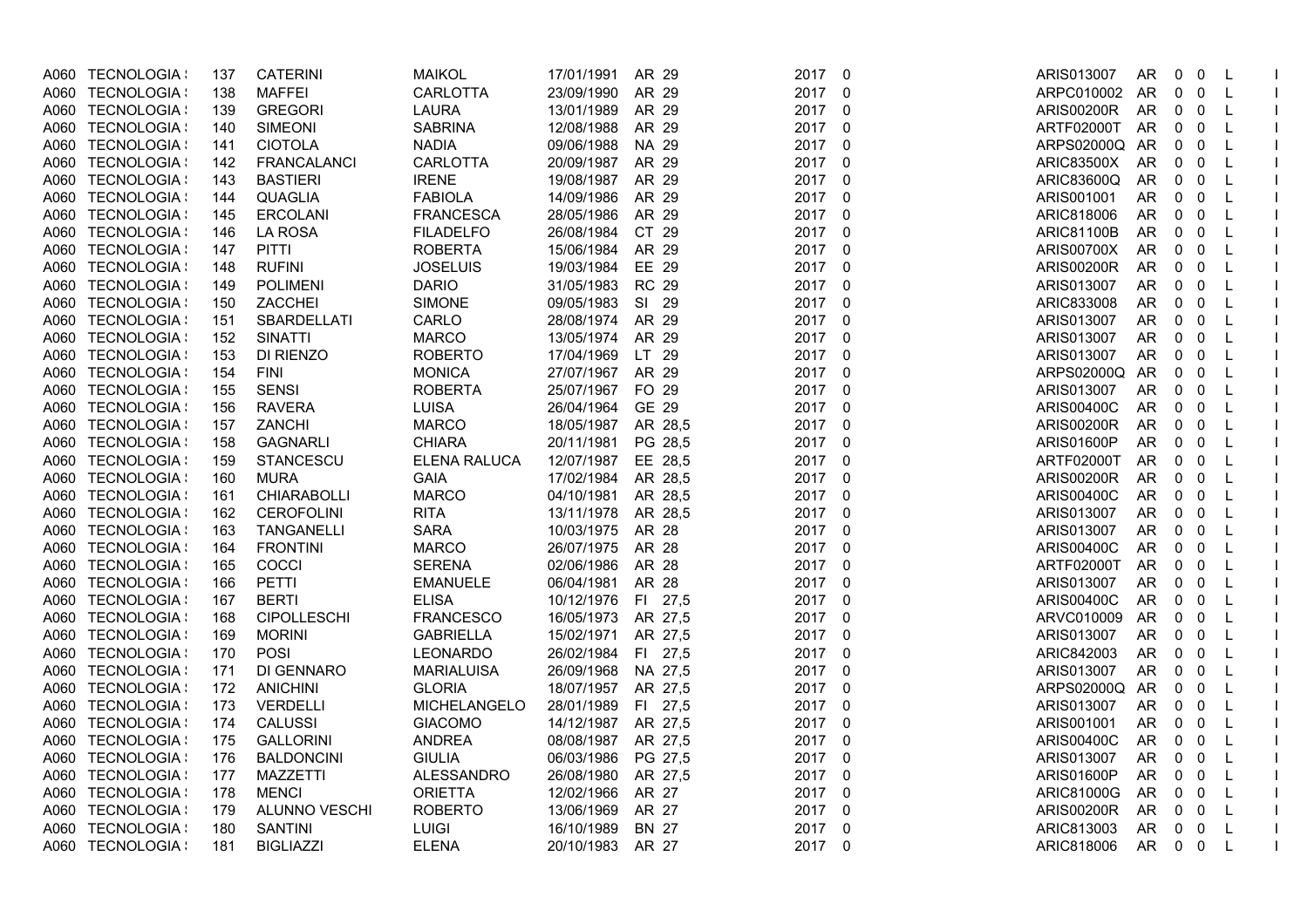|      | A060 TECNOLOGIA    | 182            | MASCIAVE'          | ROSARIO NICOLA 28/03/1985 |                    | BA 26.5      |          | 2017 0 |                | ARIS00800Q        | AR        | 0              | 0              | L            |         |
|------|--------------------|----------------|--------------------|---------------------------|--------------------|--------------|----------|--------|----------------|-------------------|-----------|----------------|----------------|--------------|---------|
|      | A060 TECNOLOGIA:   | 183            | <b>STOCCHI</b>     | <b>ALESSANDRO</b>         | 08/06/1968         | AR 26.5      |          | 2017   | 0              | ARIS013007        | <b>AR</b> | $\mathbf 0$    | 0              | L            |         |
|      | A060 TECNOLOGIA :  | 184            | <b>DINDELLI</b>    | <b>SIMONA</b>             | 05/09/1974         | AR 26.5      |          | 2017   | - 0            | ARVC010009        | AR        | 0              | 0              | L            |         |
|      | A060 TECNOLOGIA :  | 185            | LANDI              | <b>MARCO</b>              | 17/12/1971         | AR 26,5      |          | 2017   | 0              | ARPS02000Q        | AR        | 0              | 0              | L            |         |
|      | A060 TECNOLOGIA:   | 186            | <b>MANCINI</b>     | CARLO                     | 21/09/1982         | FI 26,5      |          | 2017   | $\Omega$       | ARIS001001        | AR        | $\mathbf{0}$   | - 0            | L            |         |
|      | A060 TECNOLOGIA    | 187            | <b>MENCHETTI</b>   | <b>LINDA</b>              | 08/05/1982         | AR 26.5      |          | 2017   | - 0            | ARVC010009        | AR        | $\mathbf{0}$   | 0              | L            |         |
| A060 | TECNOLOGIA:        | 188            | <b>BARBINI</b>     | <b>FEDERICO</b>           | 18/12/1980         | AR 26,5      |          | 2017   | 0              | ARIS013007        | AR        | 0              | 0              | L            |         |
|      | A060 TECNOLOGIA:   | 189            | <b>MEONI</b>       | <b>SUSANNA</b>            | 20/01/1978         | AR 26        |          | 2017   | $\Omega$       | ARIS013007        | AR        | $\mathbf 0$    | 0              | $\mathsf{L}$ |         |
|      | A060 TECNOLOGIA :  | 190            | <b>MAGGIO</b>      | <b>TERESA</b>             | 11/09/1982         | <b>NA 26</b> |          | 2017   | 0              | ARPS02000Q        | AR        | $\mathbf 0$    | 0              | L            |         |
|      | A060 TECNOLOGIA :  | 191            | <b>TAURO</b>       | ANNAMARIA                 | 16/05/1969         | <b>BA 26</b> |          | 2017   | 0              | ARVC010009        | AR        | 0              | 0              | L            |         |
|      | A060 TECNOLOGIA :  | 192            | <b>GIANNINI</b>    | <b>GEMMA</b>              | 20/08/1987         | AR 26        |          | 2017   | 0              | ARIS013007        | AR        | $\mathbf{0}$   | 0              | L            |         |
|      | A060 TECNOLOGIA:   | 193            | <b>MERLI</b>       | <b>CRISTINA</b>           | 20/04/1986         | PG 26        |          | 2017   | 0              | ARIC842003        | <b>AR</b> | $\mathbf{0}$   | 0              | L            |         |
|      | A060 TECNOLOGIA :  | 194            | <b>GIUSTI</b>      | <b>LAURA</b>              | 05/06/1971         | AR 26        |          | 2017   | 0              | ARPS02000Q        | AR        | 0              | 0              |              | $\perp$ |
|      | A060 TECNOLOGIA :  | 195            | <b>MORVIDONI</b>   | ALESSANDRO                | 16/02/1970         | AR 25,5      |          | 2017   | $\Omega$       | <b>ARIS00200R</b> | AR.       | $\mathbf 0$    | 0              | L            |         |
|      | A060 TECNOLOGIA :  | 196            | <b>RONCONI</b>     | <b>ELENA</b>              | 29/09/1985         | AR 25.5      |          | 2017   | 0              | <b>ARIS01200B</b> | AR        | $\mathbf 0$    | 0              | L            |         |
|      | A060 TECNOLOGIA :  | 197            | <b>MARINO</b>      | ALESSANDRO                | 25/07/1986         | RM 25,5      |          | 2017   | 0              | ARIS013007        | AR        | $\mathbf{0}$   | $\mathbf 0$    | L            |         |
|      | A060 TECNOLOGIA:   | 198            | <b>DARAIO</b>      | <b>MARGHERITA</b>         | 26/02/1986         | SI 25,5      |          | 2017 0 |                | ARPS02000Q        | AR        | $\mathbf 0$    | 0              | L            |         |
|      | A060 TECNOLOGIA :  | 199            | <b>GORI</b>        | <b>MARIANNA</b>           | 03/08/1986         | AR 24,5      |          | 2017   | 0              | ARTF02000T        | AR.       | $\mathbf 0$    | 0              | L            |         |
|      | A060 TECNOLOGIA :  | 200            | <b>AGOSTINI</b>    | <b>LAURA</b>              | 02/08/1978         | AR 24        |          | 2017   | 0              | <b>ARIS00200R</b> | AR        | $\mathbf{0}$   | $\overline{0}$ | L            |         |
|      | A060 TECNOLOGIA:   | 201            | <b>FIORENZONI</b>  | <b>FRANCESCA</b>          | 15/10/1976         | AR 24        |          | 2017   | $\Omega$       | ARIS013007        | AR        | $\mathbf 0$    | 0              | L            |         |
|      | A060 TECNOLOGIA :  | 202            | <b>CRULLI</b>      | <b>AZELIO</b>             | 12/04/1956         | AR 24        |          | 2017   | $\mathbf 0$    | ARIS013007        | AR        | 0              | 0              | L            |         |
|      | A060 TECNOLOGIA :  | 203            | <b>BORGHERESI</b>  | <b>ALESSIO</b>            | 15/04/1975         | AR 24        |          | 2017   | 0              | ARIS013007        | AR        | $\overline{0}$ | 0              | L            |         |
|      | A060 TECNOLOGIA:   | 204            | <b>FASO</b>        | <b>ANNA MARIA</b>         | 03/10/1992         | PA 24        |          | 2017   | $\Omega$       | <b>ARTF02000T</b> | AR        | 0              | 0              | L            |         |
|      | A060 TECNOLOGIA :  | 205            | <b>CRIVARO</b>     | <b>ANGELICA</b>           | 22/01/1988         | AR 24        |          | 2017   | $\mathbf 0$    | ARIS013007        | AR.       | $\mathbf 0$    | 0              | L            |         |
|      | A060 TECNOLOGIA :  | 206            | DE FRANCESCO       | <b>ARIANNA</b>            | 02/07/1987         | <b>NA 24</b> |          | 2017   | - 0            | ARPS02000Q        | AR        | $\mathbf{0}$   | 0              | L            |         |
|      | A060 TECNOLOGIA :  | 207            | <b>BROGI</b>       | <b>LUCIA</b>              | 08/05/1985         | AR 24        |          | 2017   | $\overline{0}$ | ARIC819002        | AR        | 0              | 0              | L            |         |
| A060 | <b>TECNOLOGIA:</b> | 208            | <b>LEANDRI</b>     | <b>MARCO</b>              | 29/05/1982         | AR 24        |          | 2017   | 0              | <b>ARIS00200R</b> | AR        | $\mathbf 0$    | 0              | L            |         |
|      | A060 TECNOLOGIA :  | 209            | D'AGOSTINA         | <b>EMANUELE</b>           | 02/05/1980         | <b>PG 24</b> |          | 2017   | 0              | ARIS01600P        | AR        | $\mathbf{0}$   | 0              | L            |         |
|      | A060 TECNOLOGIA :  | 210            | <b>BOZZELLA</b>    | <b>ERRICO</b>             | 19/03/1980         | AR 24        |          | 2017   | 0              | ARIS01600P        | AR        | $\mathbf{0}$   | 0              | L            |         |
|      | A060 TECNOLOGIA:   | 211            | CASTELLUCCI        | <b>ODOARDO</b>            | 25/09/1975         | AR 24        |          | 2017   | 0              | ARIS00400C        | AR        | 0              | 0              | L            | $\perp$ |
|      | A060 TECNOLOGIA :  | 212            | <b>BIANCO</b>      | <b>AGNESE</b>             | 13/01/1987         | CE 23.5      |          | 2017   | - 0            | ARPS02000Q        | AR        | 0              | 0              | L            |         |
|      | A060 TECNOLOGIA :  | 213            | <b>SOCCI</b>       | <b>IRENE</b>              | 31/07/1980         | SI 23,5      |          | 2017   | $\Omega$       | ARIS019006        | AR        | 0              | 0              | L            |         |
|      | A060 TECNOLOGIA :  | 214            | <b>CASINI</b>      | <b>MASSIMO</b>            | 20/01/1968         | SI 23        |          | 2017   | 0              | ARRI01002C        | AR        | $\mathbf{0}$   | 0              | L            |         |
|      | A060 TECNOLOGIA:   | 215            | SISI               | <b>FRANCESCO</b>          | 23/06/1989         | AR 22.5      |          | 2017   | - 0            | ARIS013007        | AR.       | $\mathbf{0}$   | 0              | L            |         |
|      | A060 TECNOLOGIA :  | 216            | <b>PIALLI</b>      | <b>MATTEO</b>             | 20/09/1979         | PG 22,5      |          | 2017   | 0              | <b>ARIC83800B</b> | AR        | 0              | $\mathbf 0$    | L            |         |
|      | A060 TECNOLOGIA :  | 217            | <b>BIAGINI</b>     | <b>FEDERICO</b>           | 29/11/1969         | <b>PG 22</b> |          | 2017   | 0              | ARIS01600P        | <b>AR</b> | 0              | 0              | L            |         |
|      | A060 TECNOLOGIA :  | 218            | <b>BONINI</b>      | <b>GIULIA</b>             | 17/06/1991         | AR 22        |          | 2017   | - 0            | <b>ARTF02000T</b> | AR        | 0              | 0              | L            |         |
|      | A060 TECNOLOGIA :  | 219            | <b>TIEZZI</b>      | <b>FRANCESCA</b>          | 03/03/1988         | AR 21        |          | 2017   | 0              | ARIS01600P        | AR        | 0              | 0              | L            |         |
|      | A060 TECNOLOGIA:   | 220            | <b>RUSSO</b>       | CARMELO MAURO 15/04/1957  |                    | <b>KR 21</b> |          | 2017   | 0              | ARIC833008        | AR.       | $\mathbf{0}$   | $\mathbf 0$    | L            |         |
|      | A060 TECNOLOGIA:   | 221            | <b>GROTTI</b>      | <b>GIACOMO</b>            | 10/12/1981         | AR 20        |          | 2017 0 |                | ARIC839007        | AR        | 0              | 0              | L            |         |
|      | AA25 LINGUA STRAN  | $\mathbf{1}$   | <b>BAIO</b>        | <b>CARMELINA</b>          | 29/04/1977         | AG 138       |          | 2017   | 0              | ARVC010009        | AR        | 0              | 0              | L            |         |
|      | AA25 LINGUA STRAI  | $\overline{2}$ | <b>GIOVACCHINI</b> | <b>DANIELA</b>            | 14/10/1972         | AR 102       |          | 2017   | 0              | ARIC83600Q        | <b>AR</b> | $\mathbf 0$    | 0              | L            |         |
|      | AA25 LINGUA STRAN  | 3              | <b>ARATOLI</b>     | TIZIANA                   | 22/02/1962         |              | AR 101,5 | 2017   | - 0            | ARIS013007        | AR        | 0              | 0              | L            |         |
|      | AA25 LINGUA STRAI  | $\overline{4}$ | <b>PETRUCCIOLI</b> | <b>MONIA</b>              | 13/02/1979         | AR 101       |          | 2017   | 0              | <b>ARIS00200R</b> | AR        | 0              | 0              | L            |         |
|      | AA25 LINGUA STRAI  | 5              | <b>BEGHER</b>      | <b>SARA</b>               | 27/10/1983 BZ 95.5 |              |          | 2017 0 |                | ARPS02000Q AR 0 0 |           |                |                | L            |         |
|      |                    |                |                    |                           |                    |              |          |        |                |                   |           |                |                |              |         |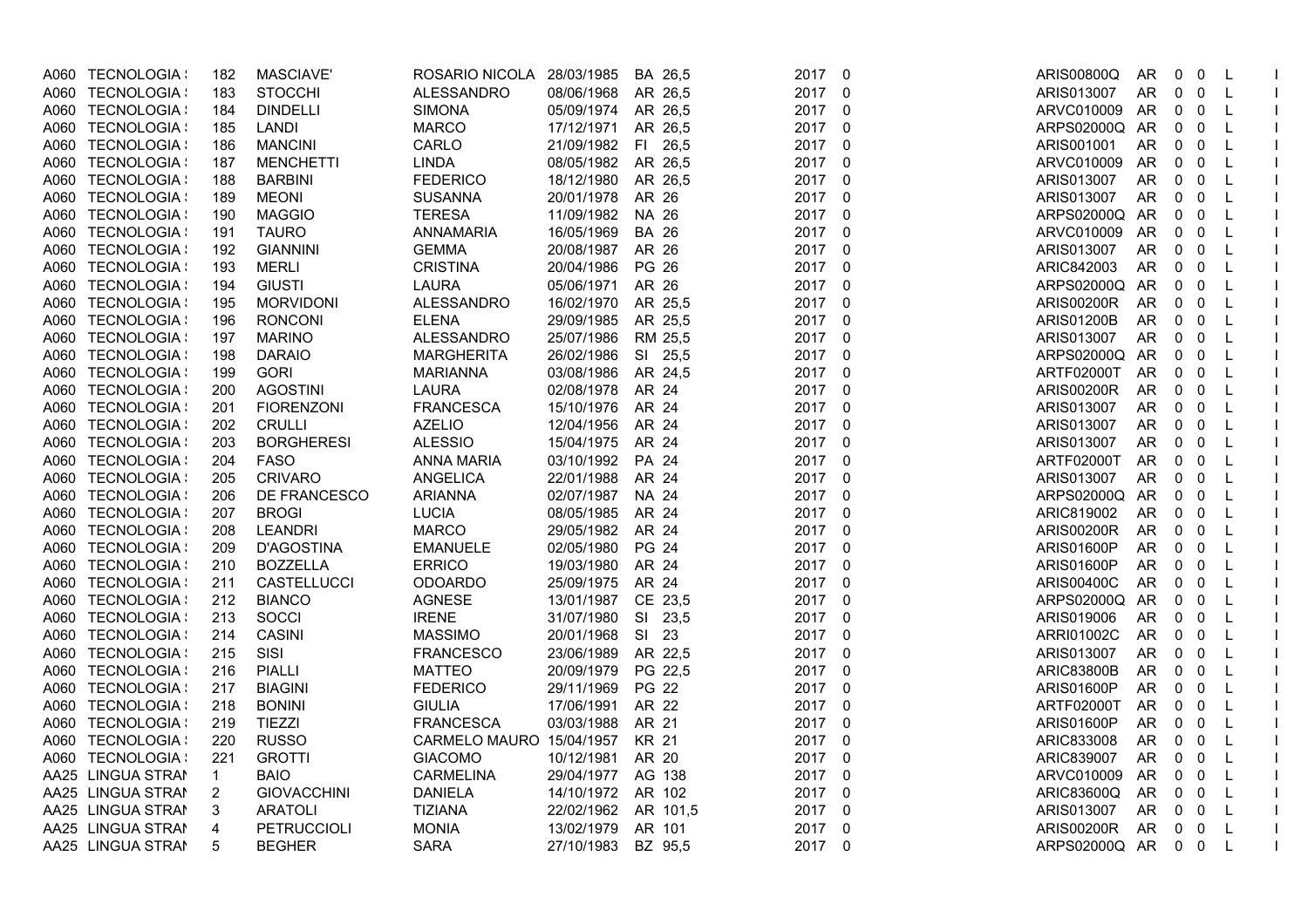| AA25 LINGUA STRAI | 6              | <b>FABRIZI</b>      | <b>LAURA</b>               | 06/05/1985         | PG 73    | 2017   | $\overline{0}$                   | ARIS001001        | AR        | 0            | 0                       | $\mathsf{L}$ |  |
|-------------------|----------------|---------------------|----------------------------|--------------------|----------|--------|----------------------------------|-------------------|-----------|--------------|-------------------------|--------------|--|
| AA25 LINGUA STRAI | $\overline{7}$ | <b>ROSSATO</b>      | <b>FRANCESCA</b>           | 06/06/1980         | AR 67    | 2017   | $\mathbf 0$                      | ARVC010009        | AR        | 0            | $\overline{0}$          | $\mathsf{L}$ |  |
| AA25 LINGUA STRAI | 8              | <b>BOBINI</b>       | <b>MARA</b>                | 09/03/1966         | AR 66    | 2017 0 |                                  | ARIS013007        | <b>AR</b> | $\mathbf 0$  | 0                       | Q            |  |
| AA25 LINGUA STRAI | 9              | POLLONI             | <b>ILARIA</b>              | 18/08/1986         | AR 62    | 2017   | $\overline{0}$                   | ARIS019006        | AR        | $\mathbf 0$  | $\mathbf 0$             | L            |  |
| AA25 LINGUA STRAN | 10             | <b>MORETTI</b>      | <b>LUCIA</b>               | 01/03/1980         | AR 51,5  | 2017   | $\mathbf 0$                      | ARIS013007        | AR        | $0\quad 0$   |                         | L            |  |
| AA25 LINGUA STRAN | 11             | <b>OLIVIERI</b>     | <b>BENEDETTA</b>           | 07/09/1974         | AR 49,5  | 2017   | $\overline{0}$                   | ARPS02000Q        | AR        | $\mathbf 0$  | $\mathbf 0$             | Q            |  |
| AA25 LINGUA STRAI | 12             | <b>BOCCIA</b>       | <b>RAIMONDA</b>            | 15/02/1973         | SA 47.5  | 2017 0 |                                  | ARIS01600P        | AR        | 0            | $\mathbf 0$             | $\mathsf{L}$ |  |
| AA25 LINGUA STRAI | 13             | <b>BENNATI</b>      | <b>MARICA</b>              | 10/05/1968         | AR 46    | 2017   | 0                                | ARIS001001        | AR.       | $\mathbf 0$  | $\overline{\mathbf{0}}$ | L            |  |
| AA25 LINGUA STRAN | 14             | <b>FRAGALA</b>      | <b>VITTORIA</b>            | 12/05/1963         | AR 45    | 2017   | $\mathbf 0$                      | ARIS013007        | <b>AR</b> | $\mathbf 0$  | $\overline{\mathbf{0}}$ | L,           |  |
| AA25 LINGUA STRAI | 15             | <b>RONDINI</b>      | <b>ROBERTA</b>             | 16/07/1984         | AR 36,5  | 2017   | $\mathbf 0$                      | <b>ARIS00200R</b> | AR        | 0            | $\overline{0}$          | L            |  |
| AA25 LINGUA STRAI | 16             | <b>SERAFINI</b>     | <b>CRISTINA</b>            | 21/09/1981         | AR 33    | 2017   | $\overline{0}$                   | <b>ARIS00200R</b> | AR        | $0\quad 0$   |                         | $\mathsf{L}$ |  |
| AA25 LINGUA STRAI | 17             | DI BENEDETTO        | <b>GIULIA</b>              | 19/10/1983         | AR 33    | 2017   | $\mathbf 0$                      | ARPS02000Q        | AR        | $0\quad 0$   |                         | L.           |  |
| AA25 LINGUA STRAI | 18             | MANGANELLI CICALI   | <b>SILVIA</b>              | 15/02/1972         | FI 29    | 2017   | $\mathbf 0$                      | ARIS013007        | AR        | 0            | $\overline{0}$          | $\mathsf{L}$ |  |
| AB25 LINGUA STRAI | $\mathbf 1$    | <b>CESTELLI</b>     | <b>SILVIA</b>              | 23/01/1965         | PG 124   | 2017   | $\overline{0}$                   | <b>ARIS00200R</b> | AR        | $\mathbf 0$  | $\overline{0}$          | $\mathsf{L}$ |  |
| AB25 LINGUA STRAI | $\overline{2}$ | ALBANESE            | <b>ALESSANDRA</b>          | 16/03/1966         | FI 122,5 | 2017   | 0                                | ARIS021006        | AR        | $0\quad 0$   |                         | L            |  |
| AB25 LINGUA STRAI | 3              | <b>LEANDRI</b>      | <b>ANDREA</b>              | 24/03/1973         | PG 109,5 | 2017   | 0                                | <b>ARIS00200R</b> | AR        | $\mathbf 0$  | $\overline{\mathbf{0}}$ | L            |  |
| AB25 LINGUA STRAI | $\overline{4}$ | <b>FERRARO</b>      | <b>FEDERICA</b>            | 26/08/1977         | CS 107.5 | 2017   | 0                                | ARPM03000B AR     |           | $\mathbf{0}$ | $\overline{0}$          | -L           |  |
| AB25 LINGUA STRAI | 5              | <b>PAPA</b>         | <b>JOANY</b>               | 08/02/1975         | EE 102,5 | 2017   | $\overline{0}$<br>P <sub>0</sub> | ARIC813003        | AR.       | $\mathbf 0$  | $\overline{0}$          | $\mathsf{L}$ |  |
| AB25 LINGUA STRAI | 6              | <b>DIMITRIJEVIC</b> | <b>EMILIJA</b>             | 25/07/1971         | EE 86    | 2017   | 0                                | ARPS02000Q AR     |           | $0\quad 0$   |                         | L            |  |
| AB25 LINGUA STRAI | $\overline{7}$ | <b>MACCARINI</b>    | <b>SIMONA</b>              | 05/07/1983         | AR 77,5  | 2017   | $\overline{0}$                   | ARIS001001        | AR        | 0            | 0                       | $\mathsf{L}$ |  |
| AB25 LINGUA STRAI | 8              | <b>ROSSATO</b>      | <b>FRANCESCA</b>           | 06/06/1980         | AR 73    | 2017   | $\mathbf 0$                      | ARVC010009        | AR        | $\mathbf 0$  | $\mathbf 0$             | L            |  |
| AB25 LINGUA STRAI | 9              | <b>PETRUCCIOLI</b>  | <b>MONIA</b>               | 13/02/1979         | AR 67    | 2017   | 0                                | <b>ARIS00200R</b> | AR        | $0\quad 0$   |                         | L            |  |
| AB25 LINGUA STRAI | 10             | <b>GRANDINI</b>     | <b>ELISA</b>               | 20/06/1985         | AR 61    | 2017 0 |                                  | ARPM03000B AR     |           | $\mathbf 0$  | $\overline{0}$          | L            |  |
| AB25 LINGUA STRAI | 11             | DELLA ROSA          | CARMEN                     | 01/05/1979         | CE 58    | 2017   | $\overline{0}$                   | ARIS001001        | <b>AR</b> | $\mathbf{0}$ | $\overline{0}$          | L            |  |
| AB25 LINGUA STRAI | 12             | <b>CAMBI</b>        | <b>GIANNA</b>              | 05/06/1967         | AR 57    | 2017   | $\mathbf 0$                      | ARIC833008        | AR        | $0\quad 0$   |                         | L            |  |
| AB25 LINGUA STRAN | 13             | <b>MUCCI</b>        | VANESSA                    | 14/09/1988         | AR 54,5  | 2017   | $\mathbf 0$                      | ARPS02000Q        | AR        | 0            | $\mathbf 0$             | $\mathsf{L}$ |  |
| AB25 LINGUA STRAI | 14             | <b>FABRIZI</b>      | <b>LAURA</b>               | 06/05/1985         | PG 54    | 2017 0 |                                  | ARIS001001        | AR        | 0            | $\overline{0}$          | $\mathsf{L}$ |  |
| AB25 LINGUA STRAI | 15             | <b>GIOMMETTI</b>    | <b>FRANCESCA</b>           | 26/11/1977         | AR 53    | 2017   | $\mathbf 0$                      | ARIS00400C        | AR.       | $0\quad 0$   |                         | L            |  |
| AB25 LINGUA STRAN | 16             | <b>ALPINI</b>       | <b>ANNALISA</b>            | 11/09/1982         | AR 51    | 2017   | 0                                | ARTF02000T        | AR        | $0\quad 0$   |                         | L            |  |
| AB25 LINGUA STRAI | 17             | <b>MENCACCI</b>     | <b>LUISA</b>               | 25/11/1985         | AR 51    | 2017   | $\mathbf 0$                      | ARIS00400C        | AR        | 0            | $\mathbf 0$             | L            |  |
| AB25 LINGUA STRAN | 18             | CHERUBINI CELLI     | <b>LAURA</b>               | 04/01/1985         | AR 51    | 2017   | $\mathbf 0$                      | <b>ARIC82300N</b> | <b>AR</b> | $\mathbf 0$  | $\overline{0}$          | L            |  |
| AB25 LINGUA STRAI | 19             | <b>PAPINI</b>       | <b>MONICA</b>              | 16/02/1971         | AR 50.5  | 2017   | $\mathbf 0$                      | <b>ARIC83500X</b> | AR        | 0            | $\overline{\mathbf{0}}$ | -L           |  |
| AB25 LINGUA STRAM | 20             | ERCOLANI            | <b>ELISA</b>               | 01/04/1986         | FI 48,5  | 2017   | $\mathbf 0$                      | ARIS00400C        | AR        | $0\quad 0$   |                         | L            |  |
| AB25 LINGUA STRAI | 21             | <b>BLANCHI</b>      | ALBERTA                    | 26/03/1973         | GR 48    | 2017 0 |                                  | <b>ARIS00400C</b> | AR        | $0\quad 0$   |                         | L            |  |
| AB25 LINGUA STRAM | 22             | <b>CICCARELLI</b>   | VALENTINA                  | 05/09/1991         | AR 45    | 2017   | $\overline{0}$                   | ARIC818006        | <b>AR</b> | $0\quad 0$   |                         | $\mathsf{L}$ |  |
| AB25 LINGUA STRAI | 23             | <b>MARCU</b>        | ALEXANDRA ADINA 12/12/1986 |                    | EE 44    | 2017   | 0                                | ARIS00800Q        | AR        | $0\quad 0$   |                         | $\mathsf{L}$ |  |
| AB25 LINGUA STRAI | 24             | CHECCONI            | <b>SARA</b>                | 01/04/1987         | AR 44    | 2017 0 |                                  | ARIS001001        | AR        | 0            | 0                       | L            |  |
| AB25 LINGUA STRAI | 25             | <b>OLIVIERI</b>     | <b>BENEDETTA</b>           | 07/09/1974         | AR 43,5  | 2017   | $\mathbf 0$                      | ARPS02000Q AR     |           | $\mathbf 0$  | $\Omega$                | $\mathsf{L}$ |  |
| AB25 LINGUA STRAI | 26             | <b>BUZZICHELLI</b>  | <b>CLAUDIA</b>             | 26/09/1977         | AR 42.5  | 2017   | 0                                | ARPM03000B AR     |           | $0\quad 0$   |                         | L.           |  |
| AB25 LINGUA STRAN | 27             | <b>CIMARELLI</b>    | <b>JESSICA</b>             | 14/02/1987         | PG 41    | 2017 0 |                                  | ARPM010006 AR     |           | 0            | $\mathbf 0$             | L            |  |
| AB25 LINGUA STRAN | 28             | <b>CIABATTI</b>     | <b>FRANCESCO</b>           | 02/02/1977         | AR 41    | 2017   | $\overline{0}$                   | ARIC839007        | AR        | $\mathbf 0$  | $\mathbf 0$             | L            |  |
| AB25 LINGUA STRAI | 29             | <b>PROTTI</b>       | <b>NICOLETTA</b>           | 24/12/1975 VA 40,5 |          | 2017   | 0                                | ARPC010002        | AR        | $0\quad 0$   |                         | L            |  |
| AB25 LINGUA STRAM | 30             | <b>BOCCIA</b>       | <b>RAIMONDA</b>            | 15/02/1973         | SA 39,5  | 2017 0 |                                  | ARIS01600P        | AR        | $\mathbf{0}$ | $\overline{\mathbf{0}}$ | -L           |  |
| AB25 LINGUA STRAI | 31             | PEZZOLA             | <b>SILVIA</b>              | 08/08/1976         | AR 39,5  | 2017   | $\overline{0}$                   | <b>ARIC83800B</b> | AR        | $\mathbf 0$  | $\overline{0}$          | L            |  |
| AB25 LINGUA STRAI | 32             | SANARELLI           | <b>VALERIA</b>             | 07/11/1973 FI 37   |          | 2017 0 |                                  | ARTF02000T AR 0 0 |           |              |                         | L            |  |
|                   |                |                     |                            |                    |          |        |                                  |                   |           |              |                         |              |  |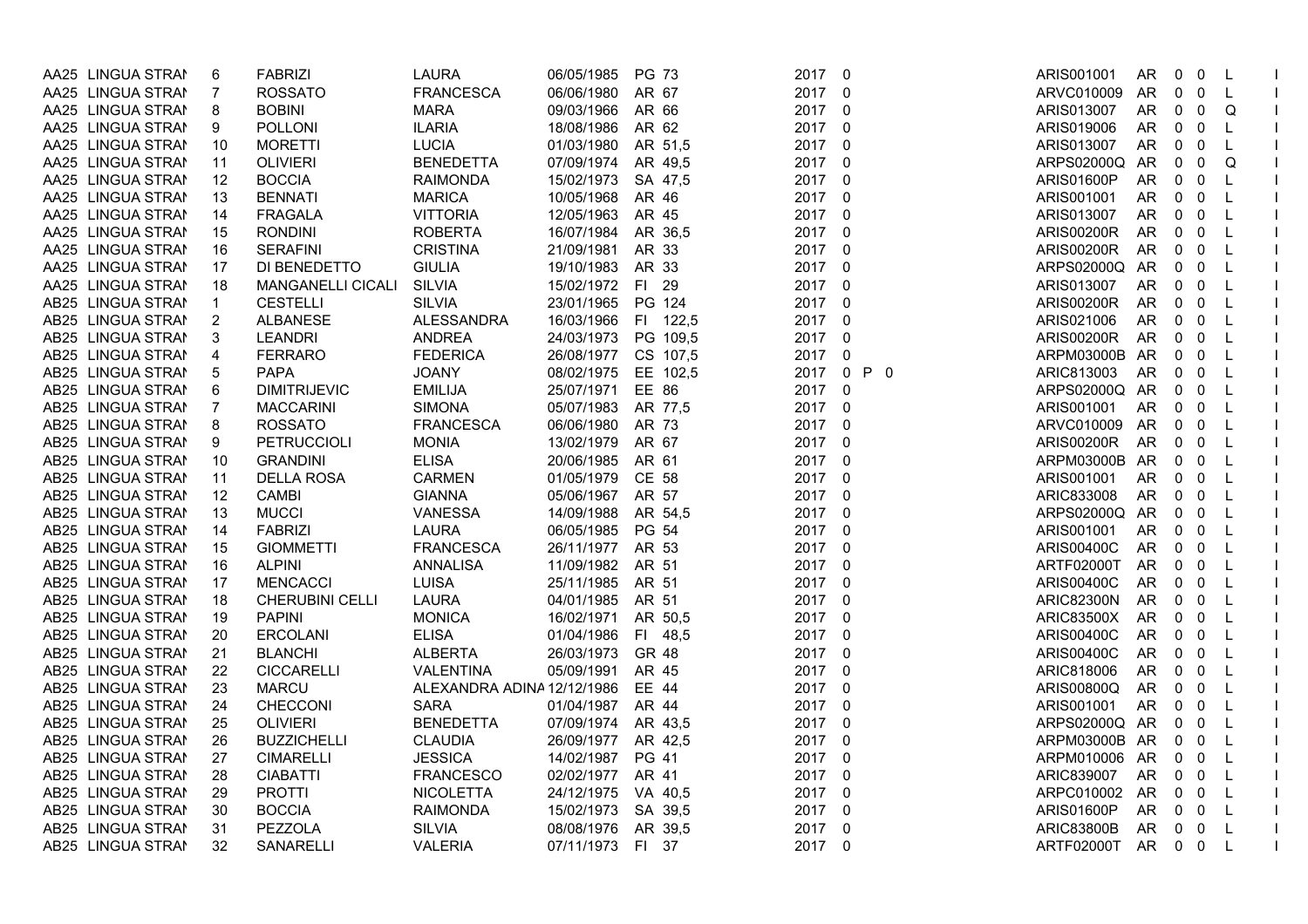| AB25 LINGUA STRAM | 33             | <b>PIERGENTILI</b>        | <b>ELISA</b>               | 14/06/1985 AR 37 |              | 2017 0     |   | ARIS013007        | AR        | $\mathbf 0$    | 0              | L            |              |
|-------------------|----------------|---------------------------|----------------------------|------------------|--------------|------------|---|-------------------|-----------|----------------|----------------|--------------|--------------|
| AB25 LINGUA STRAN | 34             | <b>RONDINI</b>            | <b>ROBERTA</b>             | 16/07/1984       | AR 36.5      | 2017 0     |   | <b>ARIS00200R</b> | AR        | 0              | 0              | L            |              |
| AB25 LINGUA STRAN | 35             | <b>FELTRI</b>             | <b>ALICE</b>               | 20/11/1982       | AR 36        | 2017 0     |   | ARIC83600Q        | AR        | 0              | 0              | L            |              |
| AB25 LINGUA STRAN | 36             | <b>SCATIZZI</b>           | <b>PINUCCIA</b>            | 27/02/1968       | AR 36        | 2017       | 0 | ARPS02000Q AR     |           | $\mathbf 0$    | 0              | L            | $\mathbf{I}$ |
| AB25 LINGUA STRAM | 37             | <b>FERRIERO</b>           | LORELLA                    | 03/03/1969       | EE 35        | 2017 0     |   | ARIS00400C        | AR        | $\mathbf{0}$   | 0              | L            |              |
| AB25 LINGUA STRAM | 38             | <b>ACCETTO</b>            | <b>CAMILLA</b>             | 02/12/1992       | NA 35        | 2017 0     |   | <b>ARIS00200R</b> | AR        | $\overline{0}$ | $\mathbf 0$    | L            |              |
| AB25 LINGUA STRAN | 39             | <b>MARCELLI</b>           | <b>ELISA</b>               | 22/10/1981       | RM 33.5      | 2017 0     |   | ARIC818006        | <b>AR</b> | $\mathbf 0$    | 0              | L            | $\perp$      |
| AB25 LINGUA STRAN | 40             | <b>FREDIANI</b>           | <b>MARIA CECILIA</b>       | 12/12/1965       | AR 33        | 2017 0     |   | ARVC010009        | AR        | 0              | 0              | L            |              |
| AB25 LINGUA STRAI | 41             | <b>STORRI</b>             | <b>ELENA</b>               | 12/12/1988       | AR 33        | 2017 0     |   | ARPM03000B AR     |           | $\mathbf 0$    | 0              | $\mathsf{L}$ |              |
| AB25 LINGUA STRAN | 42             | <b>FIORUCCI</b>           | <b>ROBERTA</b>             | 03/05/1988       | AR 33        | 2017 0     |   | ARPM03000B AR     |           | $0\quad 0$     |                | L            |              |
| AB25 LINGUA STRAI | 43             | <b>GARYACHUK</b>          | ALLA                       | 13/06/1979       | EE 29,5      | 2017 0     |   | ARVC010009        | AR        | $\mathbf 0$    | $\mathbf 0$    | L            |              |
| AB25 LINGUA STRAM | 44             | <b>FABBRI</b>             | <b>FLAVIA</b>              | 04/12/1960       | AR 29,5      | 2017 0     |   | <b>ARIC83200C</b> | AR        | $\mathbf{0}$   | $\mathbf 0$    | L            |              |
| AB25 LINGUA STRAN | 45             | <b>FAILLI</b>             | <b>ELISA</b>               | 04/09/1979       | AR 29.5      | 2017 0     |   | <b>ARIS00400C</b> | AR        | $0\quad 0$     |                | L            | $\mathbf{I}$ |
| AB25 LINGUA STRAI | 46             | MANGANELLI CICALI         | <b>SILVIA</b>              | 15/02/1972       | FI 29        | 2017 0     |   | ARIS013007        | AR        | $\mathbf 0$    | $\mathbf 0$    | L            |              |
| AB25 LINGUA STRAN | 47             | <b>CERBINI</b>            | <b>ALICE</b>               | 10/12/1984       | AR 29        | 2017 0     |   | ARIS01600P        | AR.       | $\mathbf 0$    | $\mathbf 0$    | L            |              |
| AB25 LINGUA STRAN | 48             | <b>BRUNI</b>              | <b>MONICA</b>              | 14/09/1974       | AR 28.5      | 2017 0     |   | ARIS00400C        | AR        | $0\quad 0$     |                | L.           |              |
| AB25 LINGUA STRAI | 49             | <b>GIALLI</b>             | <b>FRANCESCA</b>           | 27/03/1972       | AR 28        | 2017 0     |   | ARPM03000B AR     |           | $\mathbf 0$    | 0              | L            |              |
| AB25 LINGUA STRAN | 50             | <b>SERENI</b>             | <b>PAOLA</b>               | 25/10/1962       | AR 28        | 2017 0     |   | ARPM03000B AR     |           | $\mathbf{0}$   | $\mathbf 0$    | L            |              |
| AB25 LINGUA STRAM | 51             | <b>CARBONI</b>            | <b>TIZIANA</b>             | 27/04/1975       | AR 28        | 2017 0     |   | ARPM03000B AR     |           | $0\quad 0$     |                | $\mathsf{L}$ |              |
| AB25 LINGUA STRAI | 52             | <b>CHIARINI</b>           | <b>ANNA MARIA</b>          | 14/11/1985       | AR 27,5      | 2017 0     |   | ARVC010009        | AR        | $\mathbf{0}$   | $\mathbf 0$    | $\mathsf{L}$ |              |
| AB25 LINGUA STRAN | 53             | <b>MERCATI</b>            | <b>MELISSA</b>             | 04/06/1978       | PG 27,5      | 2017 0     |   | ARIC83100L        | AR        | $\mathbf 0$    | 0              | L            |              |
| AB25 LINGUA STRAN | 54             | <b>GIALLI</b>             | VALENTINA                  | 30/06/1980       | AR 27        | 2017 0     |   | ARIS013007        | AR        | $0\quad 0$     |                | L            |              |
| AB25 LINGUA STRAM | 55             | <b>DE FILIPPO</b>         | <b>CLARA</b>               | 15/06/1979       | FI 26        | 2017 0     |   | ARPS02000Q AR     |           | $\mathbf{0}$   | $\overline{0}$ | L            |              |
| AB25 LINGUA STRAN | 56             | <b>NICCHI</b>             | <b>FEDERICA</b>            | 22/11/1983       | AR 26        | 2017 0     |   | ARIC83600Q        | AR        | $\mathbf 0$    | 0              | L            |              |
| AB25 LINGUA STRAM | 57             | <b>ROMEO</b>              | <b>GIANLUCA</b>            | 15/04/1979       | <b>RC 26</b> | 2017 0     |   | ARTF02000T        | AR        | $\mathbf{0}$   | 0              | L            |              |
| AB25 LINGUA STRAN | 58             | <b>KEOGH</b>              | <b>AOIFE</b>               | 17/05/1979       | EE 17        | 2017 0     |   | ARIS013007        | AR        | $\mathbf 0$    | 0              | Q            |              |
| AC25 LINGUA STRAN | $\mathbf{1}$   | PAGLICCI REATTELLI ILARIA |                            | 19/04/1965       | AR 114,5     | 2017 0     |   | ARIS013007        | AR        | $\mathbf 0$    | 0              | L            | $\mathbf{I}$ |
| AC25 LINGUA STRAI | $\overline{2}$ | <b>ANGELINI</b>           | <b>ELISA</b>               | 04/03/1982       | AR 83        | 2017 0     |   | ARTF02000T        | AR        | $0\quad 0$     |                | L            |              |
| AC25 LINGUA STRAI | 3              | <b>MACCARINI</b>          | <b>SIMONA</b>              | 05/07/1983       | AR 77,5      | 2017 0     |   | ARIS001001        | <b>AR</b> | $\mathbf{0}$   | 0              | L            |              |
| AC25 LINGUA STRAM | 4              | <b>TUBERCOLI</b>          | <b>DANIELA</b>             | 04/06/1976       | FI 69        | 2017       | 0 | ARPM03000B AR     |           | 0              | 0              | L            | $\perp$      |
| AC25 LINGUA STRAI | 5              | <b>LISCHI</b>             | <b>DEBORA</b>              | 14/10/1986       | AR 65        | 2017 0     |   | ARPM010006 AR     |           | $\mathbf 0$    | 0              | L            |              |
| AC25 LINGUA STRAI | 6              | <b>GIOMMETTI</b>          | <b>FRANCESCA</b>           | 26/11/1977       | AR 54        | 2017       | 0 | ARIS00400C        | AR        | $\mathbf{0}$   | $\mathbf 0$    | L            |              |
| AC25 LINGUA STRAI | 7              | TOMMASIELLO               | <b>KIARA</b>               | 23/09/1966       | EE 52        | 2017 0 P 2 |   | ARPM03000B AR     |           | $0\quad 0$     |                | L            |              |
| AC25 LINGUA STRAM | 8              | <b>MORETTI</b>            | <b>LUCIA</b>               | 01/03/1980       | AR 50.5      | 2017 0     |   | ARIS013007        | AR        | $\mathbf 0$    | 0              | L            |              |
| AC25 LINGUA STRAI | 9              | <b>BOBINI</b>             | <b>MARA</b>                | 09/03/1966       | AR 49        | 2017 0     |   | ARIS013007        | <b>AR</b> | $\mathbf{0}$   | 0              | Q            |              |
| AC25 LINGUA STRAI | 10             | <b>MUCCI</b>              | <b>VANESSA</b>             | 14/09/1988       | AR 48,5      | 2017 0     |   | ARPS02000Q AR     |           | $\mathbf 0$    | $\mathbf 0$    | L            | $\mathbf{I}$ |
| AC25 LINGUA STRAM | 11             | <b>MARCU</b>              | ALEXANDRA ADINA 12/12/1986 |                  | EE 44        | 2017 0     |   | ARIS00800Q        | AR        | 0              | 0              | $\mathsf{L}$ |              |
| AC25 LINGUA STRAN | 12             | <b>CHECCONI</b>           | <b>SARA</b>                | 01/04/1987       | AR 44        | 2017 0     |   | ARIS001001        | AR        | $\mathbf 0$    | $\mathbf 0$    | L            |              |
| AC25 LINGUA STRAI | 13             | <b>BUZZICHELLI</b>        | <b>CLAUDIA</b>             | 26/09/1977       | AR 42,5      | 2017 0     |   | ARPM03000B AR     |           | $0\quad 0$     |                | L            |              |
| AC25 LINGUA STRAN | 14             | <b>FELTRI</b>             | <b>ALICE</b>               | 20/11/1982       | AR 36        | 2017 0     |   | ARIC83600Q        | AR        | $\mathbf 0$    | 0              | L            |              |
| AC25 LINGUA STRAM | 15             | <b>ACCETTO</b>            | <b>CAMILLA</b>             | 02/12/1992       | NA 35        | 2017 0     |   | <b>ARIS00200R</b> | AR        | $\mathbf 0$    | 0              | L            |              |
| AC25 LINGUA STRAI | 16             | <b>TITO</b>               | <b>IVANA</b>               | 26/09/1988       | PZ 34        | 2017 0     |   | ARPS02000Q AR     |           | $0\quad 0$     |                | $\mathsf{L}$ |              |
| AC25 LINGUA STRAN | 17             | <b>MARCELLI</b>           | <b>ELISA</b>               | 22/10/1981       | RM 33.5      | 2017 0     |   | ARIC818006        | AR        | $\mathbf 0$    | 0              | L            |              |
| AC25 LINGUA STRAN | 18             | DI BENEDETTO              | <b>GIULIA</b>              | 19/10/1983       | AR 33        | 2017 0     |   | ARPS02000Q AR     |           | 0              | $\mathbf 0$    | L            |              |
| AC25 LINGUA STRAI | 19             | <b>LISI</b>               | <b>CLAUDIA</b>             | 20/04/1974 FI 33 |              | 2017 0     |   | ARIS013007        | AR 0 0    |                |                | -L.          |              |
|                   |                |                           |                            |                  |              |            |   |                   |           |                |                |              |              |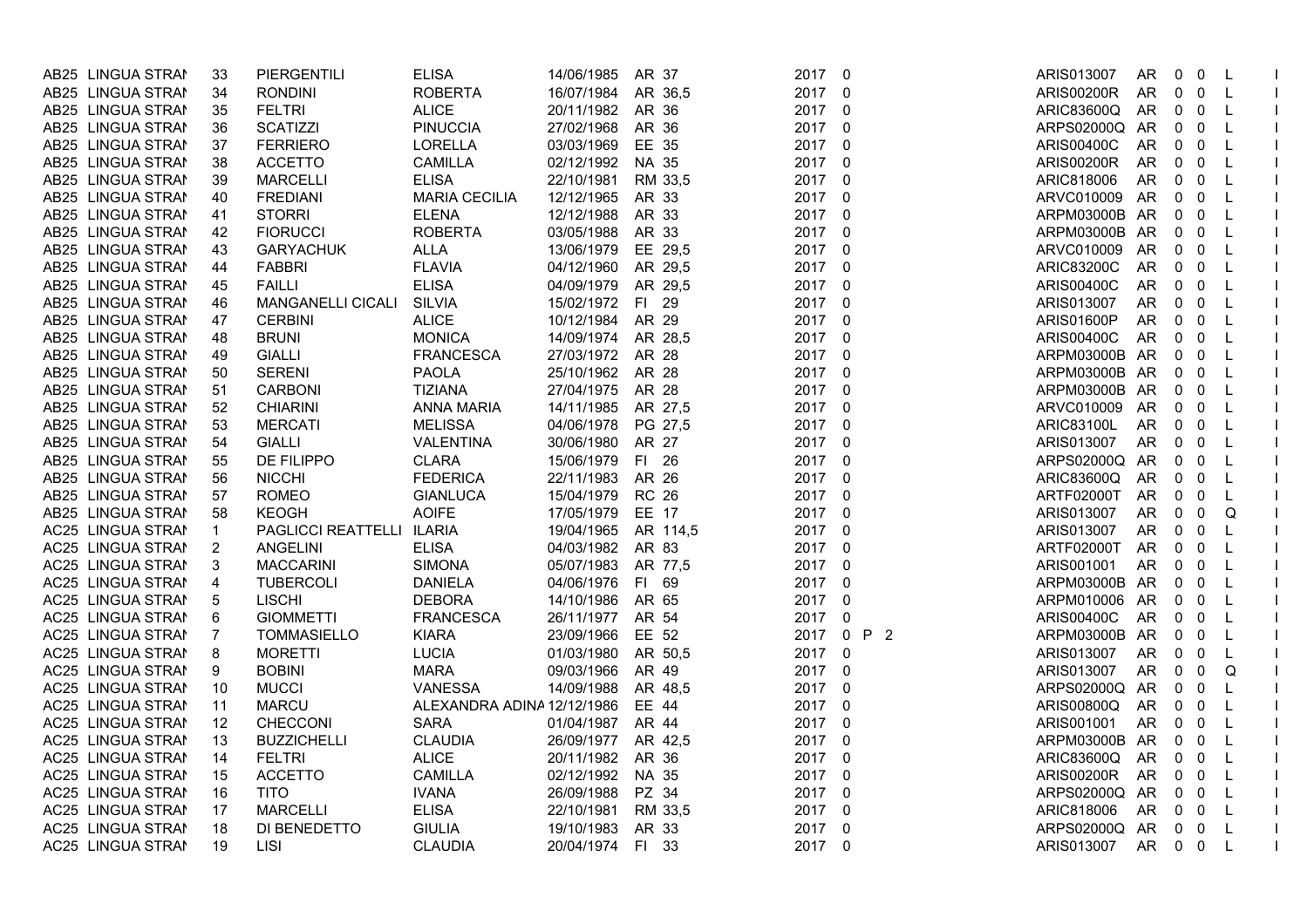| AC25 LINGUA STRAI | 20             | <b>GIOVAGNINI</b>   | <b>BENDETTA</b>  | 26/03/1983       | AR 32        | 2017 0     |              |                |                | ARIC818006        | AR        | $\mathbf 0$  | 0                       | L            |                |
|-------------------|----------------|---------------------|------------------|------------------|--------------|------------|--------------|----------------|----------------|-------------------|-----------|--------------|-------------------------|--------------|----------------|
| AC25 LINGUA STRAM | 21             | <b>CERBINI</b>      | <b>ALICE</b>     | 10/12/1984       | AR 29        | 2017 0     |              |                |                | ARIS01600P        | AR        | $0\quad 0$   |                         | L            |                |
| AC25 LINGUA STRAN | 22             | <b>CARBONI</b>      | <b>TIZIANA</b>   | 27/04/1975       | AR 28        | 2017 0     |              |                |                | ARPM03000B        | AR        | 0            | $\overline{0}$          | L            |                |
| AC25 LINGUA STRAI | 23             | <b>CHIARINI</b>     | ANNA MARIA       | 14/11/1985       | AR 27,5      | 2017       | $\mathbf 0$  |                |                | ARVC010009        | AR        | 0            | $\mathbf 0$             | L            |                |
| AC25 LINGUA STRAN | 24             | <b>GIALLI</b>       | <b>VALENTINA</b> | 30/06/1980       | AR 27        | 2017       | 0            |                |                | ARIS013007        | AR        | $0\quad 0$   |                         | L.           |                |
| AC25 LINGUA STRAN | 25             | <b>NICCHI</b>       | <b>FEDERICA</b>  | 22/11/1983       | AR 26        | 2017 0     |              |                |                | ARIC83600Q        | AR        | $0\quad 0$   |                         | L            |                |
| AC25 LINGUA STRAM | 26             | <b>ROMEO</b>        | <b>GIANLUCA</b>  | 15/04/1979       | <b>RC 26</b> | 2017       | $\mathbf 0$  |                |                | ARTF02000T        | AR        | $\mathbf 0$  | $\overline{\mathbf{0}}$ | L            | $\mathbf{L}$   |
| AD00 SECONDARIA   | 1              | <b>RAVENDA</b>      | <b>FRANCESCA</b> | 13/10/1975       | RC 139,4     | 2017       | $\mathbf 0$  | $P \t0$        |                | ARPC010002        | AR        | $\mathbf 0$  | 0                       | L            |                |
| AD00 SECONDARIA   | 2              | <b>CICOGNI</b>      | <b>MASSIMO</b>   | 04/06/1966       | AR 124       | 2017       | $\mathbf 0$  | $P \t0$        |                | ARPC010002        | AR        | 0            | 0                       | D            |                |
| AD00 SECONDARIA   | 3              | <b>LUCIANI</b>      | <b>BENEDETTA</b> | 27/12/1978       | PG 117,5     | 2017       |              | $0$ $P$ $0$    |                | ARIS01600P        | AR        | $0\quad 0$   |                         | L            | $\mathbf{L}$   |
| AD00 SECONDARIA   | 4              | <b>BENNATI</b>      | KATIA            | 14/01/1969       | AR 115       | 2017       |              | 0 P 0          |                | ARIS001001        | AR.       | $0\quad 0$   |                         | L.           |                |
| AD00 SECONDARIA   | 5              | <b>TONIETTI</b>     | <b>SONIA</b>     | 30/06/1970       | AR 106,5     | 2017       |              | 0 P 0          |                | ARVC010009        | AR        | $\mathbf 0$  | $\overline{0}$          | L            |                |
| AD00 SECONDARIA   | 6              | <b>SANNUTI</b>      | <b>TERESA</b>    | 31/10/1962       | CS 103       | 2017       |              | $0$ $P$ $0$    |                | ARIS00400C        | AR        | $\mathbf 0$  | $\overline{0}$          | L            | $\mathbf{I}$   |
| AD00 SECONDARIA   | $\overline{7}$ | <b>PAPA</b>         | <b>JOANY</b>     | 08/02/1975       | EE 102,5     | 2017       |              | $0$ $P$ $0$    |                | ARIC813003        | AR        | 0            | $\mathbf 0$             | L            |                |
| AD00 SECONDARIA   | 8              | <b>TOMMASIELLO</b>  | <b>KIARA</b>     | 23/09/1966       | EE 52        | 2017       |              | 0 P 2          |                | ARPM03000B AR     |           | $\mathbf 0$  | $\overline{0}$          | L            |                |
| AD00 SECONDARIA   | $\mathbf 1$    | <b>RAVENDA</b>      | <b>FRANCESCA</b> | 13/10/1975       | RC 139,4     | 2017       |              | $0$ $P$ $0$    |                | ARPC010002 AR     |           | $0\quad 0$   |                         | L            |                |
| AD00 SECONDARIA   | $\overline{2}$ | <b>CICOGNI</b>      | <b>MASSIMO</b>   | 04/06/1966       | AR 124       | 2017       |              | $0$ $P$ $0$    |                | ARPC010002        | AR        | 0            | $\overline{0}$          | D            |                |
| AD00 SECONDARIA   | 3              | <b>LUCIANI</b>      | <b>BENEDETTA</b> | 27/12/1978       | PG 117,5     | 2017       | $\mathbf 0$  | $P \t0$        |                | ARIS01600P        | AR        | $\mathbf{0}$ | $\overline{\mathbf{0}}$ | $\mathsf{L}$ |                |
| AD00 SECONDARIA   | 4              | <b>BENNATI</b>      | KATIA            | 14/01/1969       | AR 115       | 2017       |              | $0$ $P$ $0$    |                | ARIS001001        | AR        | $0\quad 0$   |                         | L            |                |
| AD00 SECONDARIA   | 5              | <b>TONIETTI</b>     | <b>SONIA</b>     | 30/06/1970       | AR 106,5     | 2017       |              | $0$ $P$ $0$    |                | ARVC010009        | AR        | $\mathbf 0$  | $\overline{0}$          | L            |                |
| AD00 SECONDARIA   | 6              | <b>SANNUTI</b>      | <b>TERESA</b>    | 31/10/1962       | CS 103       | 2017       | $\mathbf 0$  | $P \t0$        |                | <b>ARIS00400C</b> | AR        | 0            | $\mathbf 0$             | L            | $\mathbf{I}$   |
| AD00 SECONDARIA   | 7              | <b>PAPA</b>         | <b>JOANY</b>     | 08/02/1975       | EE 102,5     | 2017       |              | 0 P 0          |                | ARIC813003        | AR        | $0\quad 0$   |                         | L            |                |
| AD00 SECONDARIA   | 8              | <b>TOMMASIELLO</b>  | <b>KIARA</b>     | 23/09/1966       | EE 52        | 2017       |              | 0 P 2          |                | ARPM03000B AR     |           | 0            | $\overline{0}$          | L            |                |
| AD00 SECONDARIA   | $\mathbf{1}$   | <b>RAVENDA</b>      | <b>FRANCESCA</b> | 13/10/1975       | RC 139,4     | 2017       | $\mathbf 0$  | P.             | $\overline{0}$ | ARPC010002 AR     |           | $\mathbf 0$  | $\mathbf 0$             | L            | $\mathbf{L}$   |
| AD00 SECONDARIA   | 2              | <b>CICOGNI</b>      | <b>MASSIMO</b>   | 04/06/1966       | AR 124       | 2017       |              | 0 P 0          |                | ARPC010002 AR     |           | $\mathbf 0$  | $\overline{\mathbf{0}}$ | D            |                |
| AD00 SECONDARIA   | 3              | <b>LUCIANI</b>      | <b>BENEDETTA</b> | 27/12/1978       | PG 117,5     | 2017       |              | 0 P 0          |                | ARIS01600P        | AR        | $0\quad 0$   |                         | L            |                |
| AD00 SECONDARIA   | 4              | <b>BENNATI</b>      | <b>KATIA</b>     | 14/01/1969       | AR 115       | 2017       | $\mathbf{0}$ | P <sub>0</sub> |                | ARIS001001        | AR        | 0            | $\overline{0}$          | L            | $\mathbf{I}$   |
| AD00 SECONDARIA   | 5              | <b>TONIETTI</b>     | <b>SONIA</b>     | 30/06/1970       | AR 106,5     | 2017       |              | 0 P 0          |                | ARVC010009        | AR        | $0\quad 0$   |                         | L            |                |
| AD00 SECONDARIA   | 6              | SANNUTI             | <b>TERESA</b>    | 31/10/1962       | CS 103       | 2017       |              | 0 P 0          |                | ARIS00400C        | AR        | $\mathbf 0$  | $\overline{\mathbf{0}}$ | L            |                |
| AD00 SECONDARIA   | $\overline{7}$ | <b>PAPA</b>         | <b>JOANY</b>     | 08/02/1975       | EE 102,5     | 2017       |              | $0$ $P$ $0$    |                | ARIC813003        | <b>AR</b> | 0            | $\overline{0}$          | L            | $\mathbf{L}$   |
| AD00 SECONDARIA   | 8              | <b>TOMMASIELLO</b>  | <b>KIARA</b>     | 23/09/1966       | EE 52        | 2017 0 P 2 |              |                |                | ARPM03000B AR     |           | 0            | $\mathbf 0$             | L            |                |
| AD25 LINGUA STRAM | 1              | PAGLICCI REATTELLI  | <b>ILARIA</b>    | 19/04/1965       | AR 97,5      | 2017       | 0            |                |                | ARIS013007        | AR        | $0\quad 0$   |                         | L            |                |
| AD25 LINGUA STRAN | 2              | <b>BEGHER</b>       | <b>SARA</b>      | 27/10/1983       | BZ 81,5      | 2017       | $\mathbf 0$  |                |                | ARPS02000Q AR     |           | $0\quad 0$   |                         | L            | $\mathbf{I}$   |
| AD25 LINGUA STRAN | 3              | <b>DIMITRIJEVIC</b> | <b>EMILIJA</b>   | 25/07/1971       | EE 74        | 2017 0     |              |                |                | ARPS02000Q AR     |           | $0\quad 0$   |                         | L            |                |
| AD25 LINGUA STRAM | 4              | <b>ERCOLANI</b>     | <b>ELISA</b>     | 01/04/1986       | FI 48,5      | 2017 0     |              |                |                | ARIS00400C        | AR        | $0\quad 0$   |                         | L            |                |
| AD25 LINGUA STRAN | 5              | <b>BENNATI</b>      | <b>MARICA</b>    | 10/05/1968       | AR 46        | 2017 0     |              |                |                | ARIS001001        | <b>AR</b> | $0\quad 0$   |                         | L            | $\mathbf{L}$   |
| AD25 LINGUA STRAN | 6              | DELLA ROSA          | <b>CARMEN</b>    | 01/05/1979       | <b>CE 46</b> | 2017 0     |              |                |                | ARIS001001        | AR        | 0            | 0                       | $\mathsf{L}$ |                |
| AD25 LINGUA STRAI | 7              | <b>MENCACCI</b>     | LUISA            | 25/11/1985       | AR 45        | 2017       | $\mathbf 0$  |                |                | ARIS00400C        | AR        | 0            | $\overline{0}$          | L            |                |
| AD25 LINGUA STRAN | 8              | <b>BLANCHI</b>      | <b>ALBERTA</b>   | 26/03/1973       | GR 45        | 2017       | $\mathbf 0$  |                |                | <b>ARIS00400C</b> | AR.       | $0\quad 0$   |                         | L.           | $\mathbf{L}$   |
| AD25 LINGUA STRAN | 9              | <b>PAPINI</b>       | <b>MONICA</b>    | 16/02/1971       | AR 44,5      | 2017 0     |              |                |                | <b>ARIC83500X</b> | AR        | $\mathbf 0$  | $\overline{0}$          | L.           |                |
| AD25 LINGUA STRAI | 10             | <b>CIMARELLI</b>    | <b>JESSICA</b>   | 14/02/1987       | PG 41        | 2017 0     |              |                |                | ARPM010006        | AR        | $\mathbf 0$  | $\mathbf 0$             | L            | $\mathbf{I}$   |
| AD25 LINGUA STRAN | 11             | PEZZOLA             | <b>SILVIA</b>    | 08/08/1976       | AR 39.5      | 2017 0     |              |                |                | <b>ARIC83800B</b> | AR        | $0\quad 0$   |                         | L            |                |
| AD25 LINGUA STRAN | 12             | <b>CICCARELLI</b>   | VALENTINA        | 05/09/1991       | AR 39        | 2017 0     |              |                |                | ARIC818006        | AR        | 0            | $\overline{0}$          | L            |                |
| AD25 LINGUA STRAN | 13             | <b>FRAGALA</b>      | <b>VITTORIA</b>  | 12/05/1963       | AR 39        | 2017       | 0            |                |                | ARIS013007        | AR        | 0            | $\mathbf 0$             | L            | $\overline{1}$ |
| AD25 LINGUA STRAN | 14             | SANARELLI           | <b>VALERIA</b>   | 07/11/1973 FI 36 |              | 2017 0     |              |                |                | ARTF02000T AR 0 0 |           |              |                         | L            |                |
|                   |                |                     |                  |                  |              |            |              |                |                |                   |           |              |                         |              |                |